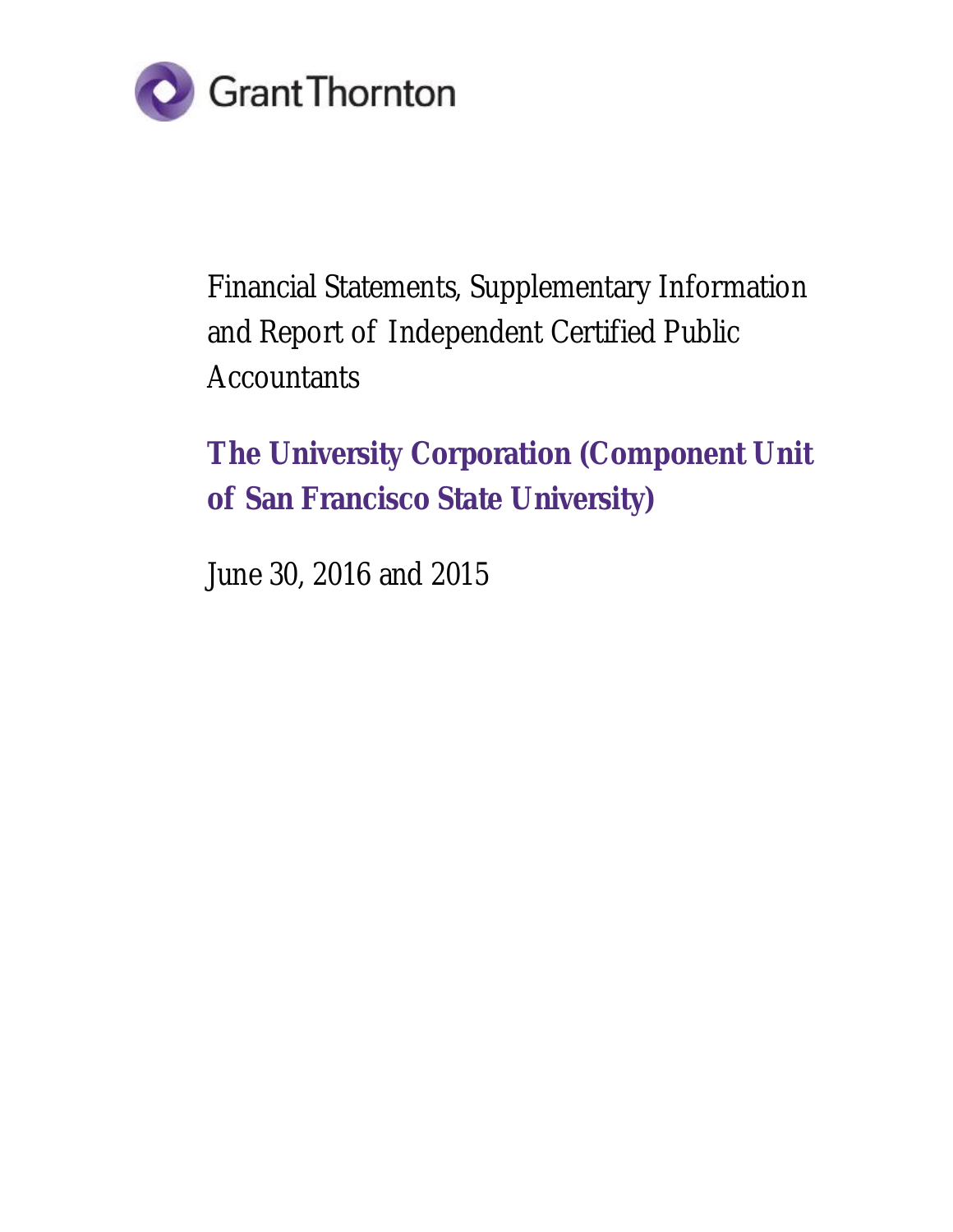# **Contents**

|                                                                                                                               | Page              |
|-------------------------------------------------------------------------------------------------------------------------------|-------------------|
| Report of Independent Certified Public Accountants                                                                            | $3 - 5$           |
| Report of Independent Certified Public Accountants                                                                            |                   |
| on Internal Control Over Financial Reporting and<br>on Compliance and Other Matters required by Government Auditing Standards | $6 - 7$           |
| Management Discussion and Analysis                                                                                            | $8 - 16$          |
| Statements of Net Position                                                                                                    | 17                |
| Statements of Revenue, Expenses and Changes in Net Position                                                                   | 18                |
| <b>Statements of Cash Flows</b>                                                                                               | 19-20             |
| Notes to financial statements                                                                                                 | 21-34             |
| Supplementary Information                                                                                                     |                   |
| Schedule of Net Position<br>Schedule of Revenues, Expenses and Changes in Net Position<br>Other Information                   | 35<br>36<br>37-44 |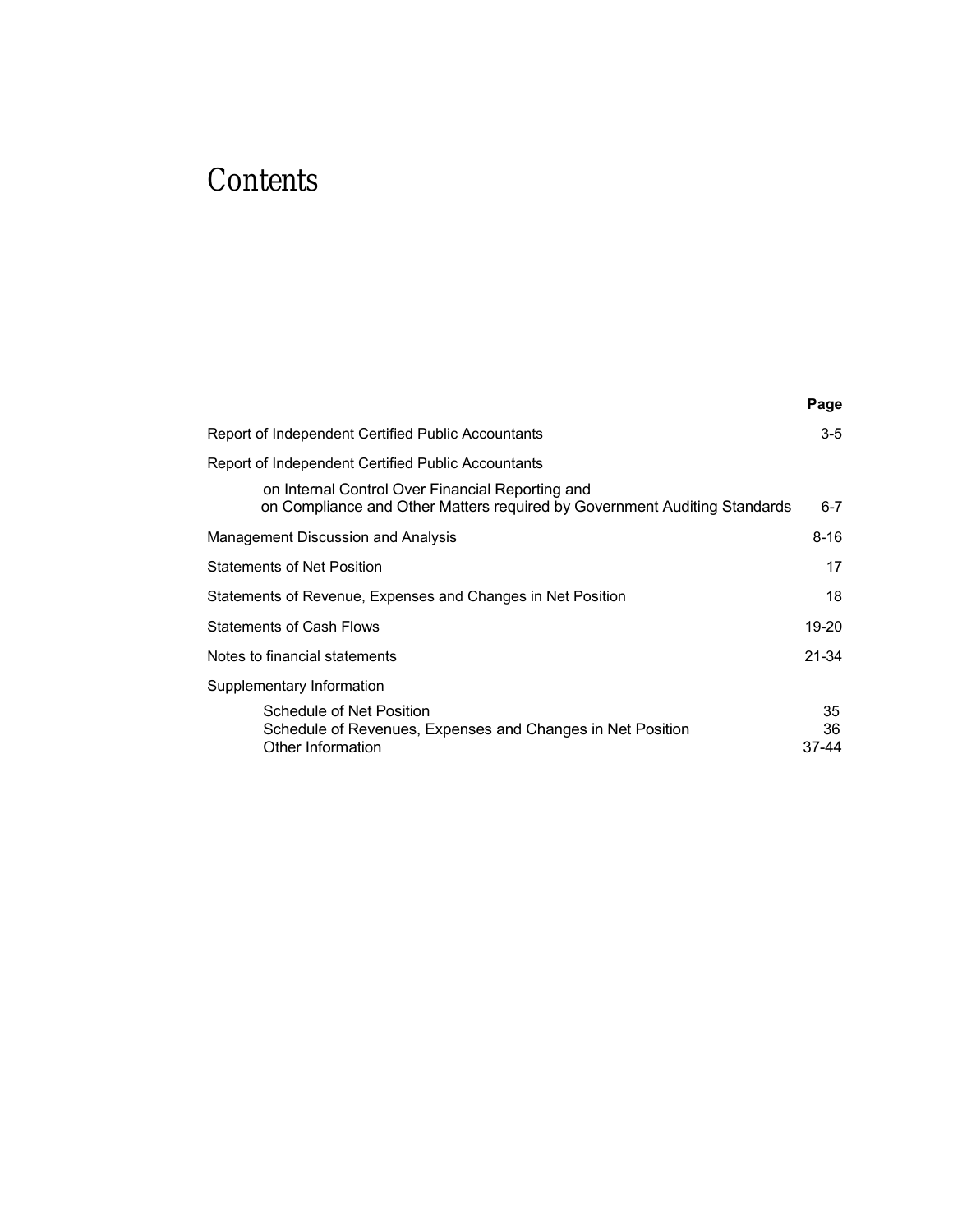

#### **REPORT OF INDEPENDENT CERTIFIED PUBLIC ACCOUNTANTS**

The Board of Directors The University Corporation, San Francisco State

#### **Report on the financial statements**

We have audited the accompanying financial statements of The University Corporation, San Francisco State (Component Unit of San Francisco State University) (the Corporation) which comprise the statement of net position as of June 30, 2016, and the related statements of revenue, expenses and changes in net position and cash flows for the years then ended, and the related notes to the financial statements.

#### Management's responsibility for the financial statements

Management is responsible for the preparation and fair presentation of these financial statements in accordance with accounting principles generally accepted in the United States of America; this includes the design, implementation, and maintenance of internal control relevant to the preparation and fair presentation of financial statements that are free from material misstatement, whether due to fraud or error.

#### Auditor's responsibility

Our responsibility is to express an opinion on these financial statements based on our audit. We conducted our audit in accordance with auditing standards generally accepted in the United States of America and the standards applicable to financial audits contained in *Government Auditing Standards* issued by the Comptroller General of the United States. Those standards require that we plan and perform the audit to obtain reasonable assurance about whether the financial statements are free from material misstatement.

An audit involves performing procedures to obtain audit evidence about the amounts and disclosures in the financial statements. The procedures selected depend on the auditor's judgment, including the assessment of the risks of material misstatement of the financial statements, whether due to fraud or error. In making those risk assessments, the auditor considers internal control relevant to the Corporation's preparation and fair presentation of the financial statements in order to design audit procedures that are appropriate in the circumstances, but not for the purpose of expressing an opinion on the effectiveness of the Corporation's internal control. Accordingly, we express no such opinion. An audit also includes evaluating the appropriateness of accounting policies used and the reasonableness of significant accounting estimates made by management, as well as evaluating the overall presentation of the financial statements.

**Grant Thornton LLP**  101 California Street, Suite 2700 San Francisco, CA 94111 T 415.986.3900 F 415.986.3916 [www.GrantThornton.com](http://www.GrantThornton.com)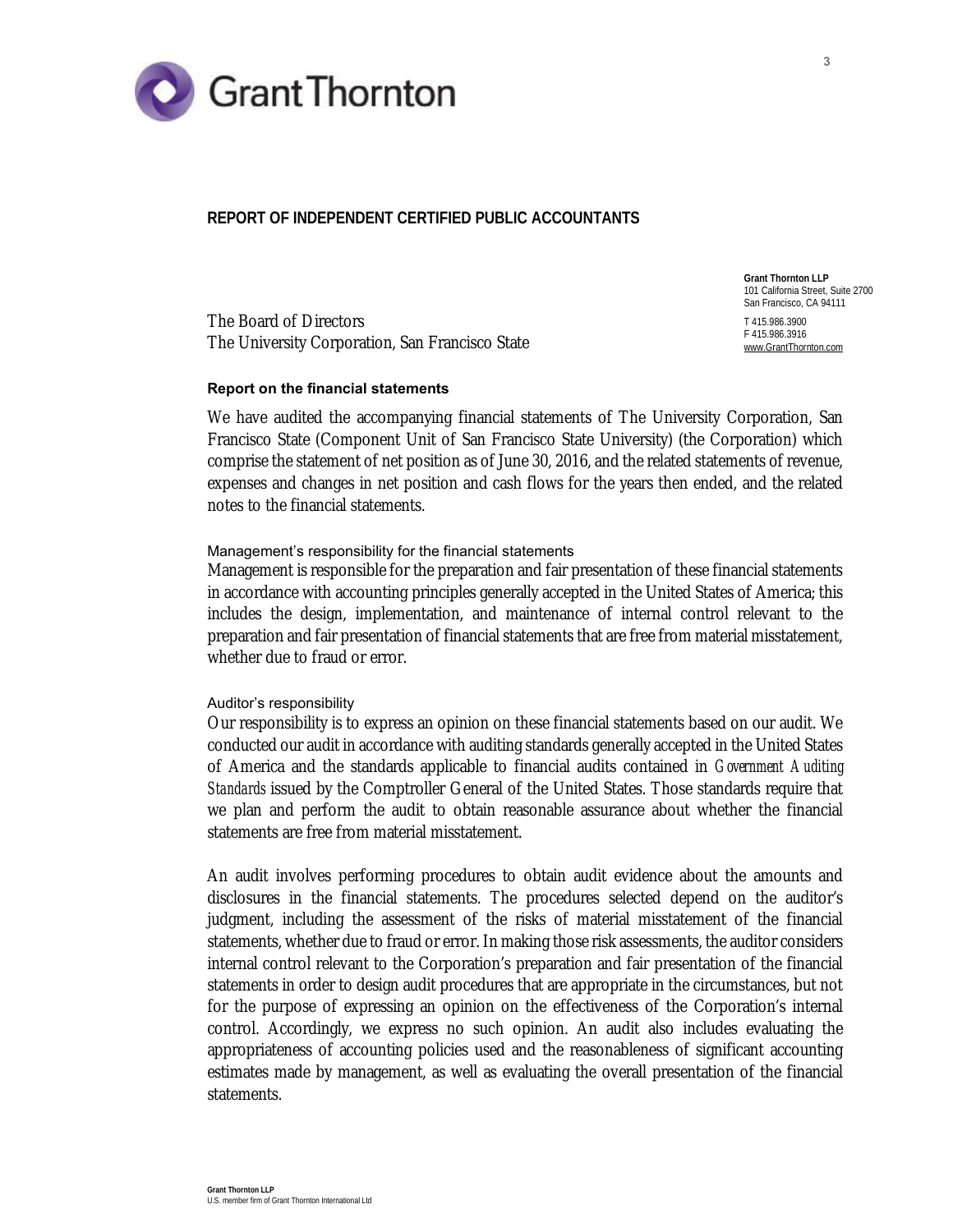

We believe that the audit evidence we have obtained is sufficient and appropriate to provide a basis for our audit opinions.

#### **Opinions**

In our opinion, the financial statements referred to above present fairly, in all material respects, it net financial positions of The University Corporation, San Francisco State (Component Unit of San Francisco State University) as of June 30, 2016, and the changes in financial position and its cash flows for the year then ended in accordance with accounting principles generally accepted in the United States of America.

#### *Report on Comparative Information*

Other auditors previously audited the Corporation's June 30, 2015 financial statements and expressed an unmodified opinion on those audited financial statements in their report dated September 15, 2015. The comparative information presented herein as of and for the year ended June 30, 2015 is derived from those financial statements.

#### Other matters

#### *Required supplementary information*

Accounting principles generally accepted in the United States of America require that the Management Discussion and Analysis on pages 8-16, be presented to supplement the financial statements. Such information, although not a required part of the financial statements, is required by the Governmental Accounting Standards Board who considers it to be an essential part of financial reporting for placing the financial statements in an appropriate operational, economic, or historical context. This required supplementary information is the responsibility of management. We have applied certain limited procedures to the required supplementary information in accordance with auditing standards generally accepted in the United States of America. These limited procedures consisted of inquiries of management about the methods of preparing the information and comparing the information for consistency with management's responses to our inquiries, the financial statements, and other knowledge we obtained during our audit of the financial statements. We do not express an opinion or provide any assurance on the information because the limited procedures do not provide us with sufficient evidence to express an opinion or provide any assurance.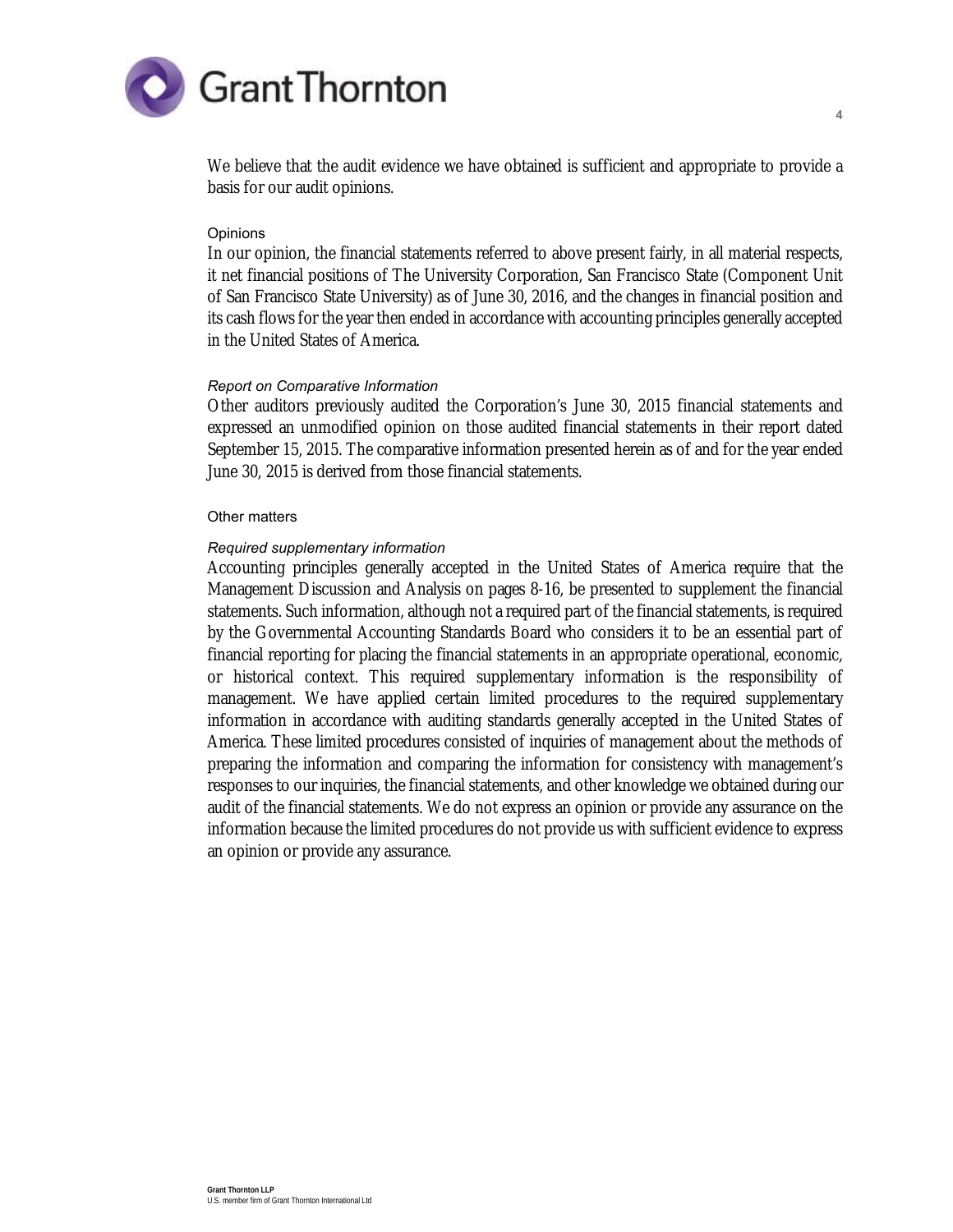

#### *Supplementary information*

Our audit was conducted for the purpose of forming opinions on the financial statements that collectively comprise the Foundation's financial statements. The supplementary information on pages 35-44 is presented for purposes of additional analysis and is not a required part of the financial statements. Such supplementary information is the responsibility of management and was derived from and relates directly to the underlying accounting and other records used to prepare the financial statements. The information has been subjected to the auditing procedures applied in the audit of the financial statements and certain additional procedures. These additional procedures included comparing and reconciling the information directly to the underlying accounting and other records used to prepare the financial statements or to the financial statements themselves, and other additional procedures in accordance with auditing standards generally accepted in the United States of America. In our opinion, the supplementary information is fairly stated, in all material respects, in relation to the financial statements as a whole.

#### *Other reporting required by Government Auditing Standards*

In accordance with *Government Auditing Standards*, we have also issued our report, dated September 15, 2016, on our consideration of the Foundation's internal control over financial reporting and on our tests of its compliance with certain provisions of laws, regulations, contracts, and grant agreements and other matters. The purpose of that report is to describe the scope of our testing of internal control over financial reporting and compliance and the results of that testing, and not to provide an opinion on the effectiveness of internal control over financial reporting or on compliance. That report is an integral part of an audit performed in accordance with *Government Auditing Standards* in considering the Foundation's internal control over financial reporting and compliance.

Grant Thounton LLP

San Francisco, California September 15, 2016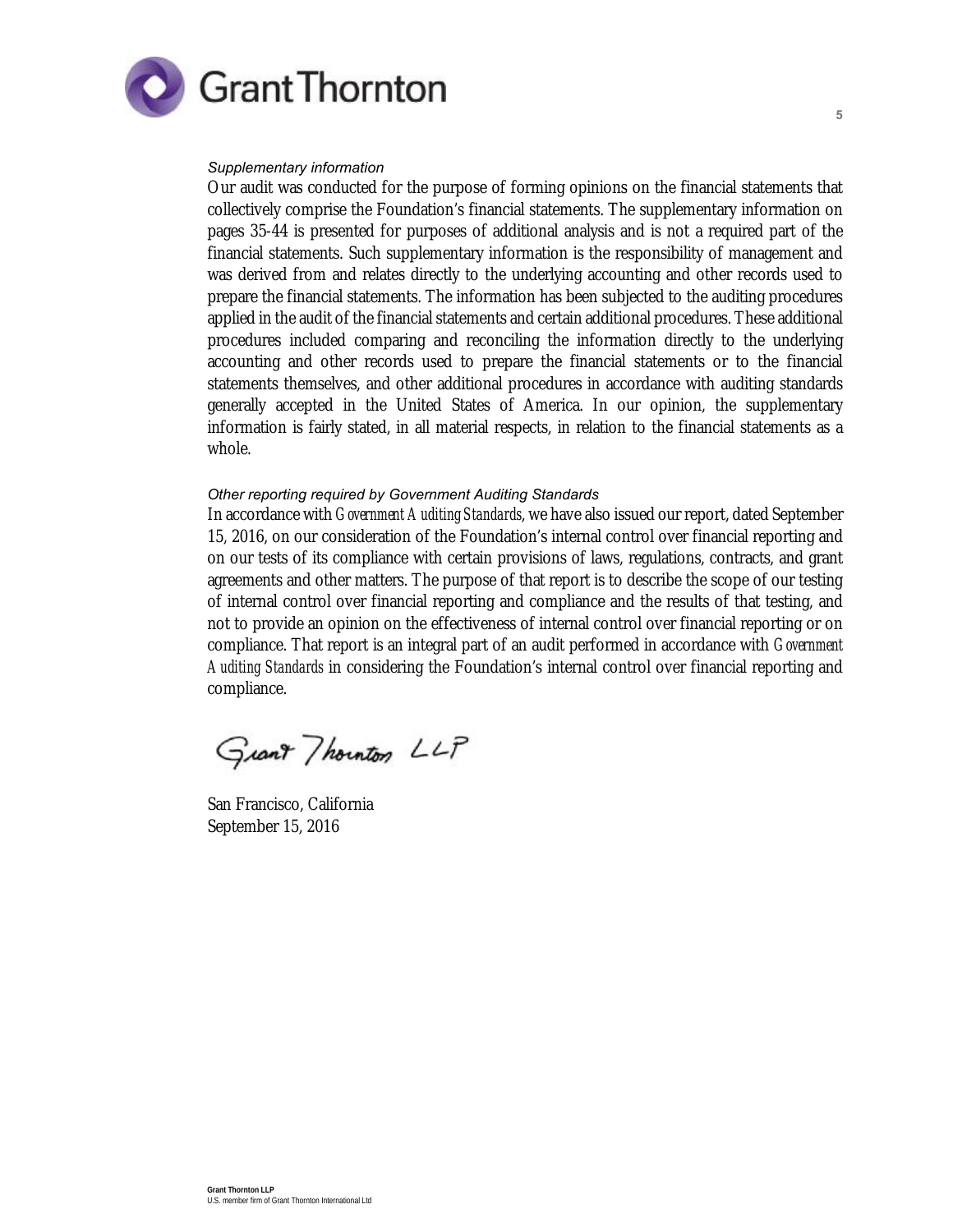

#### **REPORT OF INDEPENDENT CERTIFIED PUBLIC ACCOUNTANTS ON INTERNAL CONTROL OVER FINANCIAL REPORTING AND ON COMPLIANCE AND OTHER MATTERS REQUIRED BY** *GOVERNMENT AUDITING STANDARDS*

The Board of Directors The University Corporation, San Francisco State **Grant Thornton LLP**  101 California Street, Suite 2700 San Francisco, CA 94111 T 415.986.3900 F 415.986.3916 [www.GrantThornton.com](http://www.GrantThornton.com)

We have audited, in accordance with auditing standards generally accepted in the United States of America and the standards applicable to financial audits contained in *Government Auditing Standards* issued by the Comptroller General of the United States, the business-type activities, of The University Corporation, San Francisco State (the Corporation) (a California State University Auxiliary Organization) as of and for the year ended June 30, 2016, and the related notes to the financial statements, which collectively comprise the Corporation's basic financial statements, and have issued our report thereon dated September 15, 2016.

#### Internal control over financial reporting

In planning and performing our audit of the financial statements, we considered the Corporation's internal control over financial reporting ("internal control") to design audit procedures that are appropriate in the circumstances for the purpose of expressing our opinions on the financial statements, but not for the purpose of expressing an opinion on the effectiveness of internal control. Accordingly, we do not express an opinion on the effectiveness of the Corporation's internal control.

A deficiency in internal control exists when the design or operation of a control does not allow management or employees, in the normal course of performing their assigned functions, to prevent, or detect and correct, misstatements on a timely basis. A material weakness is a deficiency, or a combination of deficiencies, in internal control, such that there is a reasonable possibility that a material misstatement of the Corporation's financial statements will not be prevented, or detected and corrected, on a timely basis. A significant deficiency is a deficiency, or combination of deficiencies, in internal control that is less severe than a material weakness, yet important enough to merit attention by those charged with governance.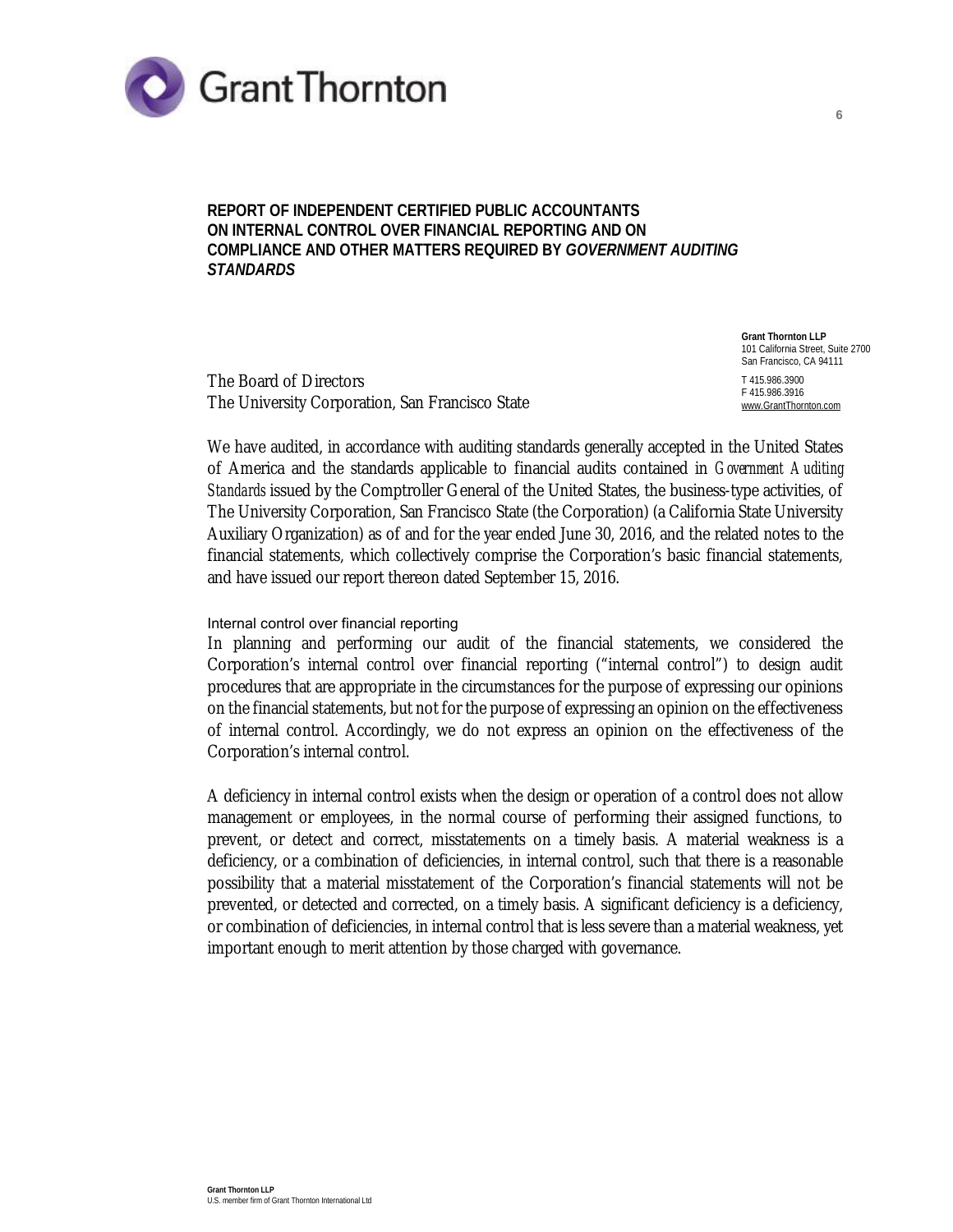

Our consideration of internal control was for the limited purpose described in the first paragraph of this section and was not designed to identify all deficiencies in internal control that might be material weaknesses or significant deficiencies. Given these limitations, during our audit we did not identify any deficiencies in the Corporation's internal control that we consider to be material weaknesses. However, material weaknesses may exist that have not been identified.

#### Compliance and other matters

As part of obtaining reasonable assurance about whether the Corporation's financial statements are free from material misstatement, we performed tests of its compliance with certain provisions of laws, regulations, contracts, and grant agreements, noncompliance with which could have a direct and material effect on the determination of financial statement amounts. However, providing an opinion on compliance with those provisions was not an objective of our audit, and accordingly, we do not express such an opinion. The results of our tests disclosed no instances of noncompliance or other matters that are required to be reported under *Government Auditing Standards*.

#### Intended purpose

The purpose of this report is solely to describe the scope of our testing of internal control and compliance and the results of that testing, and not to provide an opinion on the effectiveness of the Corporation's internal control or on compliance. This report is an integral part of an audit performed in accordance with *Government Auditing Standards* in considering the Corporation's internal control and compliance. Accordingly, this report is not suitable for any other purpose.

Grant Thounton LLP

San Francisco, California September 15, 2016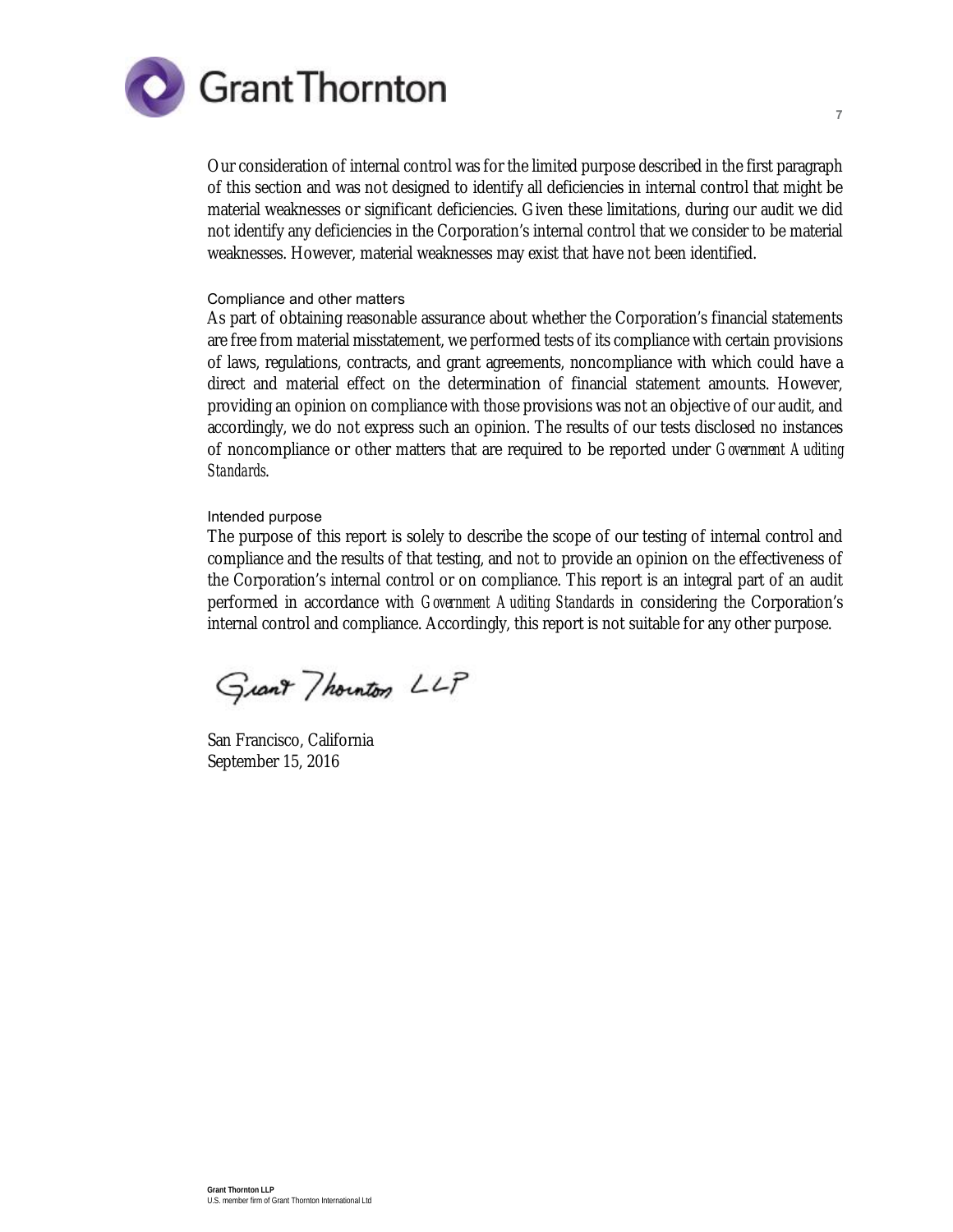#### **Management Discussion and Analysis (Unaudited)**

This section of the University Corporation, San Francisco State (the Corporation) annual financial report presents management's discussion and analysis of the financial performance of the Corporation for the fiscal year ended June 30, 2016.

The Corporation presents its financial statements for fiscal year 2016 with comparative data presented for fiscal years 2015 and 2014. The emphasis of discussions concerning these statements will be for the fiscal years ended June 30, 2016 and 2015 (2016 and 2015, respectively). There are three financial statements presented: the Statement of Net Position; the Statement of Revenues, Expenses, and Changes in Net Position; and the Statement of Cash Flows.

The following discussion and analysis is intended to help readers of the Corporation's financial statements to better understand its financial position and operating activities. It should be read in conjunction with, and is qualified in its entirety by, the related financial statements and footnotes. The financial statements, footnotes and this discussion and analysis were prepared by the Corporation and are the responsibility of its management.

#### **The Corporation**

The Corporation is a non-profit auxiliary organization of San Francisco State University (the University) with a 501(c) (3) designation with the Internal Revenue Service. The Corporation's purpose is to support, promote and assist the University in meeting its educational mission.

The Business Type Activity (BTA) reporting model has been adopted by the California State University (CSU) system for use by all of its member campuses. The CSU determined the BTA model best represents the combined activities of the CSU and its auxiliary corporations.

The Corporation's June 30, 2016 and 2015 financial statements have been prepared using the economic resources measurement focus and the accrual basis of accounting in accordance with accounting principles generally accepted in the United States of America, as prescribed by the Governmental Accounting Standards Board (GASB). Revenues are recorded when earned and expenses are recorded when a liability is incurred, regardless of the timing of related cash flows. Grants and similar items are recognized as revenue as soon as all eligibility requirements have been met.

#### **Franciscan Shops**

The Franciscan Shops is a not-for profit organization with a 501(c) (3) designation with the Internal Revenue Service established for the purpose of promoting and assisting the educational services, development, maintenance and operations of San Francisco State University. The Franciscan Shops provided commercial services to the campus community through the operation of the bookstore and convenience stores at San Francisco State University.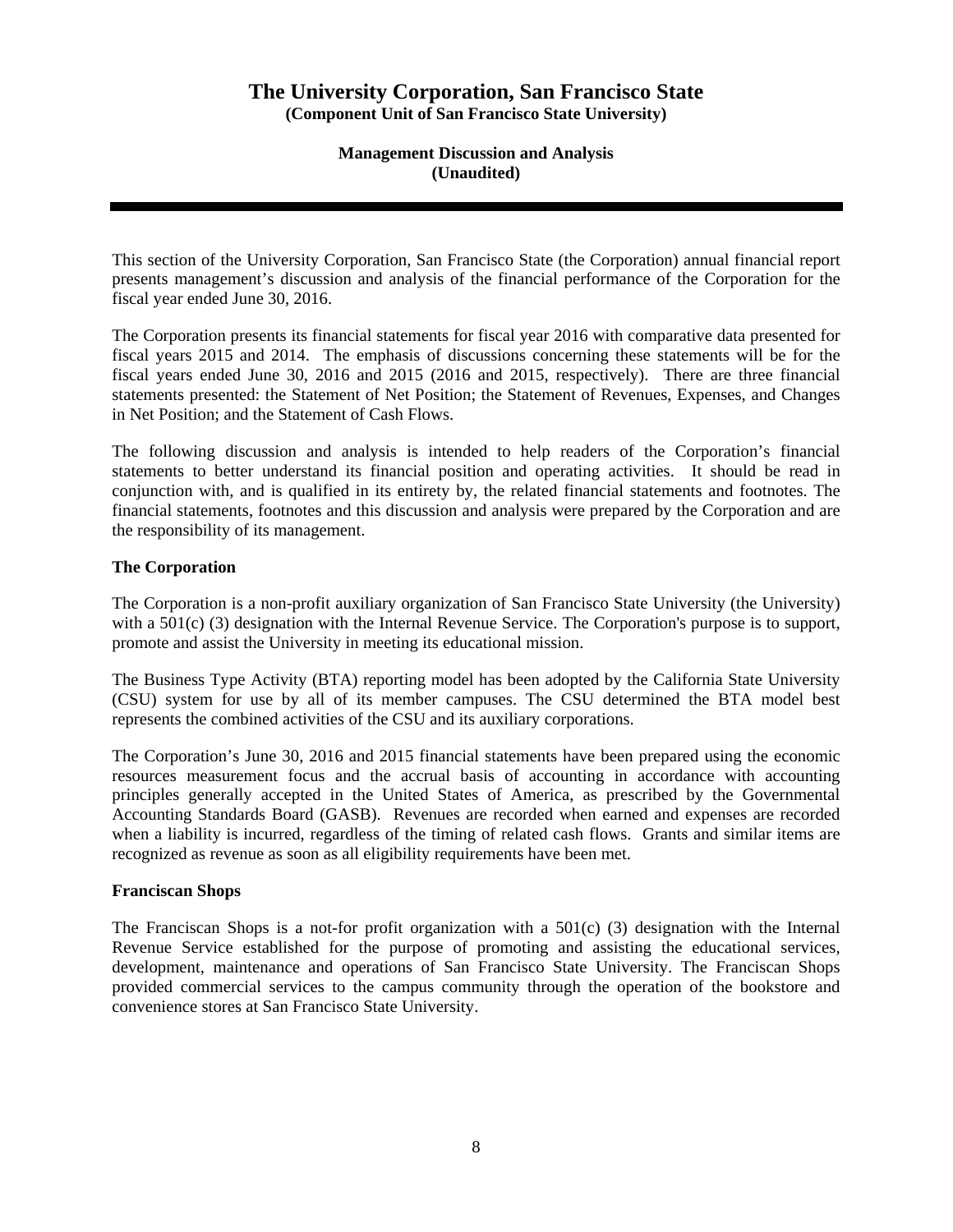**Management Discussion and Analysis (Unaudited)** 

On June 26, 2012, the Franciscan Shops' Board of Directors amended the Articles of Incorporation to designate the Corporation as the Franciscan Shops sole member effective July 1, 2012 at which point the Franciscan Shops ceased its auxiliary function with the University.

In a 2015 audit of the Corporation conducted by the Chancellor's Office, audit personnel determined that the current structure of Franciscan as auxiliary controlled and operated by another auxiliary required revision and clarification. In response, the Corporation management noted that it would proceed with a dissolution of Franciscan. In 2016 the Franciscan Shops' was dissolved by merging Franciscan with and into the Corporation, which remained as the surviving corporation.

#### **Highlights of Financial Operations**

#### **Operating revenues and expenses**

In fiscal year 2016 the Corporation entered into new long term sublease agreements with the vending tenants in the Cesar Chavez Student Center. A new eatery iNoodles opened during in fiscal year 2016 which replaced the previous Chinese food eatery. Rental income in fiscal year 2016 was \$1,534,706 and expenses (charged back to tenants) of \$1,255,000 which includes the management fee of the Corporation. Under the management arrangement with the University, required the Corporation to donate any residual net rental income to Associated Students of San Francisco State University (ASI). For the year ended June 30, 2016 the residual net rental income contributed to ASI was \$278,968. The net impact to the Corporation's change in net position was an increase of \$230,205 for the administrative fee charged to the leasing operations.

The Corporation issued two RFP's during fiscal year 2016 for a new audit firm and new investment consultant. Grant Thornton was selected as the new audit firm for the auxiliaries. The Corporation selected Beacon Point as its new investment consultant to assist with managing the investments, selecting managers, and updating the investment policy.

#### **Non-Operating revenues and expenses**

Total non-operating revenue decreased by approximately \$1,100,000 primarily attributed to a decrease in investment income.

#### **Financial Position**

The Statement of Net Position presents the financial position of the Corporation at the end of fiscal year 2016 and 2015. The purpose of the statement of net position is to present to the readers of the financial statements a fiscal summary of the Corporation. From the data presented, the readers of the Statement of Net Position are able to determine the assets available to continue the operations of the Corporation. The readers are also able to determine how much the Corporation owes its vendors as well as assessing other liabilities. Finally, the statement of net position provides an overview of the net position (assets, deferred outflows of resources minus liabilities, deferred inflows of resources) and their availability for expenditure.

Net Position is divided into three major categories. The first category, Invested in Capital Assets, presents the Corporation's equity in property and equipment. The next asset category is Restricted Assets, which is divided into two categories, Nonexpendable and Expendable.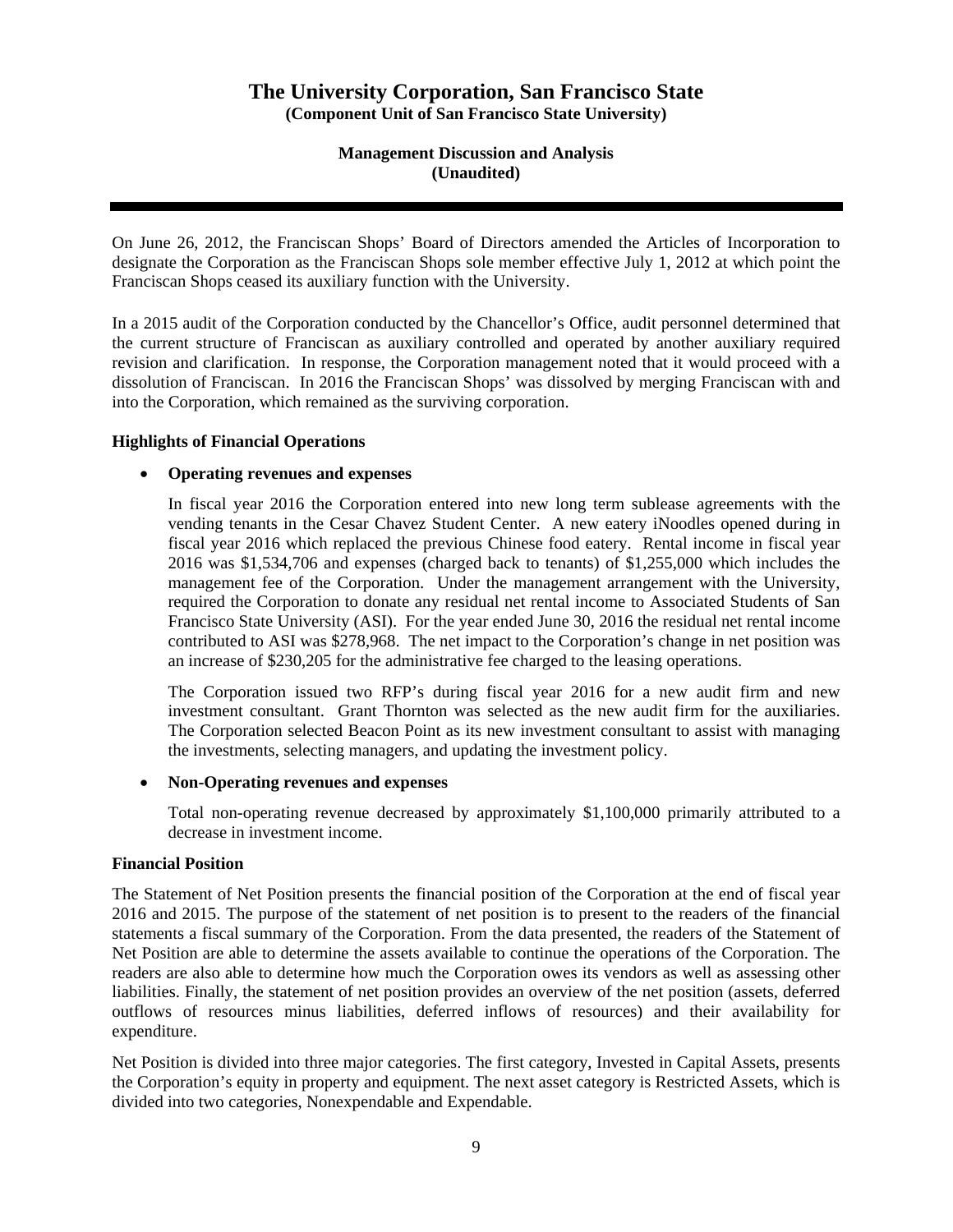#### **Management Discussion and Analysis (Unaudited)**

The corpus of nonexpendable restricted resources is only available for investment purposes. Expendable restricted assets are available for expenditure by the Corporation, but must be spent for purposes as determined by donors and/or external entities that have placed time, purpose or legal restrictions on the use of the assets. The final category is Unrestricted Assets that are available to the Corporation for any lawful purpose of the Corporation.

Detailed statement of net assets are included with the financial statements. A condensed version is shown below:

#### **Condensed Statements of Net Position – June 30, 2016, 2015, and 2014**

|                                                   | 2016            | 2015            | 2014            |
|---------------------------------------------------|-----------------|-----------------|-----------------|
| <b>ASSETS</b>                                     |                 |                 |                 |
| <b>Current assets</b>                             | \$16,607,694    | \$9,966,473     | 6,030,045<br>\$ |
| Noncurrent assets                                 | 12,469,343      | 19,420,151      | 20,621,305      |
| <b>Total assets</b>                               | 29,077,037      | 29,386,624      | 26,651,350      |
| DEFERRED OUTFLOWS OF RESOURCES                    |                 |                 |                 |
| Total assets and deferred outflows of resources   | \$29,077,037    | \$29,386,624    | \$26,651,350    |
| <b>LIABILITIES</b>                                |                 |                 |                 |
| <b>Current liabilities</b>                        | \$<br>3,098,616 | \$<br>3,323,252 | \$<br>1,023,425 |
| Noncurrent liabilities                            | 185,542         | 152,552         | 152,552         |
| <b>Total liabilities</b>                          | 3,284,158       | 3,475,804       | 1,175,977       |
| DEFERRED INFLOWS OF RESOURCES                     | 70,000          | 167,319         | 239,930         |
| <b>NET POSITION</b>                               |                 |                 |                 |
| Investment in capital assets<br>Restricted:       | 1,131,981       | 1,267,630       | 1,098,383       |
| Nonexpendable - endowments                        | 583,336         | 600,731         | 594,345         |
| Expendable - grants and contracts, scholarships,  |                 |                 |                 |
| fellowships, capital projects                     | 15,548,008      | 14,568,251      | 13,925,228      |
| Unrestricted                                      | 8,459,554       | 9,306,889       | 9,617,487       |
| Total net position                                | 25,722,879      | 25,743,501      | 25, 235, 443    |
| Total liabilities, deferred inflows of resources, |                 |                 |                 |
| and net position                                  | \$29,077,037    | \$29,386,624    | \$26,651,350    |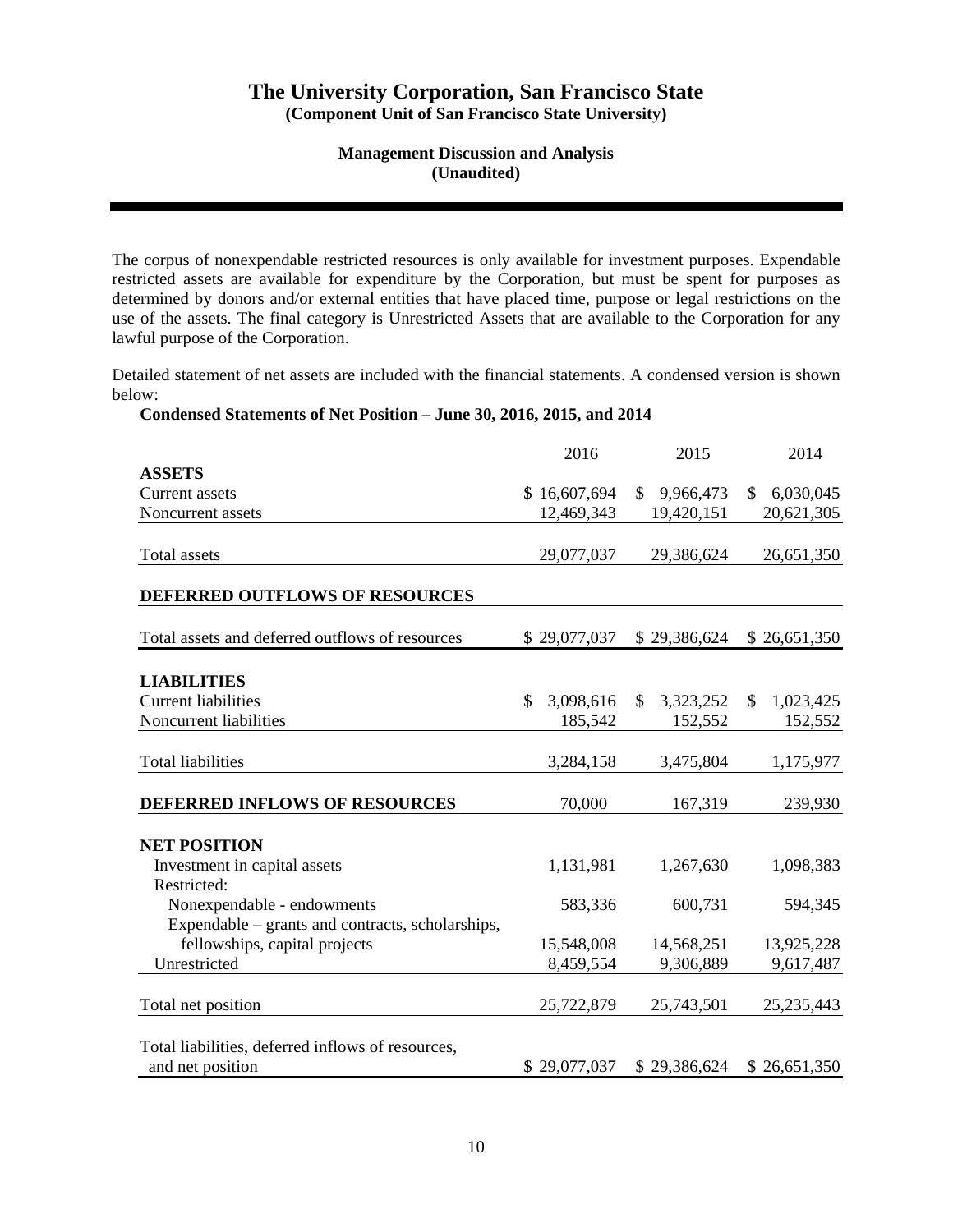#### **Management Discussion and Analysis (Unaudited)**

#### **Assets**

Current assets in fiscal year 2016 increased by approximately \$ 6,607,900 (66%). The increase was attributed to the allocation of the Corporation's investment holdings based on maturities at year end. Accounts receivables decreased 21% in 2016 with the elimination of the invoicing related to San Francisco State University (University) for commencement related expenses, the campus transfers quarterly to the Corporation student fees collected for commencement.

In fiscal year 2015 current assets increased by approximately \$3,936,000 (65%). This increase was attributed to an increase in short term investments due to distribution of holdings at year end. Cash and cash equivalents increased by approximately \$206,000 during 2015 over 2014 as a result of the Corporation increasing cash on hand to cover outstanding obligations and short term liabilities.

Noncurrent assets decreased by approximately \$6,917,500 (36%). The decrease in noncurrent assets is attributed to the allocation of investments, based on maturities between current and noncurrent.

In fiscal year 2015 noncurrent assets decreased by approximately \$1,201,000 (6%). The decrease in noncurrent assets is mainly attributed to reduction in alternative investments invested with San Francisco State University Foundation. The Corporation's remaining fair value in alternative investments with the Foundation valued at June 30, 2015 is approximately \$82,000 which was returned during the first quarter of fiscal year 2016.

Unearned chargebacks receivable remained the same for fiscal year 2016 and 2015 as no redemptions were received regarding the chargebacks related to Franciscan Shops.

#### **Liabilities**

In fiscal year 2016, current liabilities decreased \$297,000 (9%) over 2015. The decrease is mainly attributed to the net change in reduction of related party payables and increase in accounts payables. Related party payables were less in 2016 due to reduction in reimbursements to the university for salaries and benefits compared to 2015.In fiscal year 2015, current liabilities increased over 2014 by approximately \$2,300,000 (225%). This increase is mainly attributed to an increase in payables to related party. Related party payables increased as a result of the Corporation taking over the management of the vendors in the Cesar Chavez Student Center which involves Associated Students, Inc. and the University. There were also increased payables for the related party which was related to the reimbursement to the campus for reimbursed released time.

Deferred inflows of resources decreased over 2015 by approximately \$97,000 (58%) due to recognizing the current revenue attributed to a one-time payment by Follett Higher Education Group, Inc. Deferred inflows of resources decreased over 2014 by approximately \$72,000 or 30% primarily due to recognizing the current revenue attributed to a one-time payment by Follett Higher Education Group, Inc.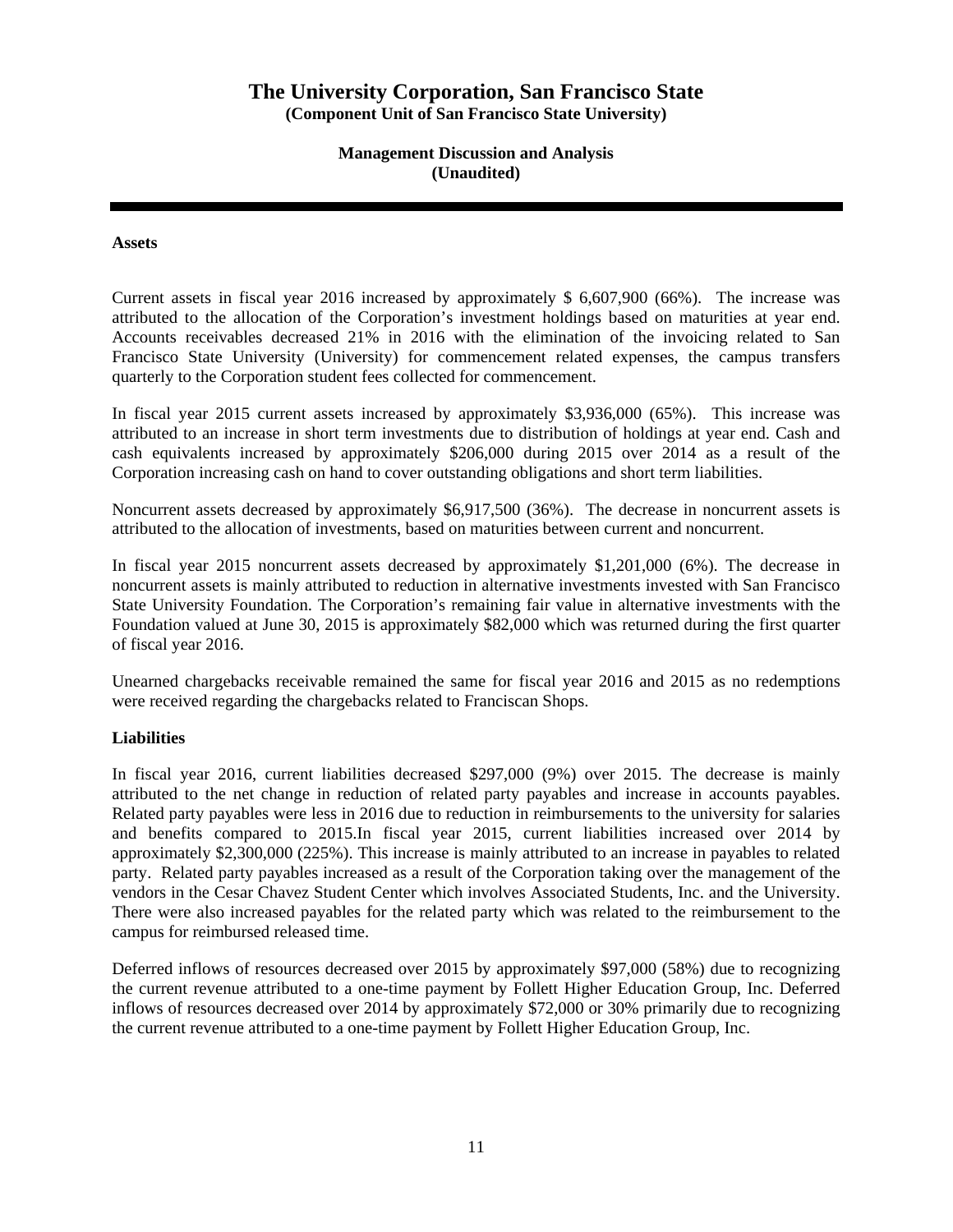#### **Management Discussion and Analysis (Unaudited)**

#### **Net Position**

As of June 30, 2016, total net position was \$25,722,879 which is a slight decrease of approximately \$20,000. Net position was mainly flat due to the decrease in investment returns for fiscal year 2016.

As of June 30, 2015, total net position was \$25,743,501 which is an increase of approximately \$508,000 (2%) from the previous year. The increase is primarily attributed to an increase in contributions in nonoperating revenues of approximately \$577,000.

Further discussion of the Corporation's revenue and expenses under results of operations will highlight the changes that contributed to the overall fluctuation in operating results.

#### **Results of Operations**

The Statement of Revenues, Expenses and Changes in Net Position presents the Corporation's operating results, as well as the non-operating revenues and expenses. Operating revenues primarily includes grants, contracts, retail operations and program revenue. Gifts and investment income, is classified as prescribed by GASB. Net non-operating revenues or expenses are an integral component in determining the increase or decrease in net position.

Detailed Statement of Revenues, Expenses, and Changes in Net Position for the years ended June 30, 2016 and 2015 is included in the financial statements.

#### **Condensed Statements of Revenues, Expenses and Changes in Net Position**

#### **For the year ended June 30, 2016, 2015 and 2014**

|                                                | 2016            |     | 2015           |              | 2014         |
|------------------------------------------------|-----------------|-----|----------------|--------------|--------------|
| <b>Operating Revenues (Expenses):</b>          |                 |     |                |              |              |
| Revenues                                       | \$11,840,972    |     | \$11,040,987   | <sup>S</sup> | 8,478,667    |
| Expenses                                       | (14, 289, 532)  |     | (14, 125, 929) |              | (10,016,887) |
| Operating loss                                 | (2,448,560)     |     | (3,084,942)    |              | (1,400,280)  |
| Non-operating Revenues (Expenses):             |                 |     |                |              |              |
| Contributions                                  | 2,730,321       |     | 3,528,655      |              | 2,951,233    |
| Investment return                              | (302, 383)      |     | 809,612        |              | 2,168,531    |
| Transfers to the University                    |                 |     | (745, 267)     |              | (200, 564)   |
| <b>Total Non-operating Revenues (Expenses)</b> | 2,427,938       |     | 3,593,000      |              | 4,919,197    |
| Change in Net Position                         | \$<br>(20, 622) | \$. | 508,058        | \$           | 1,832,904    |
| <b>Transfer from Franciscan Shops</b>          | \$              |     |                |              | 4,282,467    |
| Transfer of assets to the University           | \$              |     |                |              | (1,144,621)  |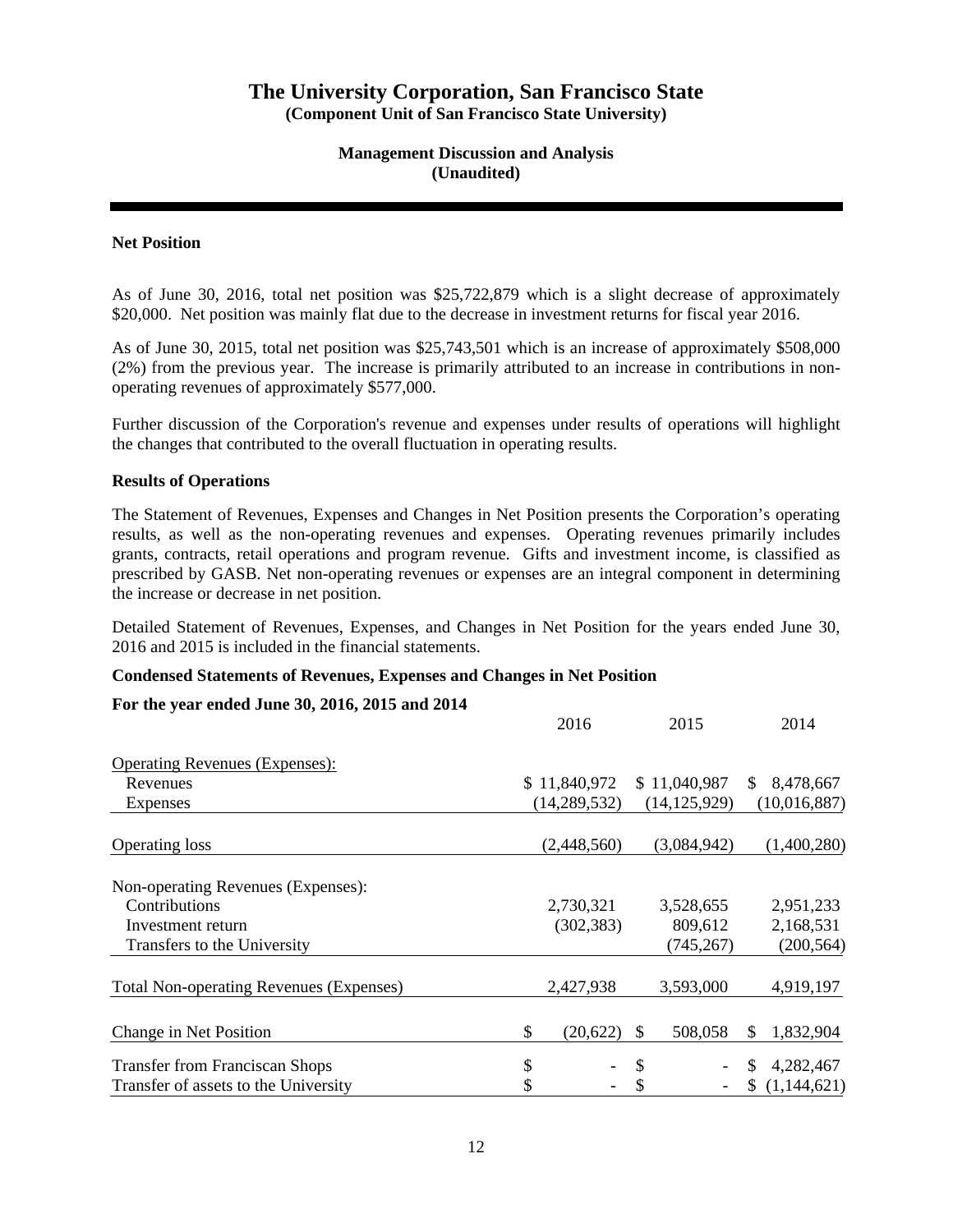**Management Discussion and Analysis (Unaudited)** 

#### **OPERATING REVENUES**

#### **Retail, Program, Grants, and Contracts Revenue**

For fiscal year 2016 grants and contract revenue increased over fiscal year 2015 by approximately \$523,597 (41%) primarily due to new grant received from the Keck Foundation of approximately \$500,000. For fiscal year 2015, grants and contracts revenue increased approximately \$288,000 over fiscal year 2014.

Program revenues are the function of the many projects administered by the Corporation as well as programs run by the Corporation which must be self-supporting. Program revenue consists mainly of revenue received to support campus programs, and student scholarships. Program revenue increased \$580,137 (21%) in 2016 over 2015 mainly due to an increase in revenue related to revenue received for commencement in the amount of approximately \$866,000. In fiscal year 2016 the Corporation, entered into a new Memorandum of Understanding (MOU) with the university as a business partner, to manage commencement, directing all expenses through the Corporation thereby receiving the fees collected for that event. Another component of the increased program revenue is the revenue the Corporation receives for accounting services it provides to two auxiliaries on campus. Program revenue increased \$439,000 (19%) in 2015 over 2014 mainly due to increase in revenue related to lobby shop, healthy University and campus copy center.

The Corporation's self-operating vending projects are a component of retail revenue. Shop 24, an automated 24-hour vending machine, generated retail revenue of approximately \$175,000 and \$179,900 in fiscal years 2016 and 2015 respectively. During 2016 the Corporation's other self-operating retail operations were up slightly from the previous year by approximately \$73,000**.** The increase in retail revenue is attributable to continual increase in revenue for the Lobby Shops and Healthy U. The Lobby Shop had a small space refresh during 2016 as well. Ctrl P, a copy center, is one of the Corporations selfoperating businesses. Ctrl P business operation was restructured during fiscal year 2016 in efforts of reducing the growing deficit from previous fiscal years by entering into better leases for equipment, entering into a new business partnership with Office Max and reducing head count. During 2015 the Corporation's other self-operating retail operations were down slightly from the previous year by approximately \$81,000. The Corporation's commission revenue earned from its contract with Follett to manage the SFSU Bookstore also decreased during 2016 due to their decreasing sales by approximately \$116,400.

Related party revenue from endowments decreased in 2016 by approximately \$208,000(-11%) and in 2015 transfers received from endowments increased approximately \$246,000 (15%), these funds are used to support campus programs and scholarships.

Indirect costs from grants, contracts and campus programs were eliminated against revenue as not to double count the total revenue and expenses. Indirect cost were \$648,944 and \$668,204 as of June 30, 2016 and 2015, respectively.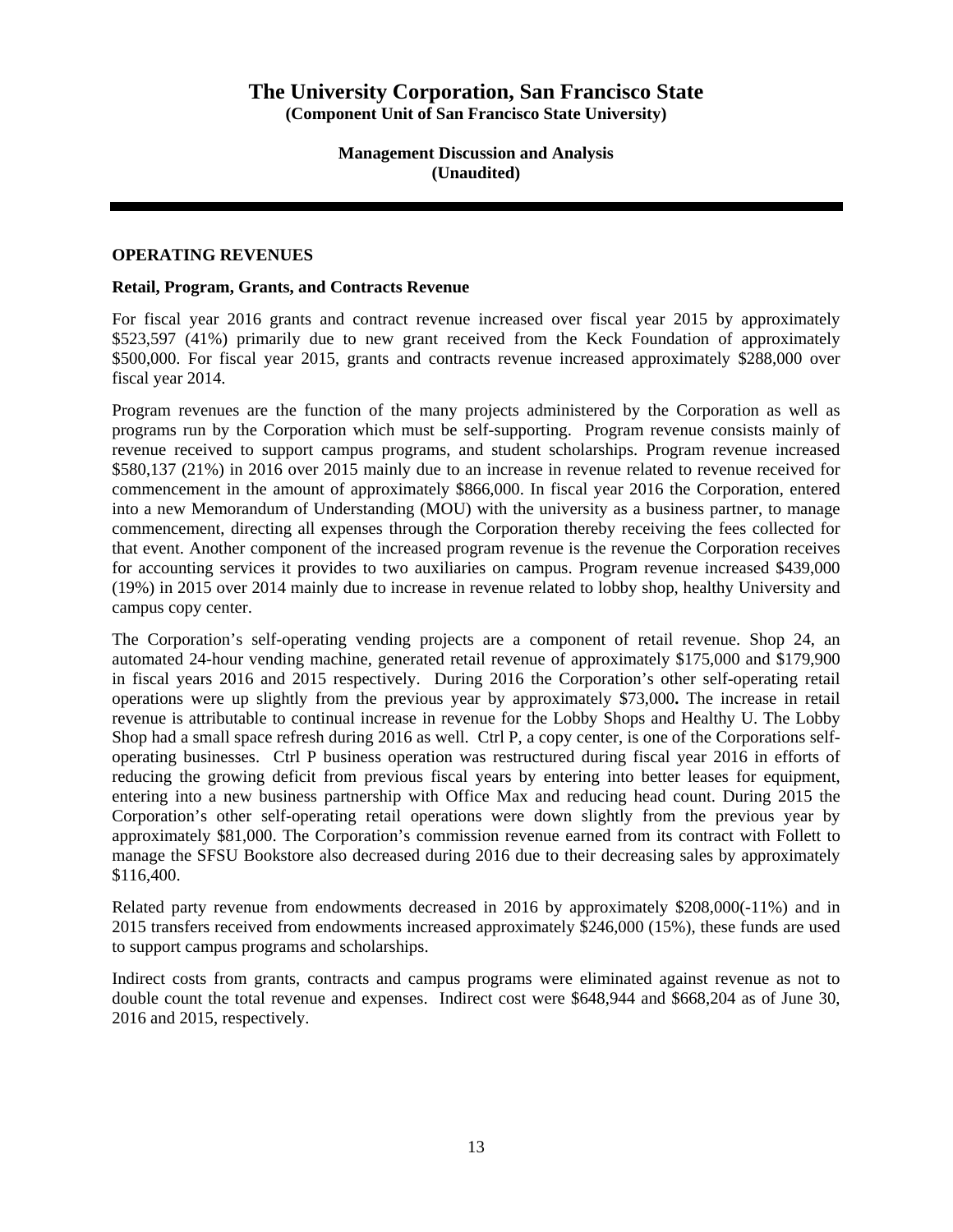#### **Management Discussion and Analysis (Unaudited)**

#### **Rental Income**

Rental income is comprised of twenty food vending tenants, bank, ATMs and the fitness facility located on campus. Rental income decreased slightly in fiscal year 2016 by approximately \$35,438 over the previous year. The rental income decrease in 2016 was due to a new vendor, which started during the fiscal year in the Cesar Chavez Student Center replacing a previous long standing vendor and was only billed for half of the year due to startup cost. The rental income increased significantly in 2015 due to the Corporation taking over the management of all vendors within the Cesar Chavez Student Center. Tenant rents are increased based on the consumer price index (CPI) which is reviewed annually.

#### **Other Revenue**

Other revenue is a category where generally one time or non-reoccurring revenue that does not belong in the other operating revenue categories is captured.

During fiscal year 2016 other revenue decreased by approximately \$50,235 (36%). Other revenue decrease was primarily due to the Corporation receiving a refund of approximately \$48,000 which was not a reoccurring activity.

During fiscal year 2015 other revenue increased by approximately \$49,000 (56%) due to the Corporation receiving a refund of approximately \$48,000 during fiscal year 2015 from the City and County of San Francisco for overpayment of property taxes and approximately \$22,000 from the University College of Health and Social services from indirect cost related to the Whirlwind Wheelchairs program to reimburse the Corporation for losses associated to the wind down of the program under the Corporation.

#### **OPERATING EXPENSES**

#### **Operating Expenses**

Operating expenses are tied to the use of funds from grants, contracts, donations, program revenue, retail operations, transfers and other miscellaneous sources.

Operating expenses decreased in fiscal year 2016 by approximately \$284,000(2%). Indirect costs from grants, contracts and campus programs were eliminated against revenue as not to double count the total revenue and expenses, indirect cost was \$648,944 in fiscal year 2016. Expenses related to grants and contracts decreased by approximately \$692,022 during 2016 as grant activity continues to decrease under the Corporation and more grants are awarded directly to San Francisco State. Scholarship expense decreased over the prior year by approximately \$293,200 (21%) as less scholarships were given out in 2016. The decrease was primarily due to the presidential scholarships being discontinued in 2016 which distributed approximately \$174,000 in scholarships in 2015 there was also a few scholarship funds that distributed less scholarships in 2016. One scholarship fund awarded less scholarships in 2016 due to lack of funding for that specific scholarship fund by approximately \$45,000.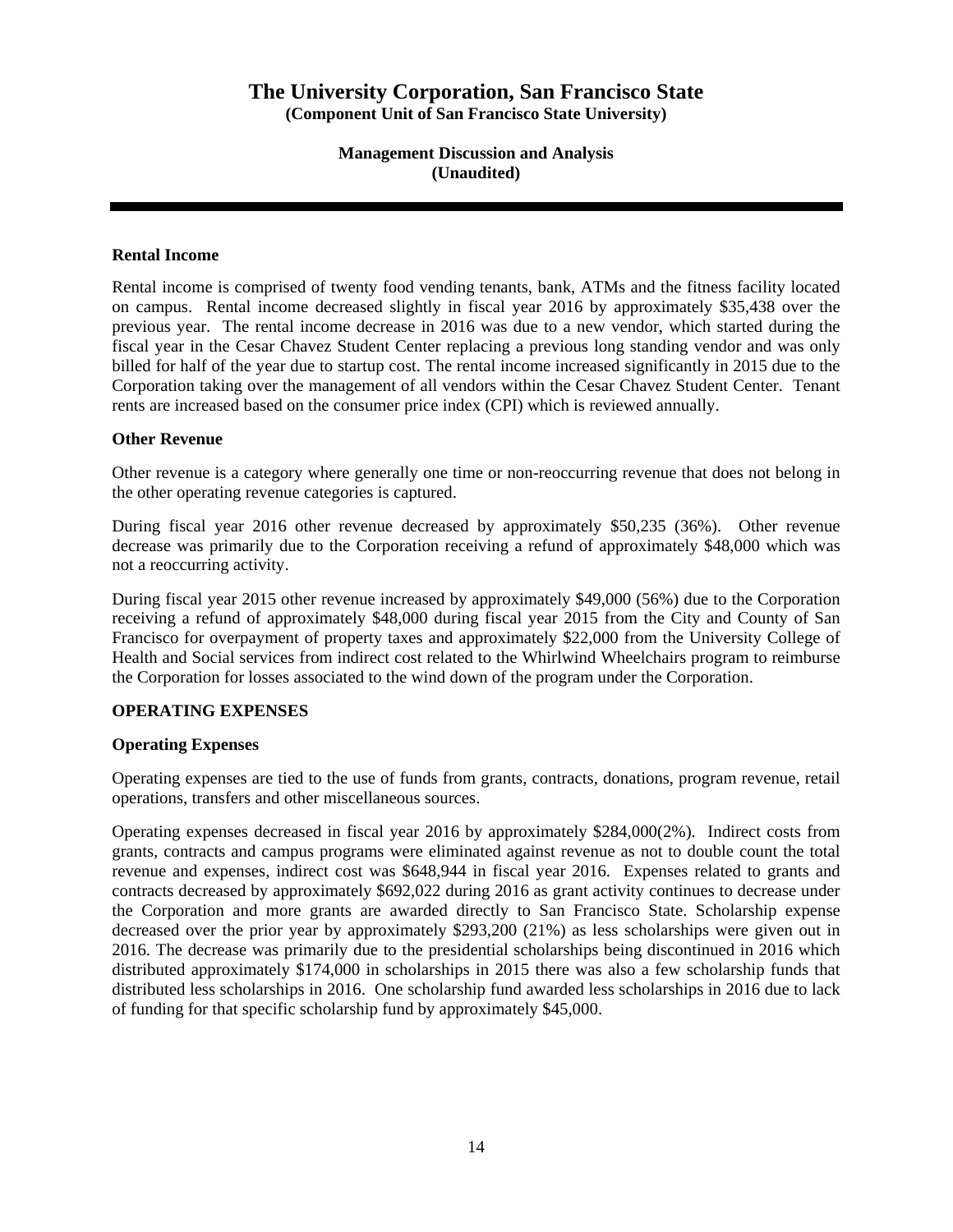#### **Management Discussion and Analysis (Unaudited)**

Operating expenses increased in fiscal year 2015 by approximately \$4,109,000 (41%). Indirect cost from grants, contracts and campus programs were eliminated against revenue as not to double count the total revenue and expenses and were \$668,204 in fiscal year 2015. Expenses related to grants and contracts increased slightly by approximately \$652,000 during 2015 as grant activity continues to decrease. Scholarship expense increased over prior year by approximately \$240,000 (21%) as more scholarships were given out to students during 2015.

Retail expenses decreased by approximately \$131,800 (6%) in 2016 primarily due to the reorganization done with Ctrl P which resulted in more cost effective equipment leases, new business partnership and reduced personnel cost.

Management and general expenses increased in 2016 over prior year by approximately \$656,200 (17%).

Retail expenses increased by approximately \$104,000 in 2015 due to increased expenses related the retail operations such as contractual services, credit card processing fee and increased cost of goods.

Management and general expenses increased approximately \$2,150,000 in 2015 primarily due to increased activity as a result of the Corporation taking over the management of the Student Center vendors. The Corporation also approved a cost of living increase to its staff working under the selfoperations in fiscal year 2015 of 3% however the Corporation continues to see savings in salary with efficient management.

#### **NON-OPERATING REVENUES AND EXPENSES**

#### **Contributions**

Contributions are recognized as revenue when they are verifiable, measurable, probable of collection, and the Corporation has met all time and eligibility requirements. Contributions decreased during fiscal year 2016 over the prior year by approximately \$798,334 (23%). There were various reasons for the decline in contributions for 2016 such as there were a few programs that received one time gifts from donors for specific purposes in 2015. Examples of those type of gifts are the gift to support architecture plans for the science building was \$100,000 in fiscal year 2015 and a gift of \$250,000 from the Kwan Family to support leadership training was received in fiscal year 2015. In fiscal year 2016 the Morrison Trust was not recorded as a contribution as it was in fiscal year 2015, but as a grant as that classification was thought to be more appropriate. The amount of this grant was \$175,000. Lastly, there was a program whose focus shifted more to fee for service than fundraising which accounted for a variance of \$140,000 over the prior year. There was an increase in pledge receivables for 2016 for grants which contributed to the contributions recorded during the fiscal year.

Contributions increased during fiscal year 2015 over the prior year by approximately \$577,000 (20%). Campus programs and scholarship funds continued to see increased contributions during fiscal year 2015 for various programs administered under the Corporation. There was an increase in pledge receivables for 2015 for campus programs which contributed to an increase in contributions during the fiscal year.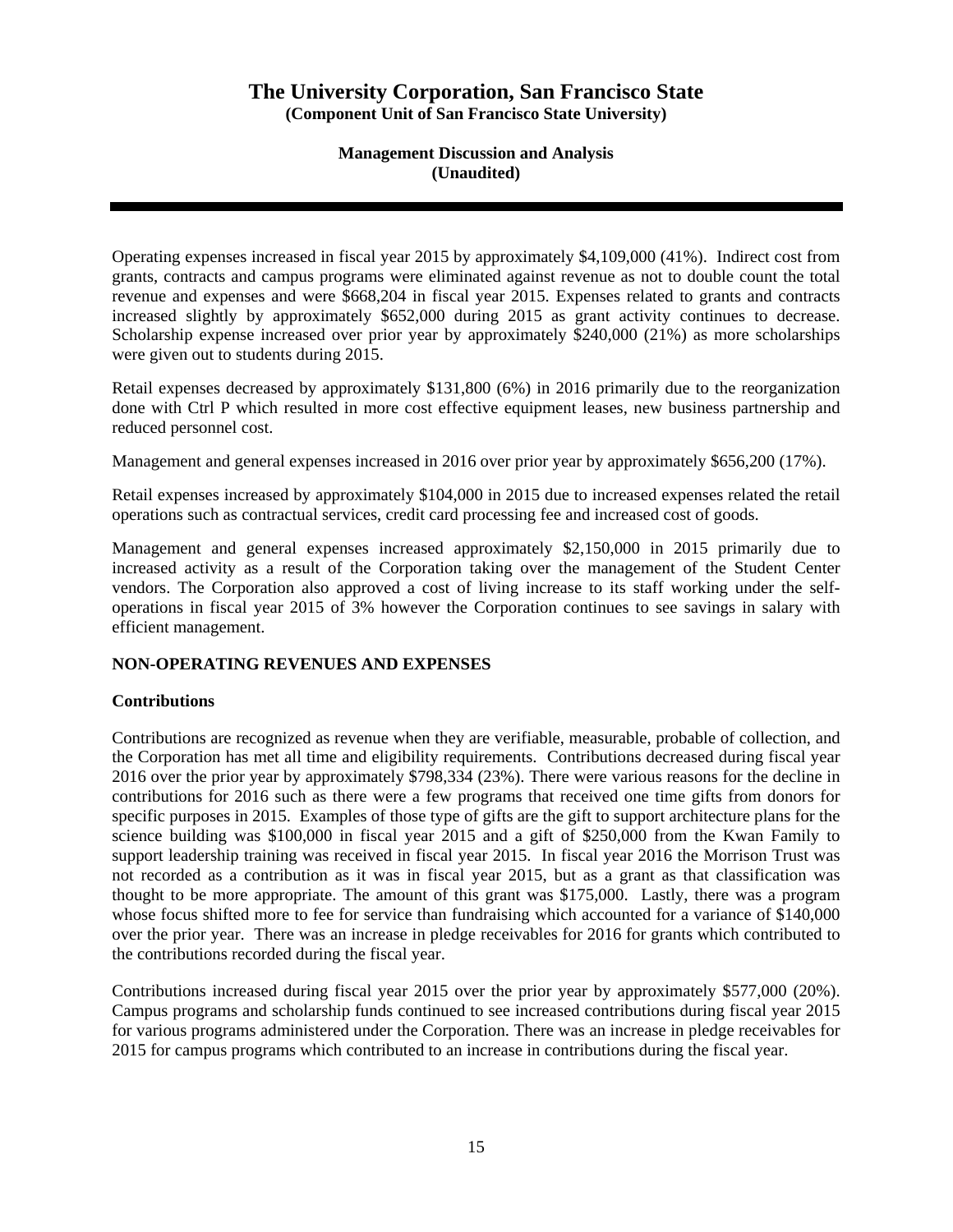#### **Management Discussion and Analysis (Unaudited)**

#### **Investment Return**

Investment income decreased in fiscal year 2016 as the market continued its downturn. Investment returns for the fiscal year were approximately \$(302,383) (137%). With the global markets in flux there was continued uncertainty with investments and earnings had a loss at the end of the fiscal year. Though the Corporations investment portfolio had negative earnings in fiscal year 2016 the portfolio had recovered the majority of the losses incurred during the year as the markets rallied significantly after the second quarter of the fiscal year. Over all the earnings for the portfolio ended fairly flat.

Investment income decreased in fiscal year 2015 as the market contracted from the previous year bull market. Investment returns for the fiscal year were approximately \$1,358,000 (63%) over the previous year. During fiscal year 2015 the market was quite volatile over concerns globally. The Corporation's international portfolio did not perform well for most of fiscal year 2015 but performed well in the last quarter of the fiscal year. The Corporation continues to manage its portfolio by reviewing its investment policy for the types of investment vehicles to invest in that will help to reduce its exposure to interest rates and keep its risks manageable.

#### **SIGNIFICANT ITEMS**

In fiscal year 2017, the Corporation will move forward with working with the developer selected as a partner in the development of Holloway. In the coming fiscal year the Corporation will enter a lease with the University for the acre of land. The Corporation will negotiate an agreement with the developer for development of the Holloway Revitalization project whereby the Corporation subleases the land to the developer.

The Corporation's investments will be managed by new consultant Beacon Pointe starting July 2016. The Corporation will also work with Beacon Pointe on crafting a new investment policy which will be the guiding document for how the Corporation's investments will be managed.

The Corporation is planning, pending board approval and review, to assist with the upfront capital investment for the build out for a new University Faculty Club. The capital support is expected to be returned to the Corporation over time that has yet to be determined.

The Corporation is expecting to onboard a new vendor in fiscal year 2017. San Francisco State is building a new Mashouf Wellness Center for students which is expected to be completed in the spring of 2017. As a trusted business partner to the campus, the Corporation will be bringing a new juice bar or similar offering to that location. The RFP for that new vending location will be issued sometime in the fall of 2016.

We believe all other significant items have already been disclosed and either they do not have a significant effect on future operations, or these effects have already been included in the current financial statements.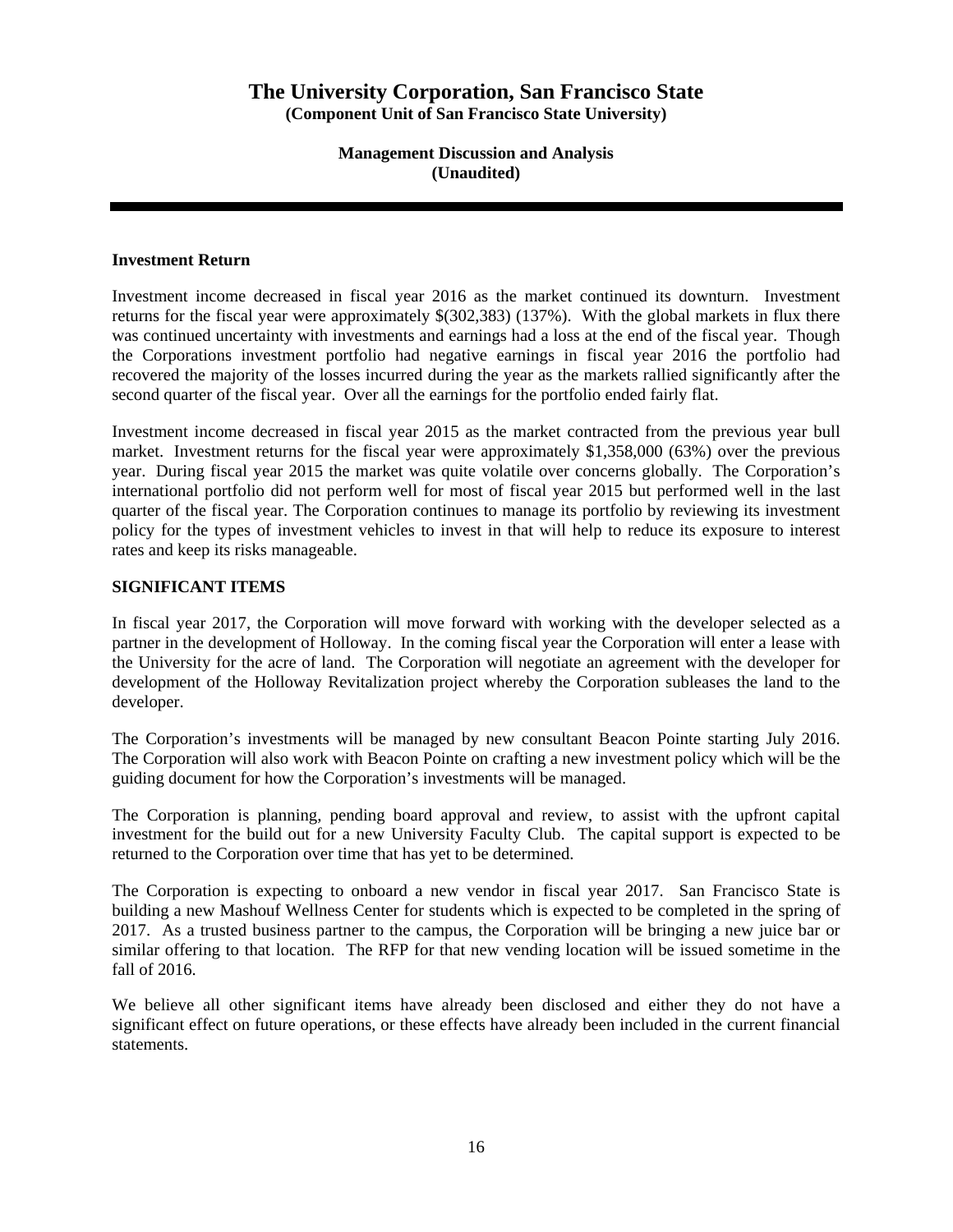#### **Statements of Net Position**

| June 30,                                                          |    | 2016              | 2015             |
|-------------------------------------------------------------------|----|-------------------|------------------|
| Assets                                                            |    |                   |                  |
| <b>Current Assets:</b>                                            |    |                   |                  |
| Cash and cash equivalents                                         | \$ | 589,129           | \$<br>673,426    |
| Investments, unrestricted                                         |    | 14,812,123        | 8,002,802        |
| Pledges receivable, net                                           |    | 456,009           | 388,564          |
| Accounts receivable, net                                          |    | 691,970           | 880,041          |
| Prepaid expenses and other assets                                 |    | 58,463            | 54,908           |
| Total current assets                                              |    | 16,607,694        | 9,999,741        |
|                                                                   |    |                   |                  |
| <b>Noncurrent Assets:</b><br>Pledges receivable, net              |    | 524,557           | 299,411          |
| Deferred chargebacks receivable                                   |    |                   |                  |
| Investments:                                                      |    | 152,552           | 152,552          |
|                                                                   |    |                   |                  |
| Unrestricted                                                      |    | 10,034,317        | 16,984,828       |
| Receivable from SF State University Foundation                    |    |                   | 81,731           |
| Restricted                                                        |    | 583,336           | 600,731          |
| Capital assets, net                                               |    | 1,174,581         | 1,267,630        |
| Total noncurrent assets                                           |    | 12,469,343        | 19,386,883       |
| Total assets                                                      |    | 29,077,037        | 29,386,624       |
| <b>Deferred Outflows of Resources (Note 2)</b>                    |    |                   |                  |
| Total assets and deferred outflows of resources                   | \$ | 29,077,037        | \$<br>29,386,624 |
| <b>Liabilities</b>                                                |    |                   |                  |
|                                                                   |    |                   |                  |
| <b>Current Liabilities:</b>                                       |    |                   |                  |
| Accounts payable                                                  | S  | 914,001           | \$<br>856,605    |
| Accrued salaries and benefits payable                             |    | 177,382           | 160,135          |
| Accrued compensated absences                                      |    | 81,884            | 73,003           |
| Payable to related parties                                        |    | 1,852,645         | 2,233,509        |
| Unearned revenue                                                  |    | 63,095            |                  |
| Capital lease                                                     |    | 9,610             |                  |
| Total current liabilities                                         |    | 3,098,616         | 3,323,252        |
|                                                                   |    |                   |                  |
| <b>NonCurrent Liabilities:</b>                                    |    |                   |                  |
| Deferred chargebacks payable<br>Capital lease                     |    | 152,552<br>32,990 | 152,552          |
| Total noncurrent liabilities                                      |    | 185,542           | 152,552          |
| <b>Deferred Inflows of Resources (Note 2)</b>                     |    | 70,000            | 167,319          |
|                                                                   |    |                   |                  |
| <b>Net Position:</b>                                              |    |                   |                  |
| Invested in capital assets                                        |    | 1,131,981         | 1,267,630        |
| Restricted for:                                                   |    |                   |                  |
| Nonexpendable - endowments                                        |    | 583,336           | 600,731          |
| Expendable - grants and contracts, scholarships, fellowships,     |    |                   |                  |
| capital projects                                                  |    | 15,548,008        | 14,568,251       |
| Unrestricted                                                      |    | 8,459,554         | 9,306,889        |
| Total net position                                                |    | 25,722,879        | 25,743,501       |
| Total liabilities, deferred inflows of resources and net position | \$ | 29,077,037        | \$<br>29,386,624 |

17

See accompanying notes to financial statements.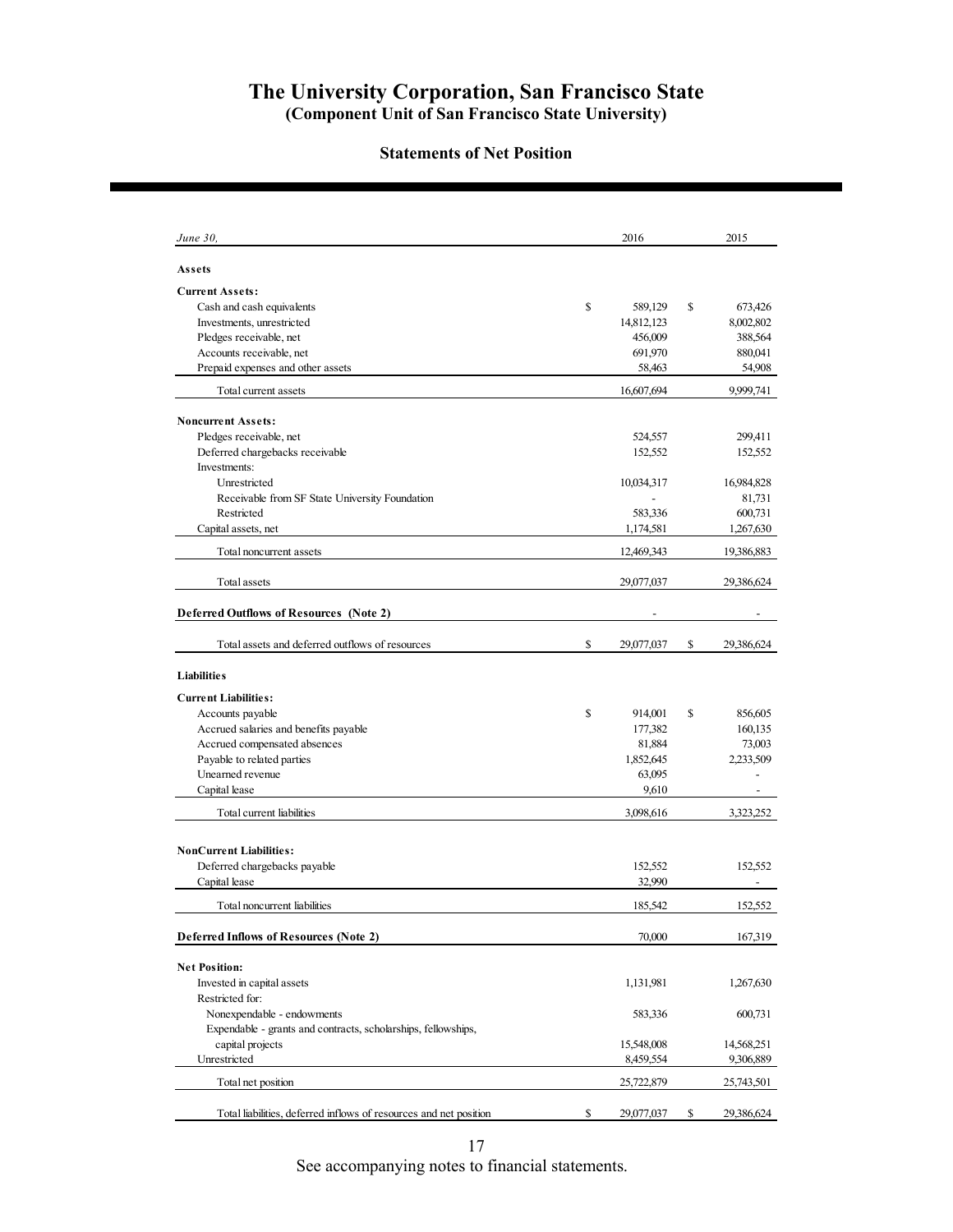### **Statements of Revenues, Expenses and Changes in Net Position**

| Year Ended June 30,                        |              | 2016        |              | 2015         |
|--------------------------------------------|--------------|-------------|--------------|--------------|
|                                            |              |             |              |              |
| <b>Operating Revenues:</b>                 |              |             |              |              |
| Grants and contract revenue                | $\mathbb{S}$ | 1,804,238   | $\mathbb{S}$ | 1,280,641    |
| Program revenue                            |              | 3,382,346   |              | 2,802,209    |
| Retail revenue                             |              | 2,804,184   |              | 2,813,394    |
| Programs funded by related parties         |              | 1,718,448   |              | 1,927,314    |
| Rental income                              |              | 2,044,274   |              | 2,079,712    |
| Other revenues                             |              | 87,482      |              | 137,717      |
| Total operating revenues                   |              | 11,840,972  |              | 11,040,987   |
| <b>Operating Expenses:</b>                 |              |             |              |              |
| Grants and contracts                       |              | 1,011,945   |              | 1,703,967    |
| Campus programs                            |              | 5,380,003   |              | 4,819,662    |
| Rental expenses                            |              | 1,450       |              |              |
| Student scholarships                       |              | 1,108,134   |              | 1,401,426    |
| Management and general                     |              | 4,466,203   |              | 3,689,107    |
| Retail expenses                            |              | 2,067,443   |              | 2,199,324    |
| Depreciation                               |              | 254,355     |              | 191,641      |
| Total operating expenses                   |              | 14,289,532  |              | 14,005,127   |
| Operating loss                             |              | (2,448,560) |              | (2,964,140)  |
| <b>Nonoperating Revenues (Expenses):</b>   |              |             |              |              |
| Contributions                              |              | 2,730,321   |              | 3,528,655    |
| Investment return                          |              | (302, 383)  |              | 688,810      |
| Transfer to San Francisco State University |              |             |              | (745, 267)   |
| Net nonoperating revenues                  |              | 2,427,938   |              | 3,472,198    |
| <b>Change in Net Position</b>              |              | (20,622)    |              | 508,058      |
| Net Position, beginning of the year        |              | 25,743,501  |              | 25, 235, 443 |
| Net Position, end of the year              | \$           | 25,722,879  | \$           | 25,743,501   |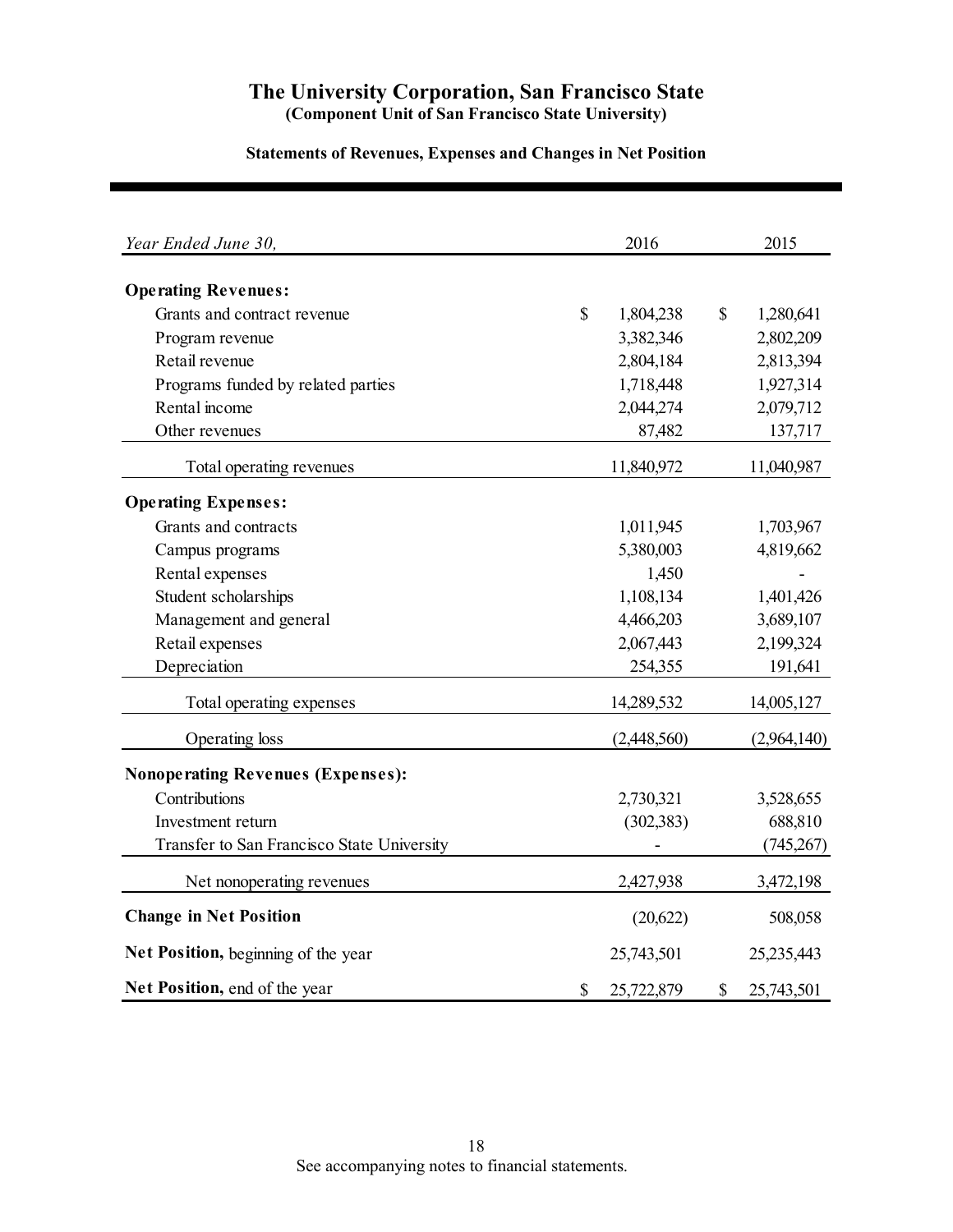#### **Statements of Cash Flows**

| Year Ended June 30,                                              | 2016            | 2015            |
|------------------------------------------------------------------|-----------------|-----------------|
|                                                                  |                 |                 |
| <b>Cash Flows from Operating Activities:</b>                     |                 |                 |
| Receipts from programs                                           | \$<br>9,601,141 | \$<br>8,162,309 |
| Rent receipts                                                    | 2,044,274       | 2,079,712       |
| Payments to suppliers                                            | (10, 418, 714)  | (6,380,394)     |
| Payments to employees for services                               | (2,839,894)     | (3,755,908)     |
| Scholarships to students                                         | (1,108,134)     | (1,401,426)     |
| Other                                                            | 87,482          | 137,717         |
| Net cash used by operating activities                            | (2,633,845)     | (1,157,990)     |
| <b>Cash Flows from Noncapital Financing Activities:</b>          |                 |                 |
| Donations received                                               | 2,730,321       | 3,528,655       |
| Transfer to San Francisco State University                       |                 | (745,267)       |
| Capital Lease                                                    | 42,600          |                 |
| Net cash provided by noncapital financing activities             | 2,772,921       | 2,783,388       |
| <b>Cash Flows from Capital and Related Financing Activities:</b> |                 |                 |
| Capital asset additions                                          | (161, 306)      | (360, 888)      |
|                                                                  |                 |                 |
| Net cash used by capital and related financing activities        | (161,306)       | (360, 888)      |
| <b>Cash Flows from Investing Activities:</b>                     |                 |                 |
| Proceeds from sales and maturities of investments                | 5,516,576       | 10,334,094      |
| Purchase of investments                                          | (5,276,260)     | (12,080,921)    |
| Investment income                                                | (302, 383)      | 688,810         |
| Net cash used by investing activities                            | (62,068)        | (1,058,017)     |
| <b>Net Change in Cash and Cash Equivalents</b>                   | (84,297)        | 206,493         |
| Cash and Cash Equivalents, beginning of year                     | 673,426         | 466,933         |
| Cash and Cash Equivalents, end of year                           | \$<br>589,129   | \$<br>673,426   |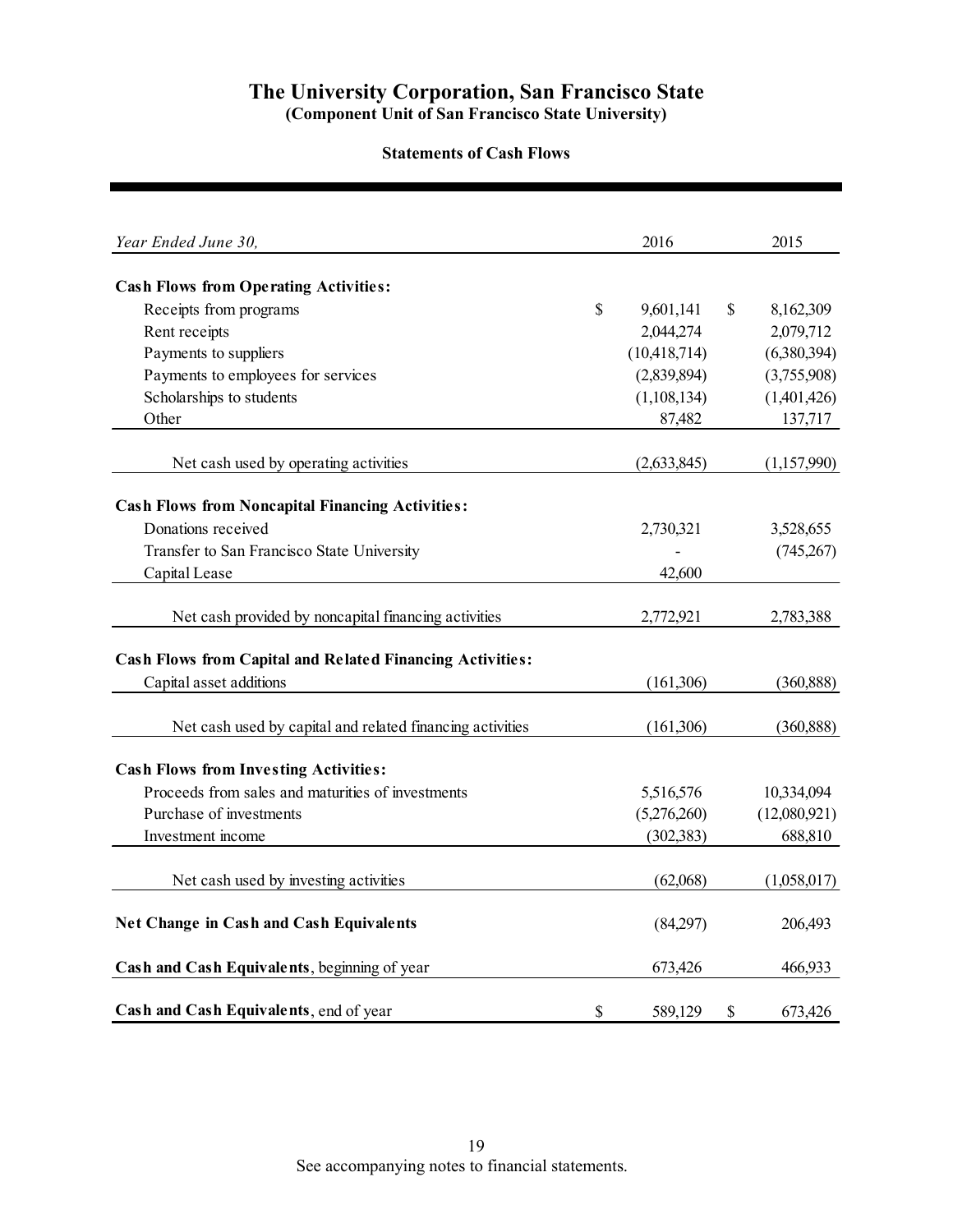#### **Statements of Cash Flows**

| Year ended June 30,                                                                               | 2016 |             |              | 2015        |
|---------------------------------------------------------------------------------------------------|------|-------------|--------------|-------------|
| <b>Reconciliation of Operating Loss to Net Cash</b><br><b>Flows Used by Operating Activities:</b> |      |             |              |             |
| Operating loss                                                                                    | \$   | (2,448,560) | $\mathbb{S}$ | (3,084,942) |
| Adjustments to reconcile operating loss to net cash<br>flows used by operating activities:        |      |             |              |             |
| Depreciation                                                                                      |      | 254,355     |              | 191,641     |
| Changes in assets and liabilities:                                                                |      |             |              |             |
| Accounts receivable and pledges receivable                                                        |      | (104, 520)  |              | (588, 638)  |
| Prepaid expenses                                                                                  |      | (3,555)     |              | (24,069)    |
| Accounts payable                                                                                  |      | 57,396      |              | 321,289     |
| Deferred revenue                                                                                  |      | (34,224)    |              | (72,611)    |
| Payable to related parties                                                                        |      | (380, 864)  |              | 1,973,160   |
| Accrued salaries and benefits payable                                                             |      | 17,247      |              | (11,636)    |
| Accrued compensated absences                                                                      |      | 8,881       |              | 17,014      |
| Total adjustments                                                                                 |      | (185, 284)  |              | 1,806,150   |
| Net cash used by operating activities                                                             | \$   | (2,633,845) | \$           | (1,278,792) |

#### **Supplemental Disclosures of Cash Flow Activity:**

Non-cash activity: Transfer of Assets to San Francisco State University  $\$  6,542 \$ Donation of stock received <br>
\$ 6,202 \$ 27,863 Fixed asset addition in account payable  $\qquad$  \$  $\qquad$  113,753 Unrealized gain/(loss) \$ (878,759) \$ (57,549)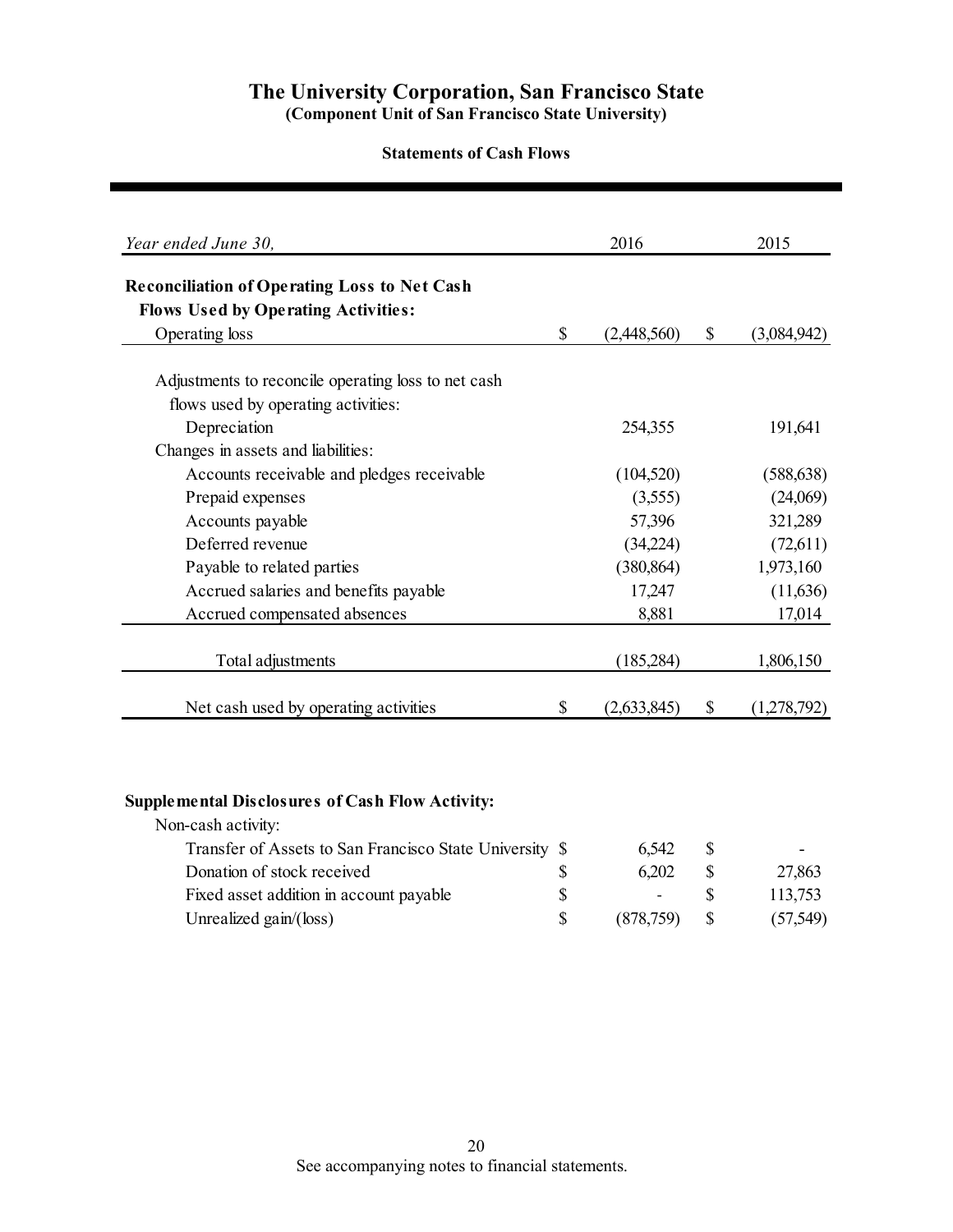#### **Notes to Financial Statements June 30, 2016 and 2015**

#### **Note 1 - Organization:**

The University Corporation, San Francisco State (the Corporation), formerly the San Francisco State University Foundation, Inc., is a non-profit, tax-exempt California corporation. The Corporation serves as an auxiliary organization of San Francisco State University. The Corporation is a component unit of San Francisco State University (the University).

The Corporation was established in 1946 for the purpose of promoting and assisting the University through administration of educational projects, university research and development projects, commercial services and community outreach programs. The Corporation has grants, contracts and agreements with state, local and private agencies and organizations.

The Corporation, as of July 1, 2012 became the only member of the Franciscan Shops, a nonprofit member corporation. The Franciscan Shops, was formerly an auxiliary of the University; collectively "the Corporation". For 2015, the financial statements of the Franciscan Shops have been incorporated into the financial statements of the Corporation. During fiscal year 2016 the Corporation successfully merged the Franciscan into the Corporation with the Corporation being the surviving entity.

#### **Note 2 - Summary of Significant Accounting Policies:**

#### a. Basis of Presentation

The basic financial statements required by GASB Statements number 34, 35 and 36 includes a Statement of Net Position, a Statement of Revenues, Expenses, and Changes in Net Position and a Statement of Cash Flows. As a component unit of a public institution, the Corporation has chosen to present its basic financial statements using the reporting model for special purpose governments engaged only in business-type activities. This model allows all financial information for the Corporation to be reported in a single column in each of the basic financial statements. In accordance with the business-type activities reporting model, the Corporation prepares its Statement of Cash Flows using the direct method.

The accompanying financial statements have been prepared using the economic resources measurement focus and the accrual basis of accounting in accordance with accounting principles generally accepted in the United States of America, as prescribed by GASB. Revenues are recorded when earned and expenses are recorded when a liability is incurred, regardless of the timing of related cash flows. Generally, grants, contributions, and similar items are recognized as revenue as soon as all eligibility requirements have been met.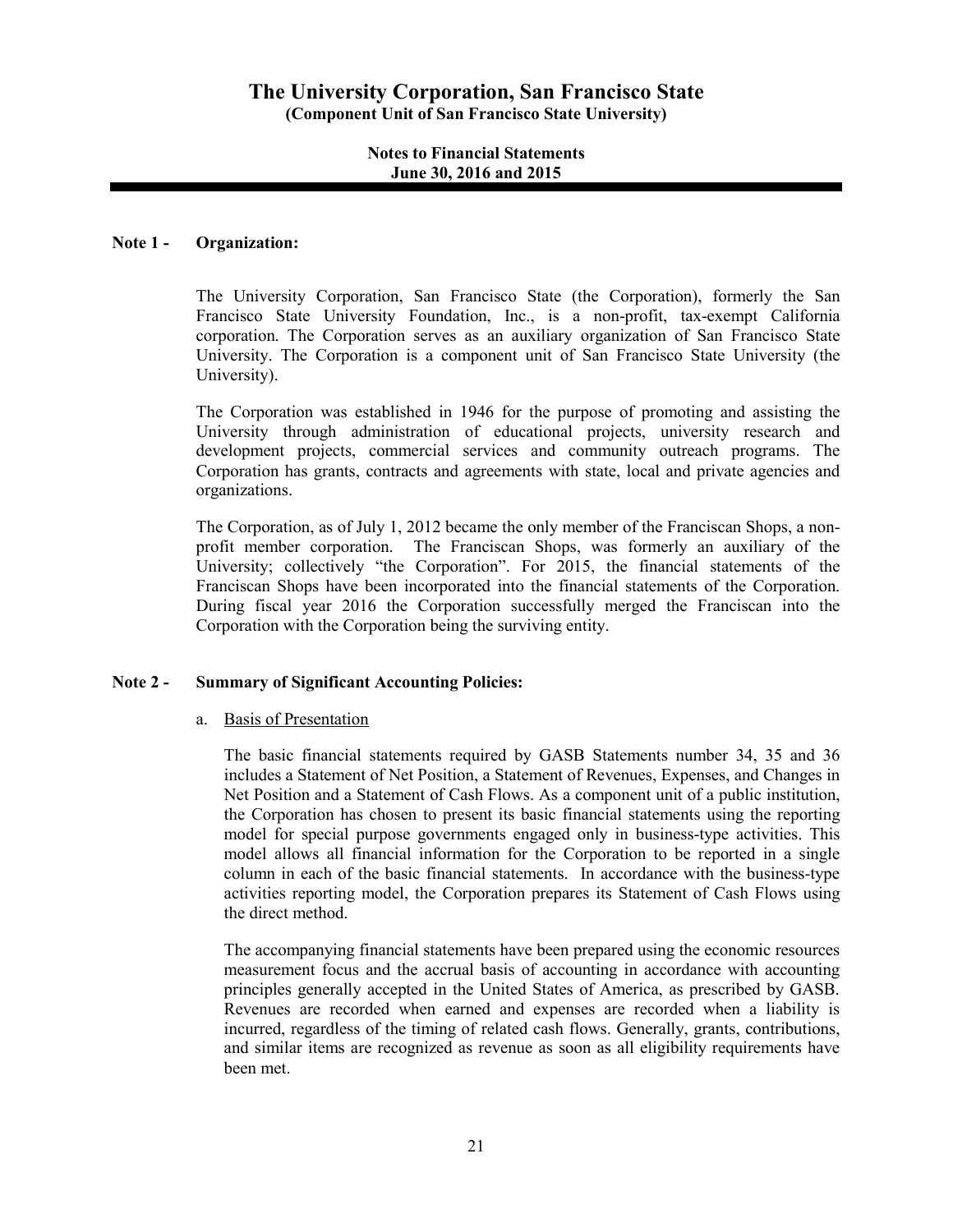#### **Notes to Financial Statements June 30, 2016 and 2015**

#### **Note 2 - Summary of Significant Accounting Policies, Continued:**

The Corporation considers assets to be current that can reasonably be expected, as part of its normal business operations, to be converted to cash and be available for liquidation of current liabilities within twelve months of the date of the Statement of Net Position. Liabilities that reasonably can be expected, as part of the Corporation's normal business operations, to be liquidated within twelve months of the date of the Statement of Net Position are considered to be current. All other assets and liabilities are considered to be non-current; with the exception of those amounts that are required to be reported as deferred outflows or inflows of resources. The Corporation follows GASB 63 and 65 which provide guidance for reporting deferred outflows of resources, deferred inflows of resources, and net position in a statement of financial position and related disclosures. The standard defines deferred outflows or inflows of resources as transactions that result in the consumption or acquisition of net assets in one period that are applicable to future periods.

The Corporation's net assets are classified into the following categories:

- *Invested in capital assets*: Capital assets, net of accumulated depreciation.
- *Restricted, nonexpendable*: Net assets subject to externally imposed conditions that the Corporation retains in perpetuity. Net assets in this category consist of endowments.
- *Restricted, expendable*: Net assets subject to externally imposed conditions that can be fulfilled by the actions of the Corporation or by the passage of time. This category includes grants, contracts, scholarships and fellowships.
- *Capital Projects*: Net assets subject to externally imposed conditions whose restricted use is for capital projects which can be fulfilled by the actions of the Corporation.
- *Unrestricted*: This represents all unrestricted net assets. Unrestricted net assets may be designated for use by management or the Board of Directors. As of June 30, 2016 and 2015, the Corporation maintains operating and capital reserves of approximately, \$2,150,000 and \$1,573,900, respectively.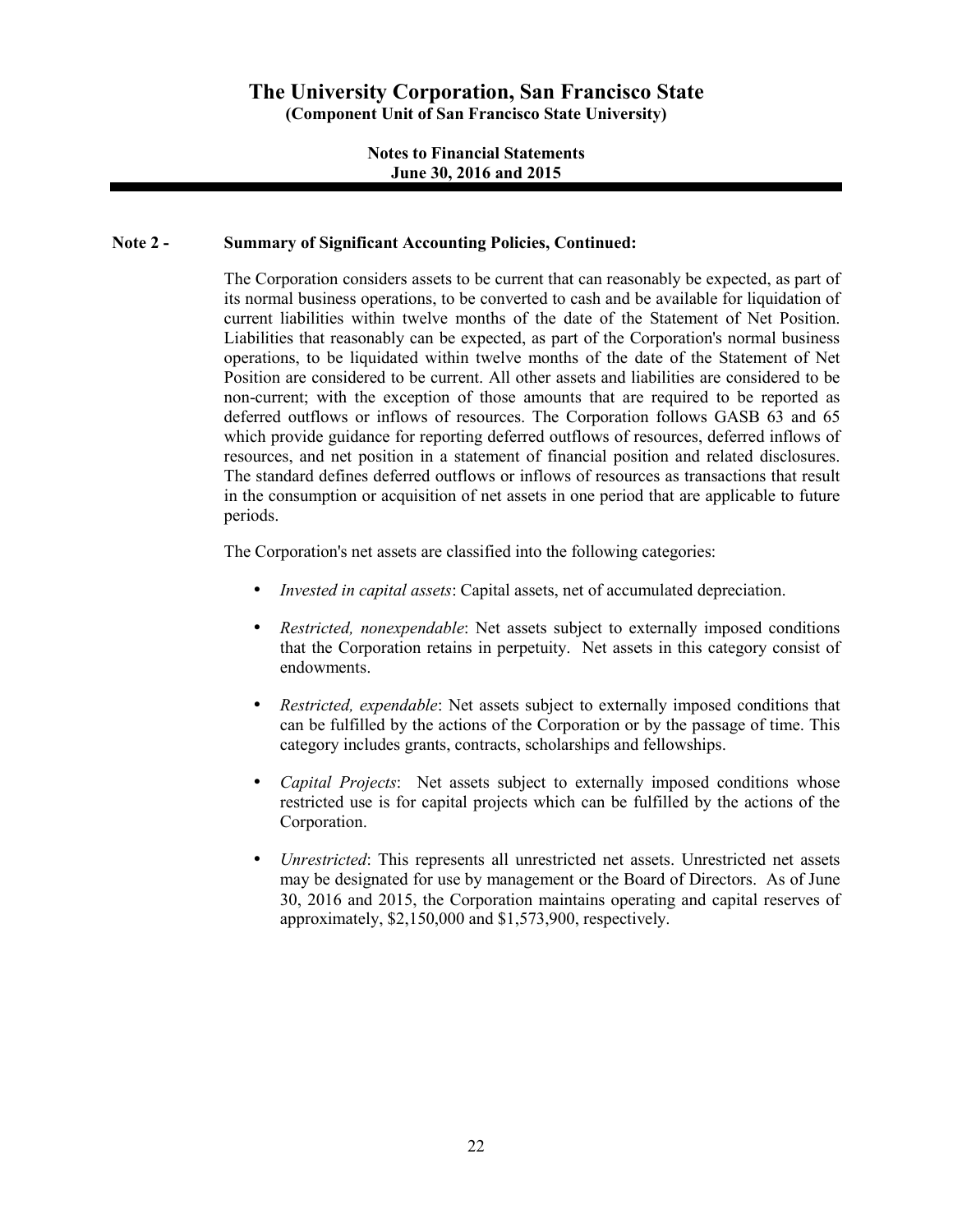#### **Notes to Financial Statements June 30, 2016 and 2015**

#### **Note 2 - Summary of Significant Accounting Policies, Continued:**

#### b. Cash and Cash Equivalents

Cash and cash equivalents consist of unrestricted cash, checking accounts, savings accounts and money market funds held outside of investment brokerage accounts with an original maturity date of three months or less.

Custodial credit risk - In the case of bank deposits, this is the risk that in the event of a bank failure, the Corporations deposits may not be returned. The Corporation does not have a formal policy addressing custodial credit risk for its bank deposits. Though the Corporation is not a government agency, the financial institutions, in which the Corporation makes its deposits, have collateralized the deposits in accordance with section 53601 et. Seq. of the California Government Code. Wells Fargo is a financial institution whereby Federal Deposit Insurance Corporation (FDIC) insures deposits. Deposits of more than the \$250,000 insured amount will be collateralized by the bank by pledging identifiable collateral according to statute. Periodically, throughout the years ended June 30, 2016 and 2015, the Corporation maintained balances in excess of the federally insured limits.

#### c. Accounts Receivable, net

Accounts receivable include amounts due from special projects, business services, contracts and other receivables from San Francisco State University. Accounts receivable of \$691,970 and \$880,041 as of June 30, 2016 and 2015, respectively, are shown net of an allowance for uncollectible accounts of \$25,000 and \$25,000, respectively.

#### d. Pledges Receivable, net

Pledges receivables are unconditional promises of private gifts to the Corporation. Pledges meeting the requirements specified by GASB Statement No. 33, Accounting and Financial Reporting for Non-exchange Transactions ("GASB 33") are included in the financial statements as pledges receivable and recognized as revenue in the period pledged. Pledges extending beyond one year are discounted to recognize the present value of the future cash flows.

| Pledge Receivable, Net as of June 30, | <u>2016</u> | 2015      |
|---------------------------------------|-------------|-----------|
| One Year                              | \$456,009   | \$388,564 |
| Two to Five                           | 524.557     | 225,146   |
| Total                                 | \$980,556   | \$613,710 |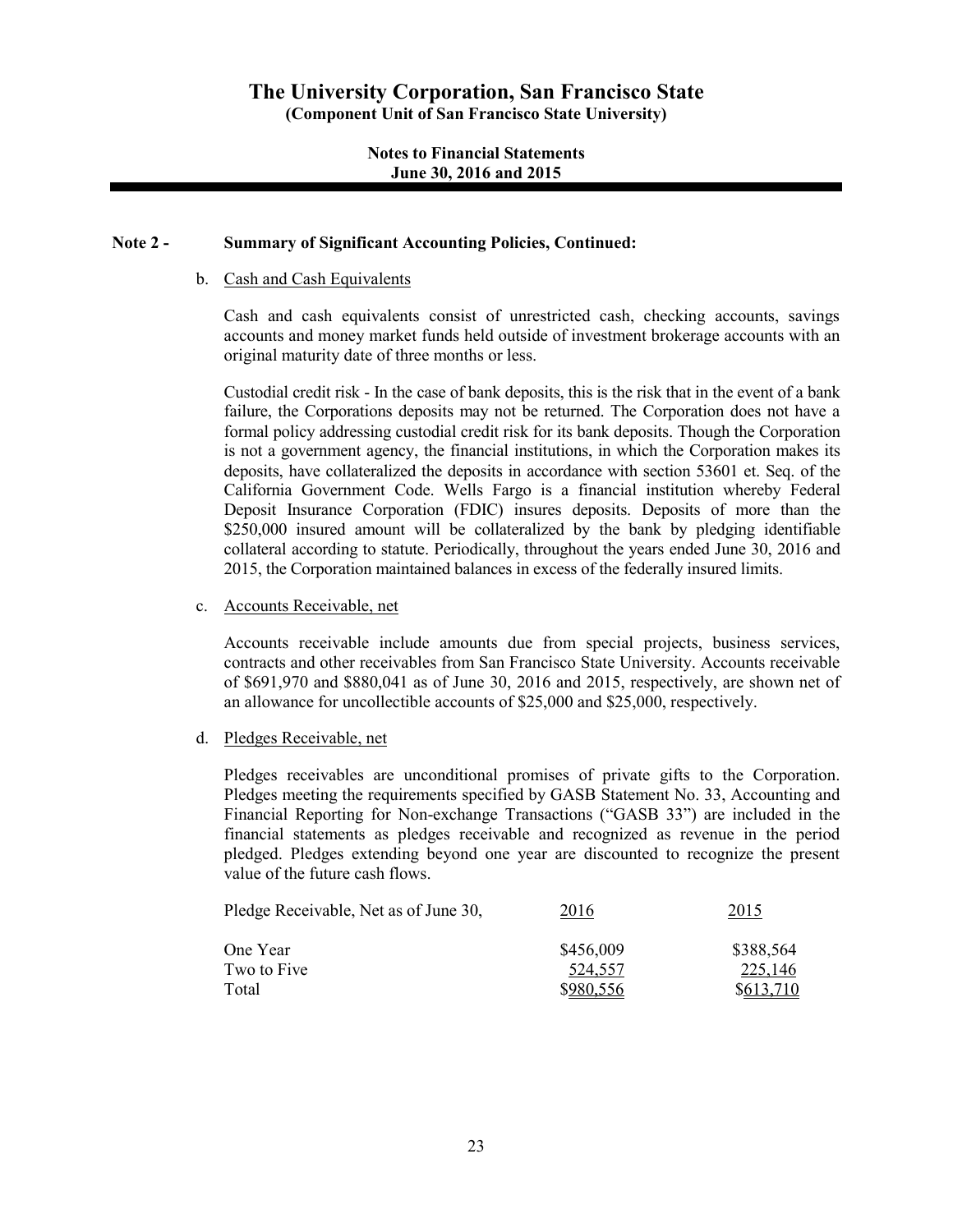#### **Notes to Financial Statements June 30, 2016 and 2015**

#### **Note 2 - Summary of Significant Accounting Policies, Continued:**

In subsequent years, this discount is accreted and recorded as additional contribution revenue in accordance with donor imposed restrictions, if any. In addition, pledges are recorded net of an allowance. The allowance for uncollectible pledges is determined by management. Discounts are computed using risk-adjusted market rates. Amortization of the discounts is included in grants and contracts revenue. The discount rate used to calculate the present value of pledges is 3.50% for fiscal year 2016 and 3.25% for fiscal year 2015. The pledge receivable discount at June 30, 2016 and 2015 is approximately \$39,600 and \$20,400, respectively. Conditional promises and intentions to pledge are recognized as receivables and revenue when the specific condition and/or eligibility and recognition requirement is met.

#### e. Investments

Investments are stated at fair value. The Corporation pools available resources into savings, management and investment accounts. Interest and dividends earned are allocated to the respective funds, net of fees, based on the ratio of a fund's invested resources to the total amount invested.

Investments in alternative investments are based upon fair values of the underlying assets as reported by the entities in their financial statements or as determined by the fund manager. In some cases the underlying assets are marketable securities with quoted market prices. In other situations, the underlying assets are not marketable and valuations are determined by the fund managers. Due to the inherent uncertainty of valuation of non-marketable and restricted investments, those estimated values may differ significantly from the values that would have been used had a ready market for the securities existed and the differences could be material. Additionally, these investments may have liquidity constraints, including lock up periods of a quarter or longer.

#### f. Restricted Investments

Investments made from donor restricted endowments are pooled with the Corporation's other investments. Any appreciation of such investments is tracked separately and recorded in unrestricted net assets as long as the donor has not restricted those earnings. The Uniform Prudent Management of Institutional Funds Act (UPMIFA) passed in July 2006 and adopted by California in 2008 which authorizes an institution to spend the amount it deems prudent considering the intent of the donor's intent, the purposes of the fund, and relevant economic factors. According to the Corporation's policy, up to 4% of the earnings may be distributed each year. Earnings available for distribution are identified as interest, dividends and realized gains and losses and are calculated quarterly based on the average daily balance of the portfolio.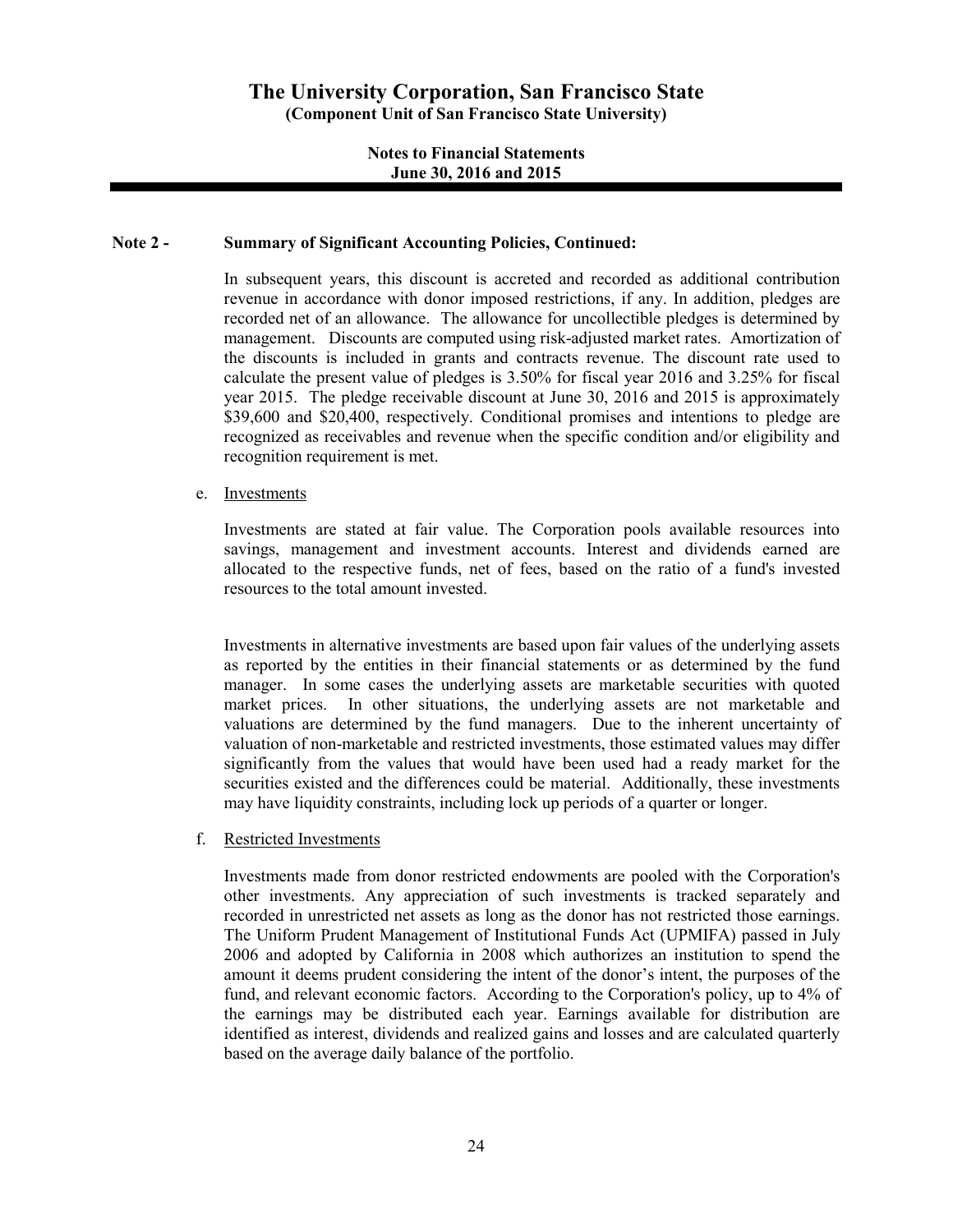#### **Notes to Financial Statements June 30, 2016 and 2015**

#### **Note 2 - Summary of Significant Accounting Policies, Continued:**

The Corporation invests these funds to produce current income to meet spending needs, and to preserve the real value of the endowment principal. The Payout Policy Objective is interlinked with the Investment Objectives for the Total Fund and has been formulated in the context of the overarching goal for prudent management of endowments: to optimize the balance between preserving the real (after inflation) long-term purchasing power of the endowment principal with the need to make annual distributions to campus beneficiaries.

#### g. Capital Assets

Capital assets, which include property, leasehold improvements, and equipment, are stated at cost. Depreciation is computed using the straight-line method over the estimated useful lives of the assets, which range from five to ten years for equipment and ten to thirty years for buildings and related improvements. Property and equipment with a value of less than \$5,000 is not capitalized. Annually, the Corporation transfers ownership of the capital assets belonging to closed projects to the University, where appropriate. In addition, the Corporation also transfer capital assets purchased by Corporation projects when those assets are requested to be transferred to the University. The net book value of transfers made to the University during the fiscal year ended June 30, 2016 amounted to \$6,542. There were no fixed assets transfers made to the University during fiscal year ended June 30, 2015.

#### h. Compensated Absences

Employees accrue annual vacation leave based on length of service and job classification.

#### i. Revenue and Expenses

The Corporation classifies operating revenues into six categories: program revenue, grants and contracts, programs funded by related parties, retail revenue, rental income, and other revenues. Program revenue, grants and contracts, and programs funded by related parties is derived from program-specific grants and contracts and contributions arising from exchange transactions with federal, state, local, private foundations and individual contributions restricted for a particular program. Programs funded by related parties represent primarily revenue transferred from the San Francisco State University Foundation for scholarships and campus programs.

Retail revenue and expenses category includes revenue from the operation of two convenient stores, 24-hour automated vending machine and a copy center, the balance relates to commission revenue from the operator of the University's bookstore.

Rental Income is revenue generated from food vendors and commercial space leased to various corporations.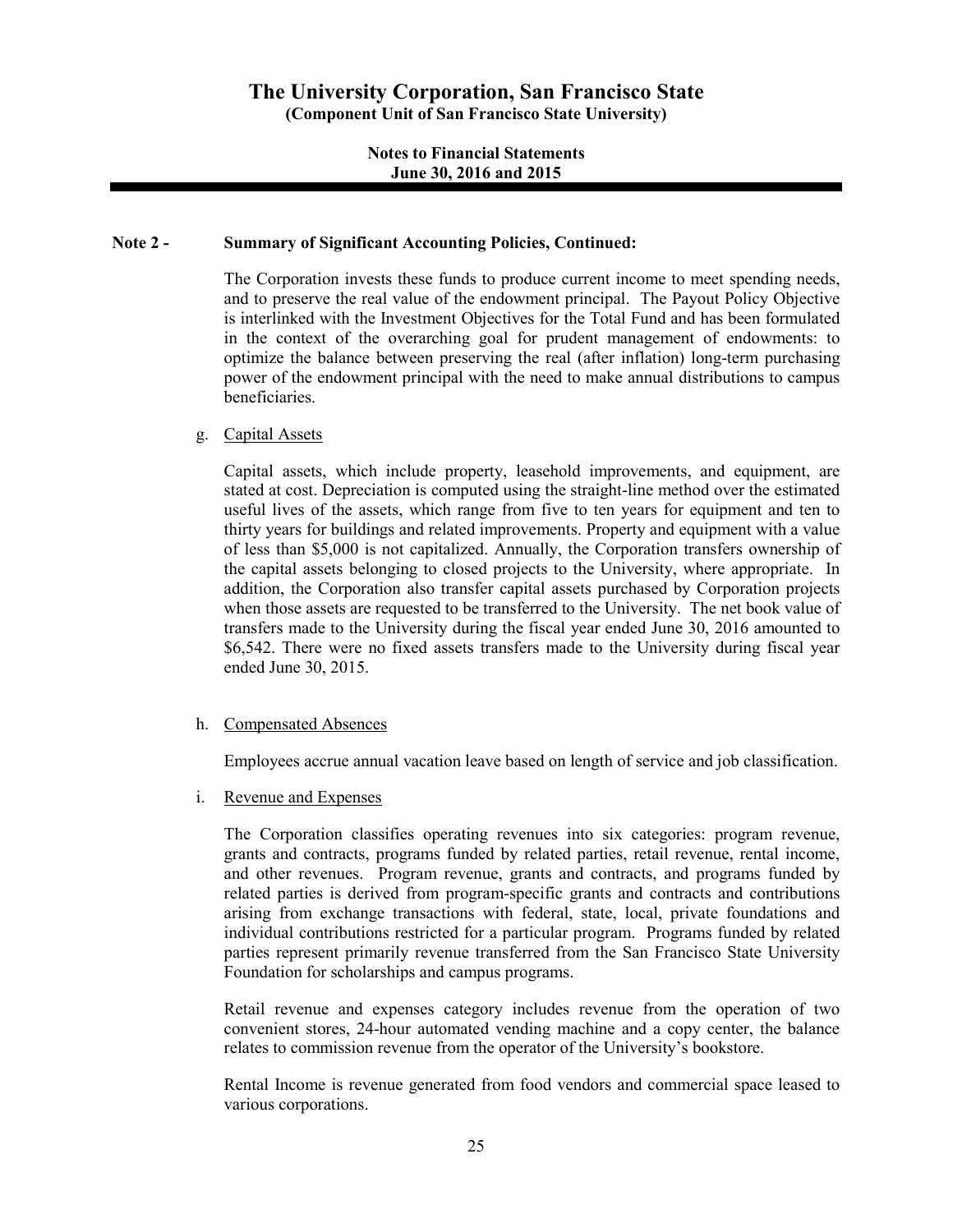#### **Notes to Financial Statements June 30, 2016 and 2015**

#### **Note 2 - Summary of Significant Accounting Policies, Continued:**

Other Revenues are revenues which are not required to be reported under program revenue or rental income.

Non-Operating revenue and expenses category includes revenue from restricted and unrestricted contributions where the restrictions have been met, and transfers. This category also includes investment returns which are net of administrative fees charged per the investment policy (such as, interest, dividends and net realized and unrealized gains and losses).

#### j. Use of Estimates

The preparation of financial statements, in conformity with accounting principles generally accepted in the United States of America, requires management to make estimates and assumptions that affect certain reported amounts and disclosures. Accordingly, actual results could differ from those estimates.

#### k. Income Taxes

The Corporation is a not-for-profit corporation and is exempt from federal and state income taxes under provisions of section 501 (c)(3) of the Internal Revenue Code and the California Tax Code. Continuance of such exemption is subject to compliance with laws and regulations of the taxing authorities. Certain activities considered unrelated to the tax exempt purposes of the Corporation may generate income that is taxable. No provision has been recorded for income taxes, as the net income, if any, from unrelated business in the opinion of management; it is not material to the basic financial statements taken as a whole.

l. Reclassifications

Certain reclassifications have been made to the prior year financial statements in order for them to conform to current year presentation. These reclassifications had no effect on net position or change in net position.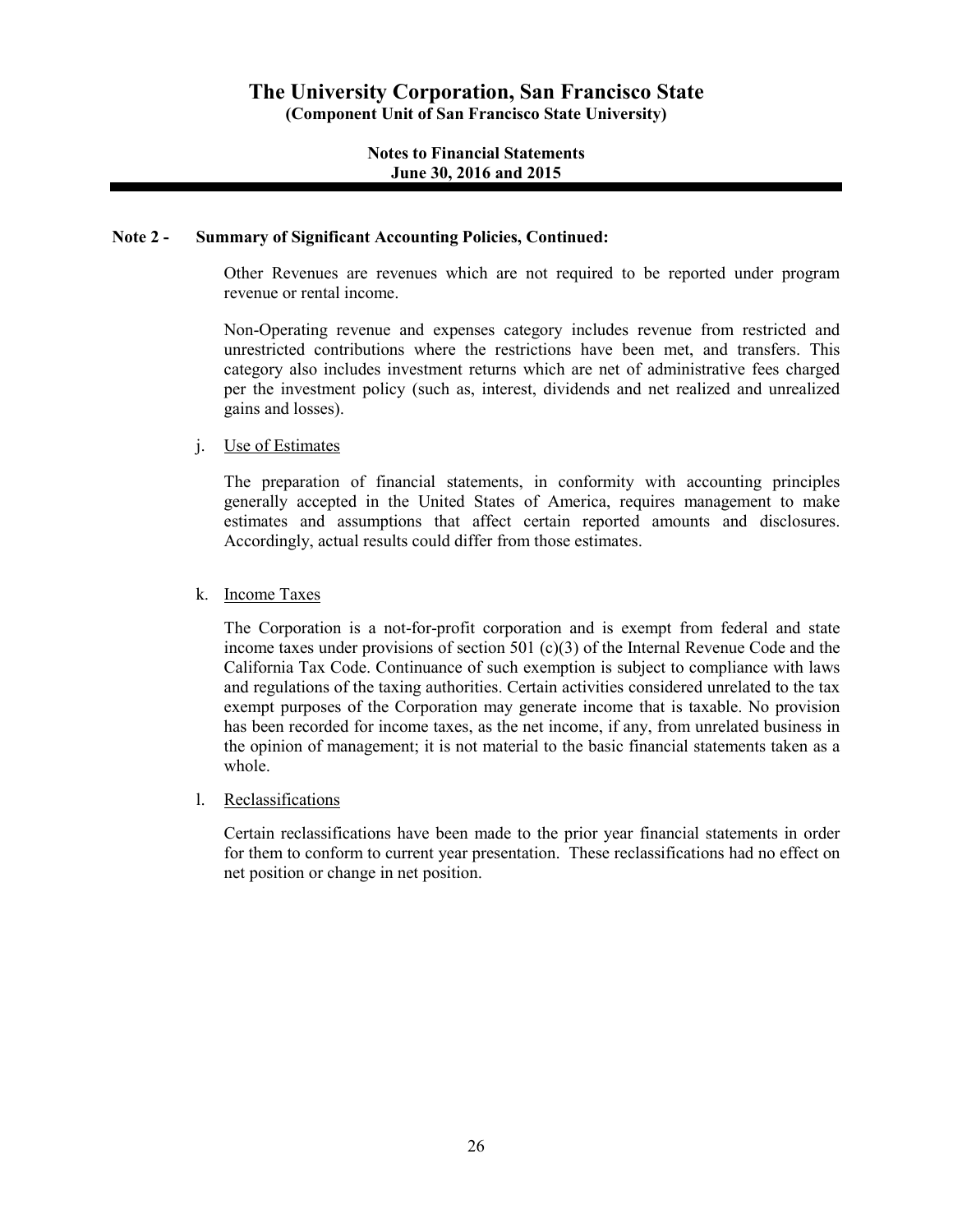#### **Notes to Financial Statements June 30, 2016 and 2015**

#### **Note 2 - Summary of Significant Accounting Policies, Continued:**

#### m. Recent Accounting Pronouncements Adopted

The GASB issued Statement No. 72, *Fair Value Measurement and Application (February 2015)*. This Statement addresses accounting and financial reporting issues related to fair value measurements. The definition of fair value is the price that would be received to sell an asset or paid to transfer a liability in an orderly transaction between market participants at the measurement date. This Statement provides guidance for determining a fair value measurement for financial reporting purposes. This Statement also provides guidance for applying fair value to certain investments and disclosures related to all fair value measurements. The statement was adopted retrospectively for June 30, 2016 and 2015.

- Level 1 Quoted prices (unadjusted) in active markets for identical assets or liabilities that a government can access at the measurement date.
- Level 2 Inputs (other than quoted market prices included within Level 1) that are observable for the asset/liability, either directly or indirectly.
- Level 3 Unobservable inputs for the asset/liability; used to the extent that observable inputs are not available.

#### n. Capital lease

In April 2015 the Corporation entered into a capital lease agreement with a third party for copier equipment for Ctrl P. This agreement expires in May 2020, is payable in monthly installments of \$769.11 and \$348.08, and bears an effective annual interest rate of 10.79% and 8.07% respectively. The amount paid in 2016 principle and interest was \$10,079 and \$5,562. The amount of the leased assets are \$52,679.

The minimum lease payments required by the lease are as follows:

Year ending June 30:

| 2017                                           | \$13,406 |
|------------------------------------------------|----------|
| 2018                                           | 13,406   |
| 2019                                           | 13,406   |
| 2020                                           | 11,172   |
| Total minimum lease payments                   | \$51,390 |
| Less amount representing interest              | (8,790)  |
| Present value of future minimum lease payments | 42.600   |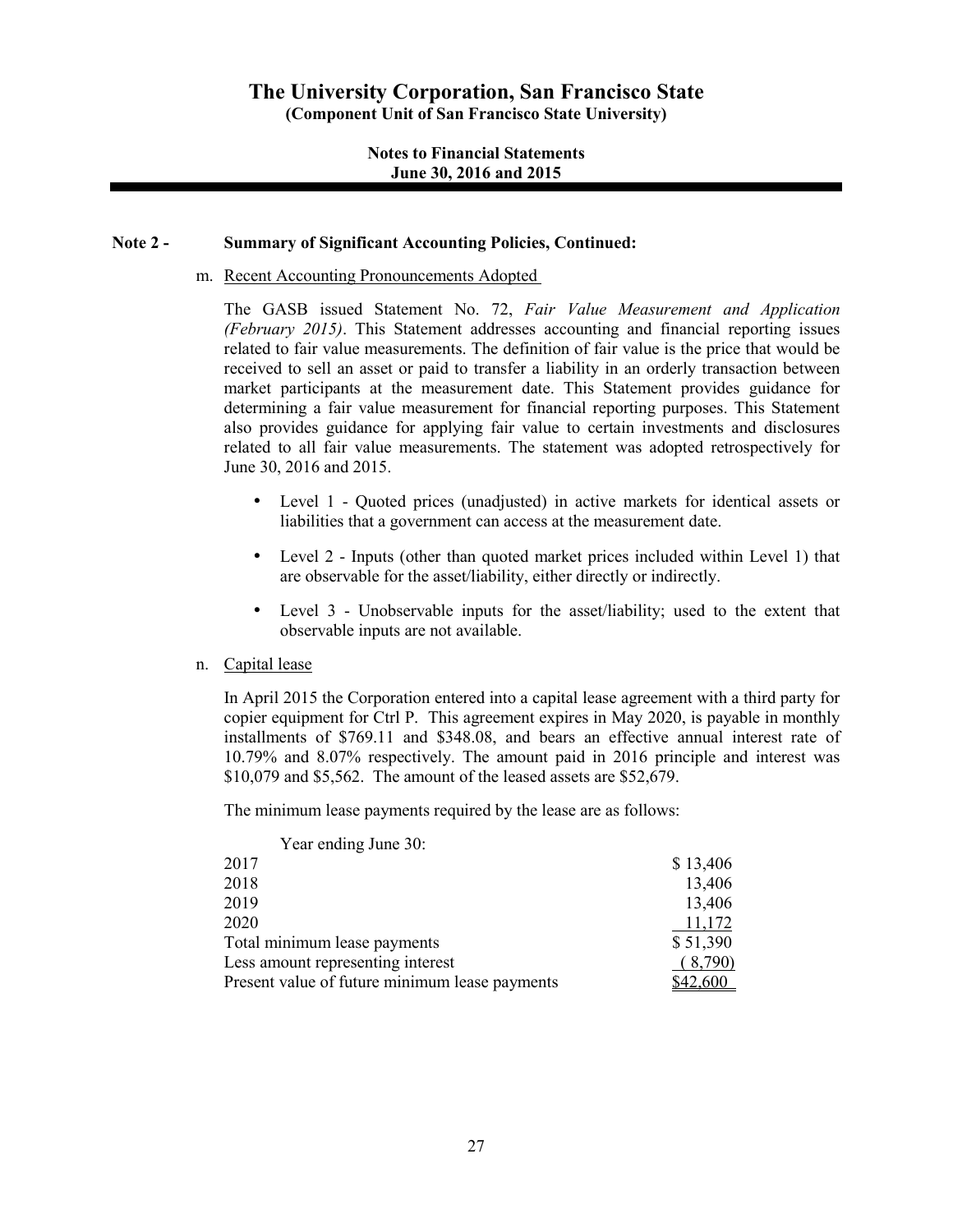# **The University Corporation, San Francisco State**

**(Component Unit of San Francisco State University)** 

#### **Notes to Financial Statements June 30, 2016 and 2015**

#### **Note 3 - Investments:**

Investments consist of the following as of June 30, 2016:

| <b>Investment Maturities (Years)</b> |              |             |                            |          |                          |             |  |  |
|--------------------------------------|--------------|-------------|----------------------------|----------|--------------------------|-------------|--|--|
| Fair value                           | $\leq$ 1     | $1 - 5$     |                            | $6 - 10$ | $10+$                    | Other       |  |  |
| \$4,826,564                          |              |             |                            |          |                          |             |  |  |
| 2,989,129                            | 2,989,129    |             |                            |          |                          |             |  |  |
| 1,400,544                            | 5,164        | \$1,062,434 |                            | 332,946  |                          |             |  |  |
| 1,027,072                            | 1,790        | 200,661     |                            | 124,277  | \$700,344                |             |  |  |
| 35,069                               | 460          | 34,609      |                            |          |                          |             |  |  |
| 998.775                              | 69,260       | 360,044     |                            | 522.124  | 47.347                   |             |  |  |
| 6,919,755                            | 6,919,755    |             |                            |          |                          |             |  |  |
| 7,232,867                            |              |             |                            |          |                          | \$7,232,867 |  |  |
|                                      |              |             |                            |          |                          | \$7.232,867 |  |  |
|                                      | \$25,429,776 | \$4,826,564 | $$14,812,123$ \$ 1,657,748 | S.       | <sup>\$</sup><br>979.347 | \$747.691   |  |  |

Investments consist of the following as of June 30, 2015:

|                              | <b>Investment Maturities (Years)</b> |                           |    |             |    |          |           |              |  |
|------------------------------|--------------------------------------|---------------------------|----|-------------|----|----------|-----------|--------------|--|
|                              | Fair value                           | $\leq$ 1                  |    | $1 - 5$     |    | $6 - 10$ | $10+$     | Other        |  |
| Local agency investment fund | \$4,701,681                          | \$4,701,681               |    |             |    |          |           |              |  |
| Broker money market funds    | 3,066,379                            | 3,066,379                 |    |             |    |          |           |              |  |
| Treasury securities          | 1,404,583                            | 160,630                   | S. | 890,029     | S. | 353,924  |           |              |  |
| Asset-backed securities      | 835,835                              | 2,004                     |    | 303,810     |    | 106.455  | \$423,566 |              |  |
| <b>Municipal Securities</b>  | 35,438                               | 460                       |    | 34,978      |    |          |           |              |  |
| Corporate debt securities    | 1,015,528                            | 71,648                    |    | 485,725     |    | 458,155  |           |              |  |
| Mutual funds                 | 7,055,228                            |                           |    |             |    |          |           | \$7,055,228  |  |
| Equity securities            | 7,473,689                            |                           |    |             |    |          |           | 7,473,689    |  |
| Alternative investments      | 81,731                               |                           |    |             |    |          |           | 81,731       |  |
|                              |                                      | \$25,670,092 \$ 8,002,802 |    | \$1.714.542 | S. | 918.534  | \$423.566 | \$14,610,648 |  |

Investment return for the years ended June 30, 2016 and 2015 consist of the following:

|                                                               | 2016                             |              | 2015    |
|---------------------------------------------------------------|----------------------------------|--------------|---------|
| Interest and dividends<br>Realized and unrealized gain (loss) | 671,572 \$ 676,381<br>(883, 557) |              | 133,231 |
|                                                               | 211,985                          | <sup>S</sup> | 809,612 |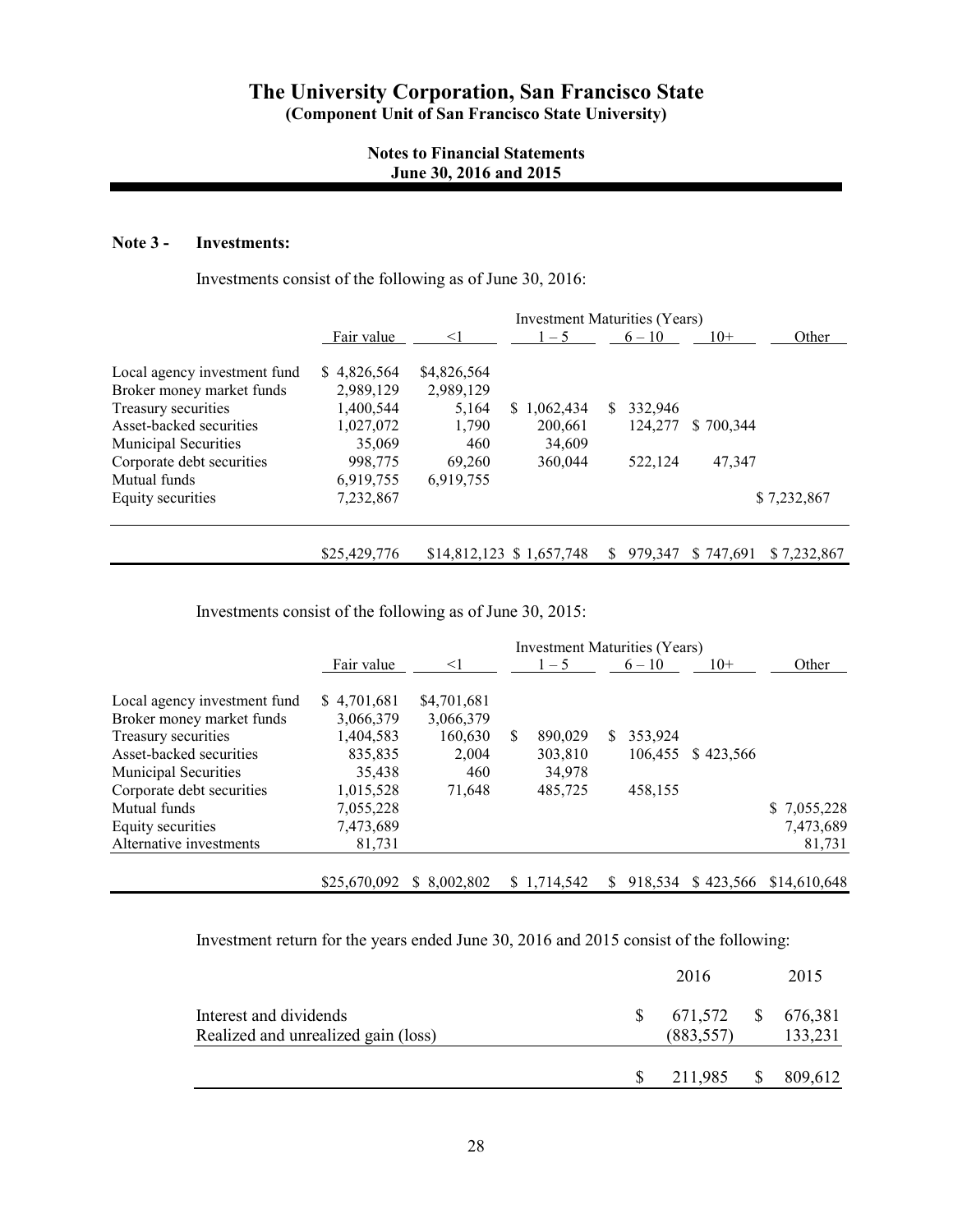#### **Notes to Financial Statements June 30, 2016 and 2015**

#### **Note 3 - Investments, Continued:**

*Interest rate risk* - The Corporation mitigates its interest rate risk through the use of professional money managers that use their judgment on the selection of debt securities. The Corporation does not currently have a formal policy on future maturity limitations.

*Credit risk* - The Corporation's investment policy provides that all investments must be rated at least investment grade by one nationally recognized ratings agency. In the event that an investment falls below investment grade, the manager must notify the Corporation of the downgrade and provide a recommended course of action. Securities rated BBB are limited to 10% of the managers' bond portfolio and the maximum exposure to an issuer rated BBB is limited to 3% of the Corporation's fixed income holdings.

*Concentration of credit risk* - Securities held in any one issuer are limited to 10% of a particular money manager's bond portfolio, and 3% of the Corporation's total fixed income holdings. Individual equities are also mandated to be no more than 5% of the stock portfolio. As a result, no one issuer exceeds 5% of the Corporation's total investments.

*Custodial credit risk* - Custodial credit risk represents the risk that, in the event of the failure of counterparty, the Corporation will not be able to recover the value of its investments or collateral securities that are in the possession of an outside party. The account held by UBS Financial Services, Inc. is insured with a combination of SIPC and other commercial insurance. SIPC coverage protects customers of a U.S. registered broker-dealer in the event the broker-dealer becomes financially insolvent and cannot return the full value of a customer's securities and cash in the broker-dealer's possession or control. SIPC covers each customer's account up to \$500,000, of which up to \$100,000 may be cash. Excess coverage follows the terms of SIPC coverage but covers each account up to its full net equity value, including all cash balances. CAPCO, an insurer who provides securities account protection for amounts in excess of SIPC, is rated A+ by Standard & Poor's. The Corporation does not have a formal policy covering custodial credit risk for its investments.

#### Local Agency Investment Fund (LAIF)

Under Federal Law, the State of California cannot declare bankruptcy, thereby allowing the Government Code Section 16429.3 to stand. This section states that "moneys placed with the Treasurer for deposit in the LAIF by cities, counties, special districts, nonprofit corporations, or qualified quasi-governmental agencies shall not be subject to either of the following: (a) transfer or loan pursuant to Sections 16310, 16312, or 16313, or (b) impoundment or seizure by any state official or state agency."

During the 2002 legislative session, California Government Code Section 16429.4 was added to the LAIF's enabling legislation. The section states that "the right of a city, county, city and county, special district, nonprofit corporation, or qualified quasi-governmental agency to withdraw its deposited moneys from the LAIF, upon demand, may not be altered, impaired, or denied in any way, by any state official or state agency based upon the state's failure to adopt a State Budget by July 1 of each new fiscal year."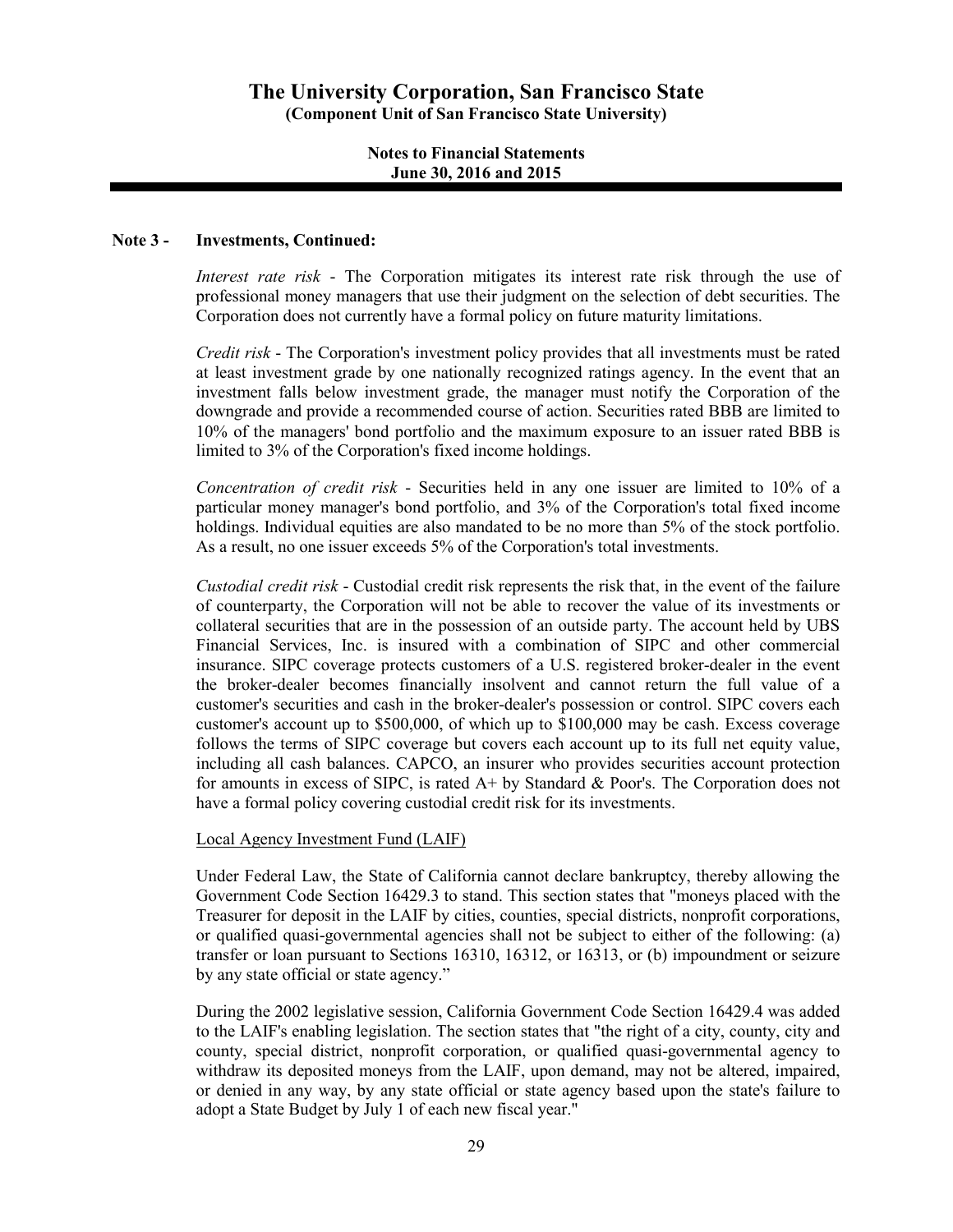# **The University Corporation, San Francisco State**

**(Component Unit of San Francisco State University)** 

#### **Notes to Financial Statements June 30, 2016 and 2015**

#### **Note 4 - Fair Value Measurement:**

|                              |         | 2016       |         |           |         |            |           |   |                     |  |
|------------------------------|---------|------------|---------|-----------|---------|------------|-----------|---|---------------------|--|
|                              | Level 1 |            | Level 2 |           | Level 3 | <b>NAV</b> |           |   | Total               |  |
| Local agency investment fund |         |            |         |           |         | \$         | 4,826,565 | S | 4,826,565           |  |
| Broker money market funds    | \$      | 2,989,129  |         |           |         |            |           |   | 2,989,129           |  |
| Treasury securities          |         | 1,400,544  |         |           |         |            |           |   | 1,400,544           |  |
| Asset-backed securities      |         |            | \$      | 1,027,072 |         |            |           |   | 1,027,072<br>35,069 |  |
| Municipal Securities         |         |            |         | 35,069    |         |            |           |   |                     |  |
| Corporate debt securities    |         |            |         | 998,775   |         |            |           |   | 998,775             |  |
| Mutual funds                 |         | 6,919,755  |         |           |         |            |           |   | 6,919,755           |  |
| Equity securities            |         | 4,897,558  |         | 2,335,309 |         |            |           |   | 7,232,867           |  |
|                              |         |            |         |           |         |            |           |   |                     |  |
|                              |         | 16,206,986 | S       | 4,396,225 |         |            | 4,826,565 |   | 25,429,776          |  |

|                              |    | 2015       |    |           |         |            |           |       |            |  |
|------------------------------|----|------------|----|-----------|---------|------------|-----------|-------|------------|--|
|                              |    | Level 1    |    | Level 2   | Level 3 | <b>NAV</b> |           | Total |            |  |
| Local agency investment fund |    |            |    |           |         | \$         | 4,701,681 | S     | 4,701,681  |  |
| Broker money market funds    | \$ | 3,066,379  |    |           |         |            |           |       | 3,066,379  |  |
| Treasury securities          |    | 1,404,583  |    |           |         |            |           |       | 1,404,583  |  |
| Asset-backed securities      |    |            | \$ | 835,835   |         |            |           |       | 835,835    |  |
| Municipal Securities         |    |            |    | 35.438    |         |            |           |       | 35,438     |  |
| Corporate debt securities    |    |            |    | 1,015,528 |         |            |           |       | 1,015,528  |  |
| Mutual funds                 |    | 7,055,228  |    |           |         |            |           |       | 7,055,228  |  |
| Equity securities            |    | 5,093,361  |    | 2,380,328 |         |            |           |       | 7,473,689  |  |
| Alternatives                 |    |            |    |           |         |            | 81,731    |       | 81,731     |  |
|                              | S  | 16,619,551 | S  | 4,267,129 |         | Φ          | 4,783,412 |       | 25,670,092 |  |

#### **Note 5 - Endowments:**

Endowments held and administered by the Corporation at June 30, 2016 and 2015 are as follows:

|            | <b>Restricted Net Assets</b><br>Nonexpendable |    |         |
|------------|-----------------------------------------------|----|---------|
| Endowments | 583,336                                       | -S | 600,731 |

The Corporation's investment policy during fiscal years 2016 and 2015 allowed a 4% annual payout based on quarterly average daily balance of the fund. The 4% annual payout was not changed during the years and disbursements were allowed.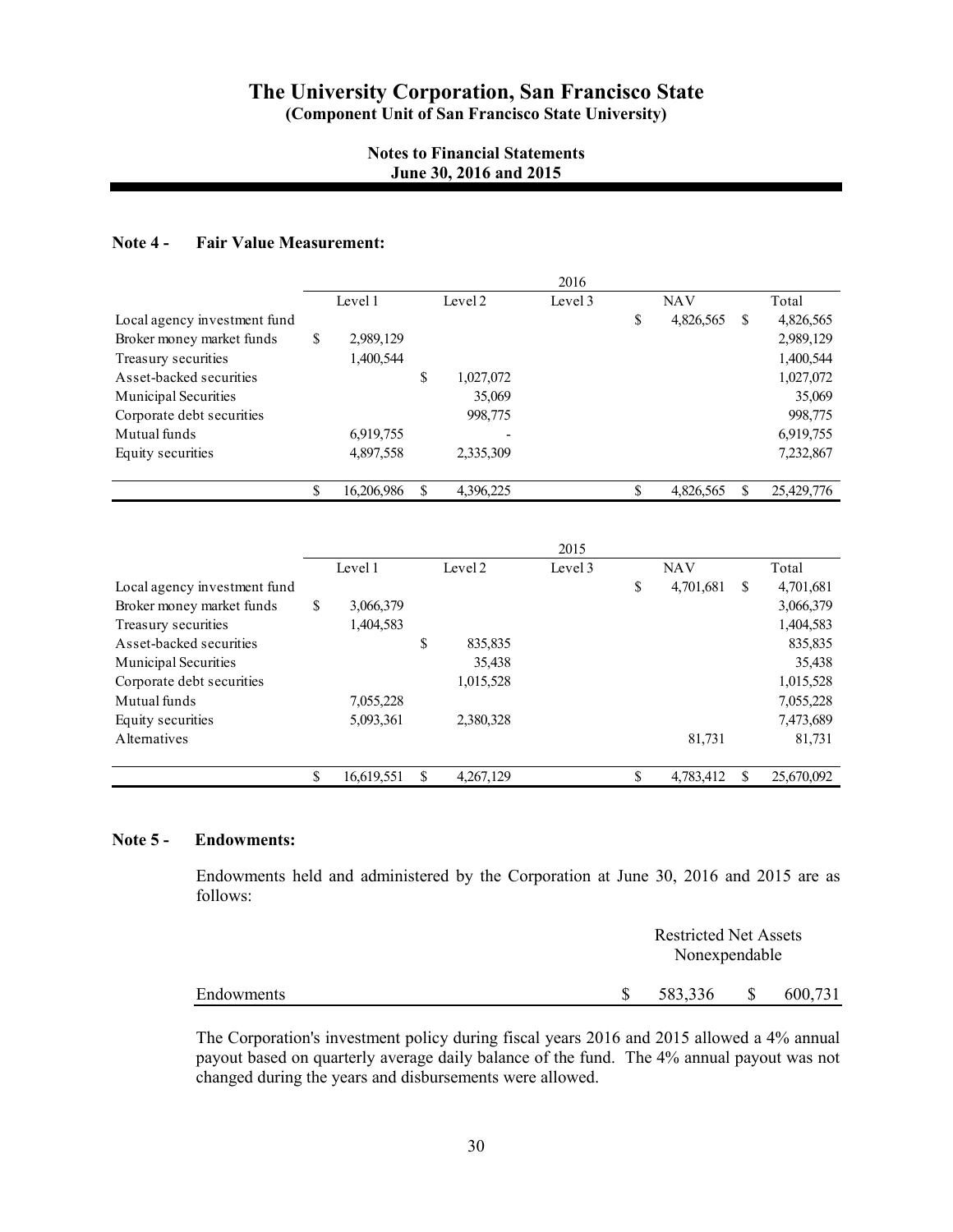#### **Notes to Financial Statements June 30, 2016 and 2015**

#### **Note 6 - Capital Assets:**

The following is a roll forward schedule of capital assets for the year ended June 30, 2016:

|                                | Balance         |                |                |           | Balance         |
|--------------------------------|-----------------|----------------|----------------|-----------|-----------------|
|                                | June 30, 2015   | Additions      | Reductions     | Transfers | June 30, 2016   |
| Capital Assets:                |                 |                |                |           |                 |
| Leasehold improvements         | 1,812,249<br>S. | \$<br>73,613   |                |           | \$<br>1,885,862 |
| Equipment, Furniture,          |                 |                |                |           |                 |
| and Fixtures                   | 2,079,232       | 87,693         | \$<br>(10,698) |           | 2,156,227       |
|                                |                 |                |                |           |                 |
| <b>Total Capital Assets</b>    | 3,891,481       | 161,306        | (10, 698)      |           | 4,042,089       |
| Less accumulated depreciation: |                 |                |                |           |                 |
| Leasehold improvements         | 864,583         | 139,293        |                |           | 1,003,876       |
| Equipment, Furniture,          |                 |                |                |           |                 |
| and Fixtures                   | 1,759,268       | 115,062        | (10, 698)      |           | 1,863,632       |
|                                |                 |                |                |           |                 |
| Total accumulated depreciation | 2,623,851       | 254,355        | (10,698)       |           | 2,867,508       |
| Net Capital Assets             | 1,267,630       | (93,049)<br>S. | \$<br>0        |           | 1,174,581<br>S  |

Total depreciation expense for the year ended June 30, 2016 was \$254,355

The following is a roll forward schedule of capital assets for the year ended June 30, 2015:

|                                |    | <b>Balance</b><br>June 30, 2014 |    | <b>Additions</b> |    | Reductions | <b>Transfers</b> |    | Balance<br>June 30, 2015 |
|--------------------------------|----|---------------------------------|----|------------------|----|------------|------------------|----|--------------------------|
| Capital Assets:                |    |                                 |    |                  |    |            |                  |    |                          |
| Leasehold improvements         | S. | 1,642,418                       | S. | 169,831          |    |            |                  | \$ | 1,812,249                |
| Equipment                      |    | 1,927,607                       |    | 192,417          | \$ | (40, 792)  |                  |    | 2,079,232                |
|                                |    |                                 |    |                  |    |            |                  |    |                          |
| <b>Total Capital Assets</b>    |    | 3,570,025                       |    | 362,248          |    | (40, 792)  |                  |    | 3,891,481                |
| Less accumulated depreciation: |    |                                 |    |                  |    |            |                  |    |                          |
| Leasehold improvements         |    | 758,738                         |    | 105,844          |    |            |                  |    | 864,582                  |
| Equipment                      |    | 1,712,904                       |    | 85,797           |    | (39, 432)  |                  |    | 1,759,269                |
| Total accumulated depreciation |    | 2,471,642                       |    | 191,641          |    | (39, 432)  |                  |    | 2,623,851                |
| <b>Net Capital Assets</b>      | \$ | 1,098,383                       |    | 170,607          | S  | (1,360)    |                  | S  | 1,267,630                |

Total depreciation expense for the year ended June 30, 2015 was \$191,641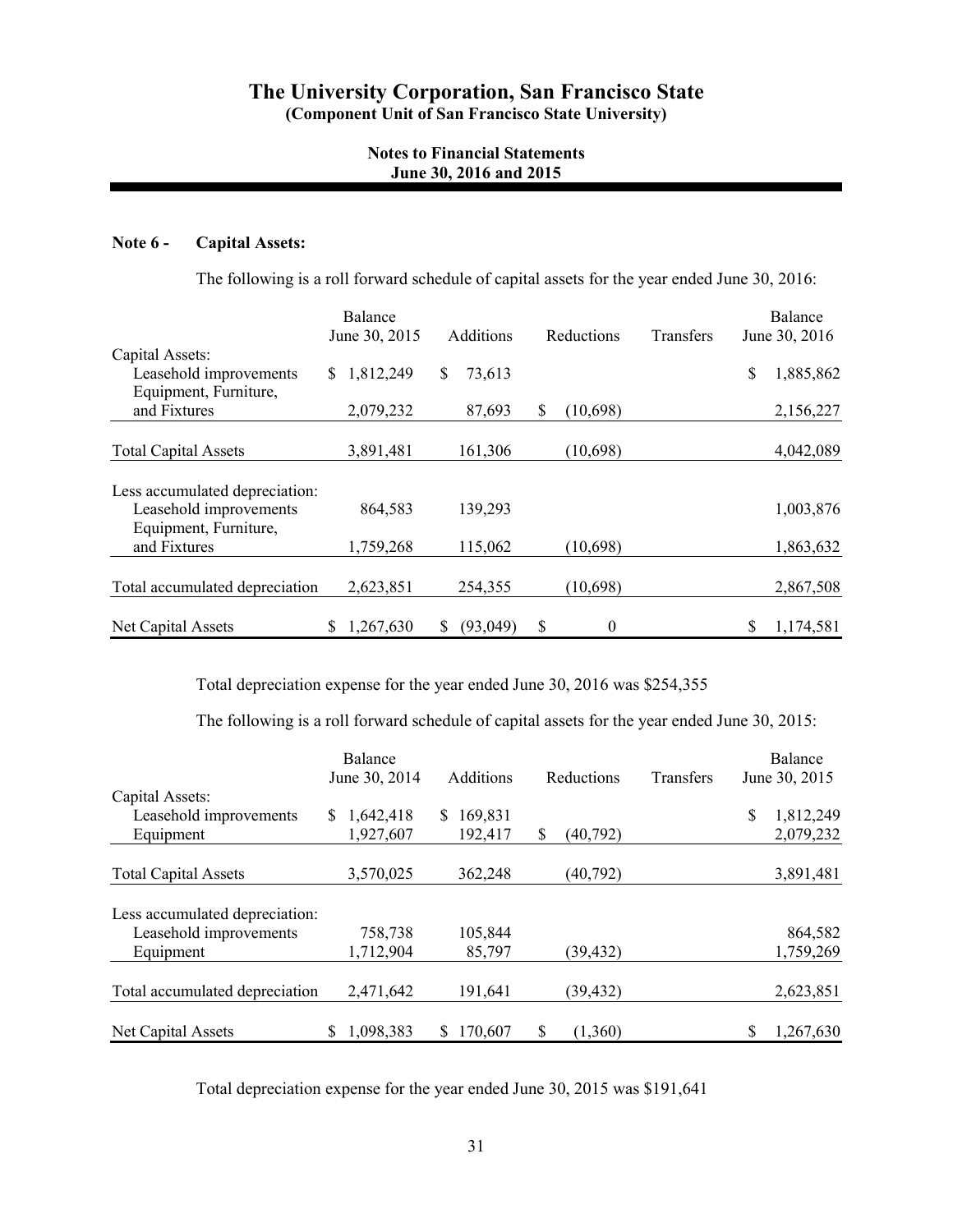#### **Notes to Financial Statements June 30, 2016 and 2015**

#### **Note 7 - Related Parties:**

During the years ended June 30, 2016 and 2015, the Corporation paid \$7,725,874 and \$6,988,913, respectively to the University and its affiliates for salary reimbursement, tuition and fees, scholarships, facilities, and other administrative costs. The Corporation paid \$268,622 and \$619,765 to the San Francisco State University Foundation in 2016 and 2015, respectively. During the years ended June 30, 2016 and 2015, the Corporation received \$4,323,512 and \$3,739,266, respectively, from the University and its affiliates for reimbursements related to grants and contracts, campus programs, and operating facilities used by University students.

Effective July 1, 2014, The Corporation entered into an operating agreement and lease (Master Lease) with the Board of Trustees of the California State University (Trustees), for the facilities and space that it utilizes in the Cesar Chavez Student Center. The term of the master lease is July 1, 2014 to June 30, 2019. The Corporation shares usage of the facility with Associated Students of San Francisco State University (ASI). For lease costs, the Corporation is required to pay its share of common area and facilities upkeep costs. As of June 30, 2016 and 2015 respectively, the Corporation reimbursed the University approximately\$797,400 and \$838,000 for its 56% share of the Cesar Chavez Student Center.

As part of the Master Lease agreement with the University, the Corporation agreed to donate any residual net rental income to ASI to support student related programs and activities it assumed from the Student Center. For the year ended June 30, 2016 the residual net rental income contributed to ASI was \$278,968. For the year ended June 30, 2015 the residual net rental income contributed to ASI was \$358,894

At June 30, 2016, the Corporation's recorded receivables from the University and its affiliates was \$325,331 and payables to the University and its affiliates totaled \$1,852,645. At June 30, 2015, the Corporation's recorded receivables from the University and its affiliates was \$536,965 and payables to the University and its affiliates totaled \$2,155,116.

During 2016, the Corporation did not invest in alternative investments held by the Foundation.

#### **Note 8 - Lease Operations:**

On June 5, 2014, the Board of Directors of the San Francisco State University Student Center (the Student Center) approved the merger of the Student Center with the Associated Students Inc., a related party, (Associated Students). The Student Center ceased its operations on June 30, 2014. Beginning July 1, 2014, all student related programs, activities and transactions of the Student Center transferred to Associated Students Inc. with the exception of the lease operations, which were assumed by the Corporation.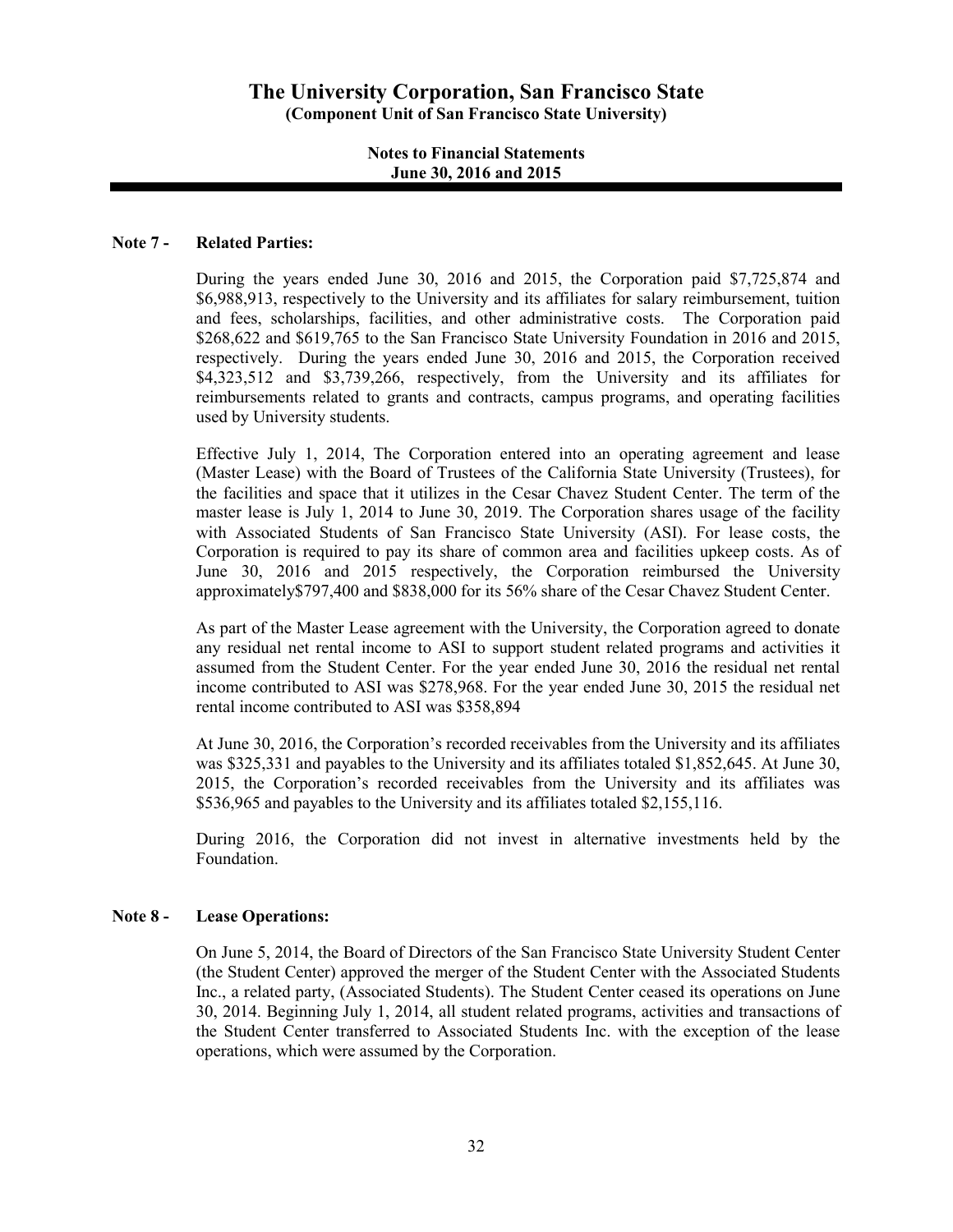#### **Notes to Financial Statements June 30, 2016 and 2015**

#### **Note 8 - Lease Operations, Continued:**

On June 30, 2014, all rental agreements and contracts between the concessionaries and the Student Center terminated. Effective July 1, 2014, those rental activities were assumed by the Corporation on behalf of San Francisco State University and were converted to month-tomonth lease agreements. As of June 30, 2016, total rental receipts including recharges amounted to \$1,534,700 and total expenses were \$1,253,700. As of June 30, 2015, total rental receipts including recharges amounted to \$1,530,056 and total expenses were \$1,171,163.

During fiscal year 2016, the Corporation entered into long-term sub-lease arrangements with many of its vendors in the Student Center, the terms of those subleases commenced on either July 1, 2015 or August 1, 2015 and all shall terminate on June 30, 2019. One sublease was signed in January 2016 (with new base rent effective on February 1, 2016). Effective July 1, 2015, the base rent will range from \$13,000 - \$50,500 annually depending on the specific vendor and increase 3% in each year of the contract, with the first increase occurring July 1, 2016 for all subleases and with subsequent 3% increases on July 1st each year thereafter. Each sub-lessee will have the opportunity to obtain a second five year lease which would range from July 1, 2019 and June 30, 2024.

#### **Note 9 - Administration Fees:**

The Corporation charges a one-time administrative fee of 5% when a gift is accepted, unless the gift is for a scholarship. Gifts are funds received from donor contributions, gifts and fundraising revenue that projects receive for their respective programs and overall campus fundraising efforts. The Corporation also charges a one-time administrative fee of 10% when program revenue generated under its campus programs are received. The Corporation defines program revenue as earned revenue for which a tax deduction would not qualify. Membership fees, conferences and meetings, fee for service, sale of goods and special events are highlighted examples of program revenue. The Corporation may charge an administrative fee for activity under various business partnerships with the Campus or other auxiliaries such as the Corporation taking over the administration of commencement. Fees earned based on fee negotiated per each agreement. Grants and contracts are charged an administrative fee based on the rate provided by the granting agency and are calculated as a percentage of grant expense or salaries and wages. The Corporation does not charge an administrative fee on funds received for scholarship funds. Administrative fees of \$648,944 and \$636,342 were charged by the Corporation during the years ended June 30, 2016 and 2015, respectively.

#### **Note 10 - Risk Financing Activities:**

The Corporation is exposed to various risks of loss related to torts: theft of, damage to, and destruction of assets; errors and omissions; and natural disasters for which the Corporation carries commercial insurance. The Corporation has not had any significant reduction in insurance coverage, and there have been no claims in excess of coverage, in any of the past three years.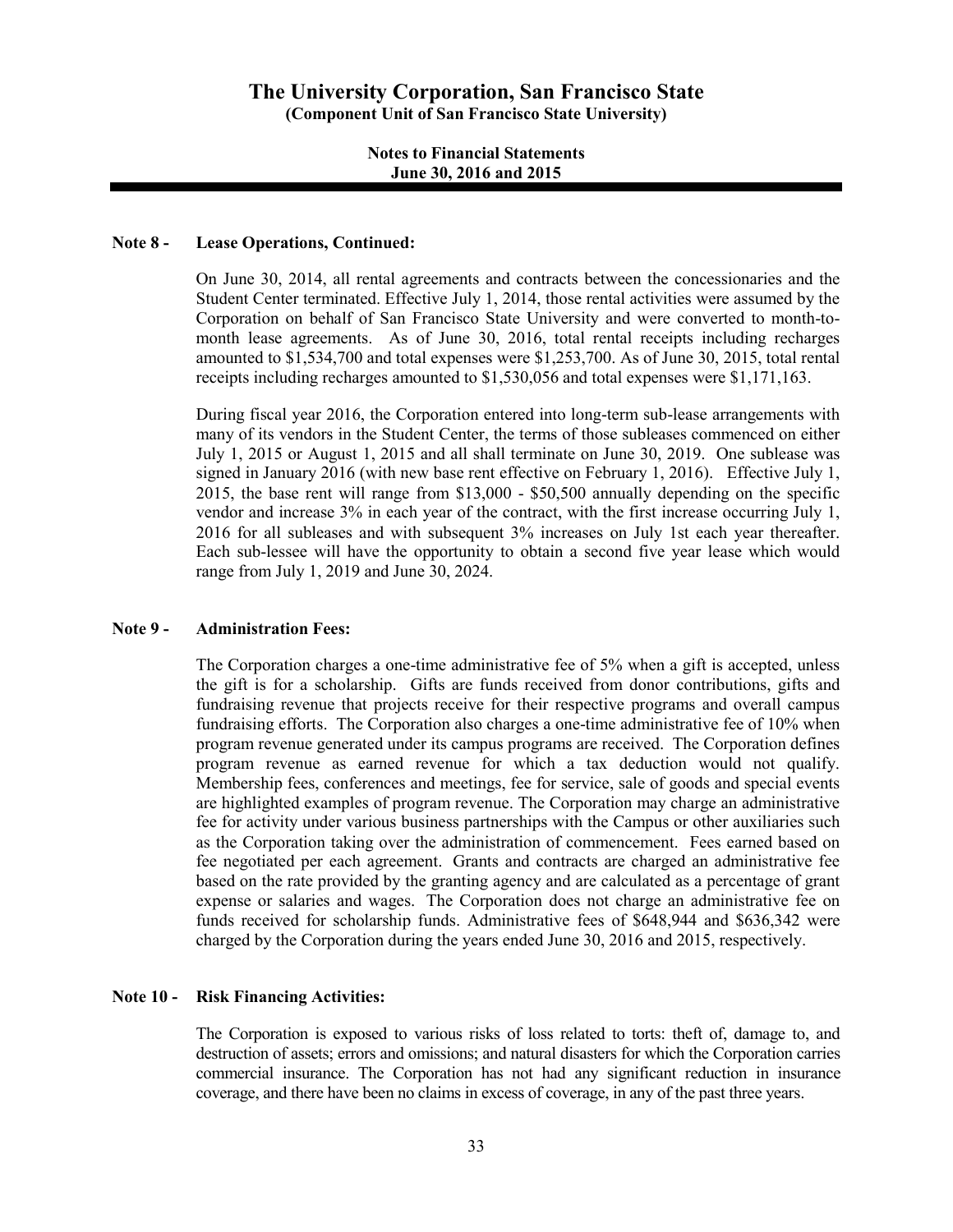#### **Notes to Financial Statements June 30, 2016 and 2015**

#### **Note 11 - Litigation:**

From time to time, the Corporation is subject to various claims and legal proceedings covering a range of matters that arise in the ordinary course of its business activities. In the opinion of management, although the outcome of any legal proceedings cannot be predicted with certainty, the ultimate liability of the Corporation in connection with its legal proceedings is not expected to have a material adverse effect on the Corporation's financial position and activities.

#### **Note 12 - Retirement Plan:**

The Corporation adopted a 403(b) Retirement and Savings Plan which matches fifty percent of employee contributions up to 5% of each employee's eligible compensation. The Corporation's contribution for the plan years ended June 30, 2016 and 2015 were \$18,634 and \$27,945, respectively.

#### **Note 13 - Bookstore Operator:**

The Corporation continues to maintain an agreement with Follett Higher Education Group, Inc. (Follett) to manage most of the operations and activities that had been conducted by the Franciscan Shops for San Francisco State University and its students. This took effect July 11, 2012. The agreement is for a five year term with three additional two year term options. The agreement allows Follett to purchase the bulk of the Franciscan Shops' inventory based on certain conditions and prices. Follett was required to make various operating and financial commitments to the Corporation in addition to the annual percentage of sales commission required by the agreement. Follett will enter into a lease with the Corporation for the operating space and facilities. In June 2012, the Corporation received a one time payment from Follett which management is amortizing over 5 years the maximum term of the contract; deferred revenue at June 30, 2016 and 2015 was \$70,000 and \$167,319, respectively and it is a component of Deferred Inflows of Resources.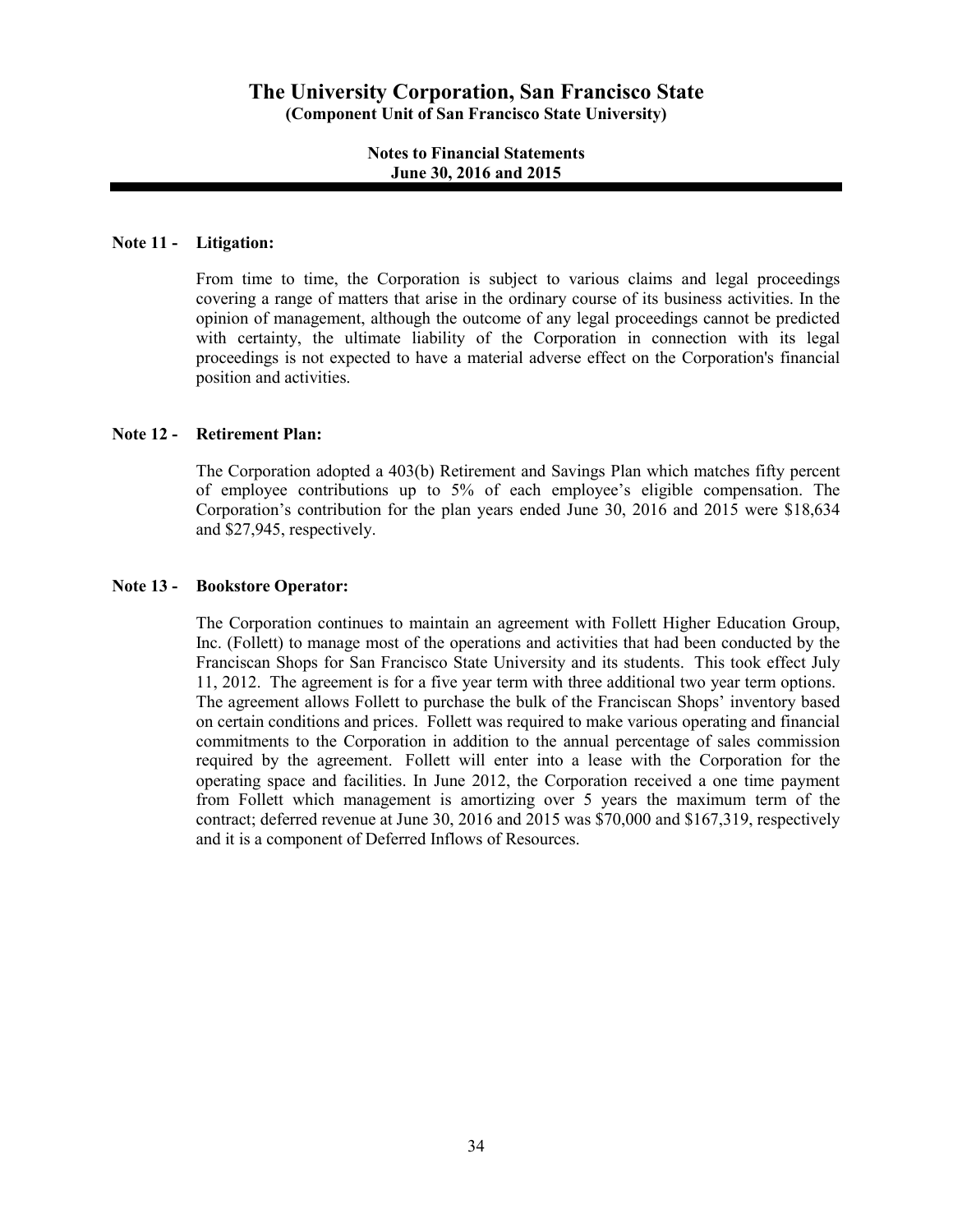#### **The University Corporation, San Francisco State (Component Unit of San Francisco State University) Schedule of Net Position**

| Assets:                                                                                                                                |    |                         |
|----------------------------------------------------------------------------------------------------------------------------------------|----|-------------------------|
| Current assets:                                                                                                                        |    |                         |
| Cash and cash equivalents                                                                                                              | s  | 589,129                 |
| Short-term investments<br>Accounts receivable, net                                                                                     |    | 14,812,123<br>691,970   |
| Leases receivable, current portion                                                                                                     |    |                         |
| Notes receivable, current portion                                                                                                      |    | $\overline{a}$          |
| Pledges receivable, net                                                                                                                |    | 456,009                 |
| Prepaid expenses and other current assets                                                                                              |    | 58,463                  |
| Total current assets                                                                                                                   |    | 16,607,694              |
| Noncurrent assets:                                                                                                                     |    |                         |
| Restricted cash and cash equivalents                                                                                                   |    |                         |
| Accounts receivable, net                                                                                                               |    |                         |
| Leases receivable, net of current portion<br>Notes receivable, net of current portion                                                  |    | $\overline{a}$          |
| Student loans receivable, net                                                                                                          |    |                         |
| Pledges receivable, net                                                                                                                |    | 524,557                 |
| Endowment investments                                                                                                                  |    | 583,336                 |
| Other long-term investments<br>Capital assets, net                                                                                     |    | 10,034,317<br>1,174,581 |
| Other assets                                                                                                                           |    | 152,552                 |
| Total noncurrent assets                                                                                                                |    | 12,469,343              |
|                                                                                                                                        |    |                         |
| Total assets                                                                                                                           |    | 29,077,037              |
| Deferred outflows of resources:                                                                                                        |    |                         |
| Unamortized loss on debt refunding<br>Net pension liability                                                                            |    |                         |
| Others                                                                                                                                 |    | $\overline{a}$          |
| Total deferred outflows of resources                                                                                                   |    | $\sim$                  |
|                                                                                                                                        |    |                         |
| Liabilities:                                                                                                                           |    |                         |
| Current liabilities:                                                                                                                   |    |                         |
| Accounts payable                                                                                                                       |    | 2,374,094               |
| Accrued salaries and benefits<br>Accrued compensated absences, current portion                                                         |    | 177,382<br>81,884       |
| Unearned revenue                                                                                                                       |    | 63,095                  |
| Capitalized lease obligations, current portion                                                                                         |    | 9,610                   |
| Long-term debt obligations, current portion                                                                                            |    | $\overline{a}$          |
| Claims liability for losses and loss adjustment expenses, current portion<br>Depository accounts                                       |    | $\overline{a}$          |
| Other liabilities                                                                                                                      |    | 392,551                 |
| Total current liabilities                                                                                                              |    | 3,098,616               |
|                                                                                                                                        |    |                         |
| Noncurrent liabilities:<br>Accrued compensated absences, net of current portion                                                        |    |                         |
| Unearned revenue                                                                                                                       |    |                         |
| Grants refundable                                                                                                                      |    |                         |
| Capitalized lease obligations, net of current portion                                                                                  |    | 32,990                  |
| Long-term debt obligations, net of current portion<br>Claims liability for losses and loss adjustment expenses, net of current portion |    |                         |
| Depository accounts                                                                                                                    |    |                         |
| Other postemployment benefits obligations                                                                                              |    |                         |
| Net pension liability<br>Other liabilities                                                                                             |    |                         |
|                                                                                                                                        |    | 152,552                 |
| Total noncurrent liabilities                                                                                                           |    | 185,542                 |
| <b>Total liabilities</b>                                                                                                               |    | 3,284,158               |
| Deferred inflows of resources:                                                                                                         |    |                         |
| Service concession arrangements                                                                                                        |    |                         |
| Net pension liability                                                                                                                  |    | $\overline{a}$          |
| Unamortized gain on debt refunding<br>Nonexchange transactions                                                                         |    | 70,000                  |
| Others                                                                                                                                 |    |                         |
| Total deferred inflows of resources                                                                                                    |    | 70,000                  |
|                                                                                                                                        |    |                         |
| Net Position:<br>Net investment in capital assets                                                                                      |    | 1,131,981               |
| Restricted for:                                                                                                                        |    |                         |
| Nonexpendable - endowments                                                                                                             |    | 583,336                 |
| Expendable:                                                                                                                            |    |                         |
| Scholarships and fellowships<br>Research                                                                                               |    | 15,548,008              |
| Loans                                                                                                                                  |    |                         |
| Capital projects                                                                                                                       |    | ä,                      |
| Debt service                                                                                                                           |    | L,                      |
| Others<br>Unrestricted                                                                                                                 |    | 8,459,554               |
|                                                                                                                                        |    |                         |
| Total net position                                                                                                                     | \$ | 25,722,879              |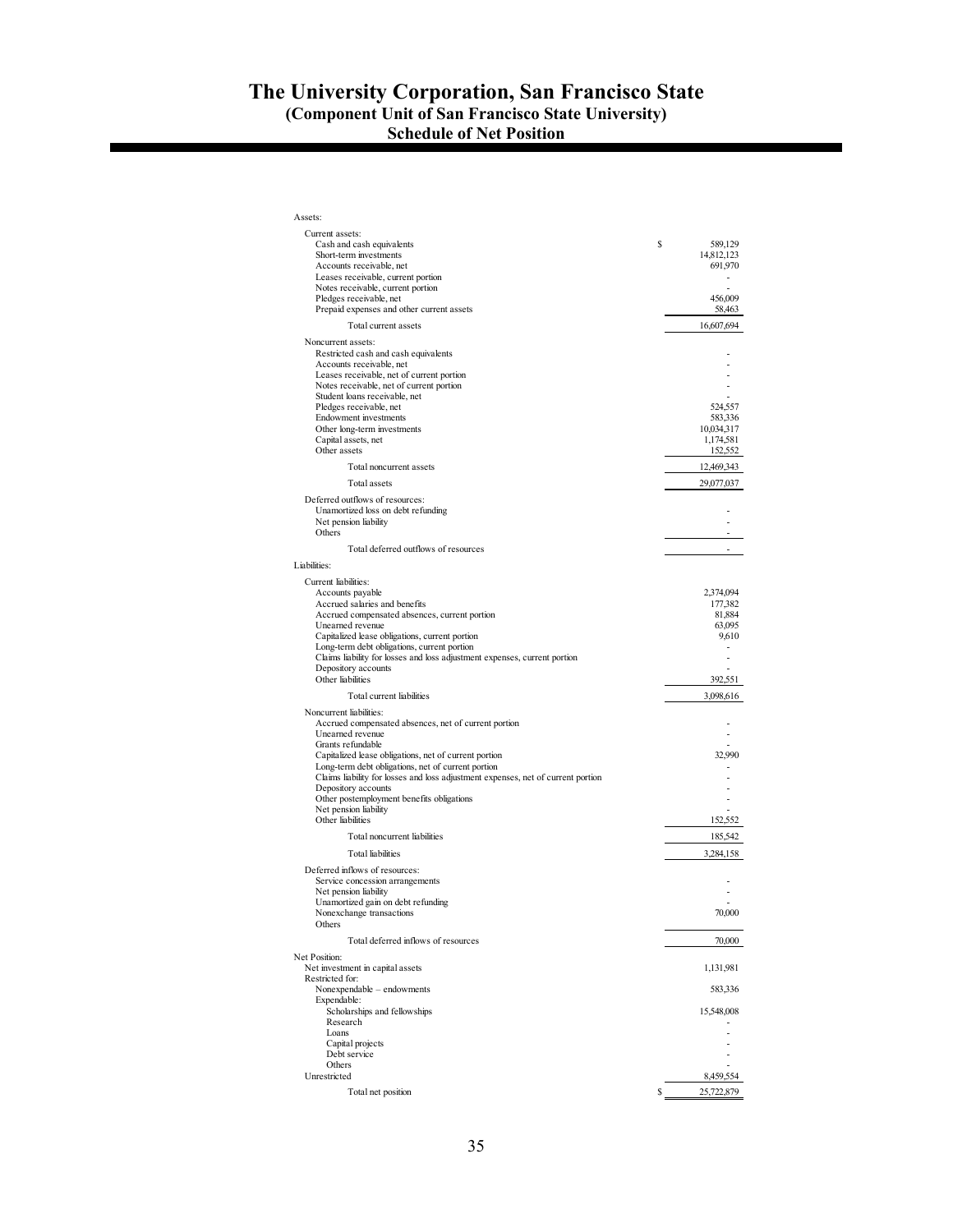#### **The University Corporation, San Francisco State (Component Unit of San Francisco State University) Schedule of Revenues, Expenses and Changes in Net Position**

| Year Ended June 30,                                                                                                                                                                                                                                                                                                                                                                                                                                                      | 2016                                                                                                   |
|--------------------------------------------------------------------------------------------------------------------------------------------------------------------------------------------------------------------------------------------------------------------------------------------------------------------------------------------------------------------------------------------------------------------------------------------------------------------------|--------------------------------------------------------------------------------------------------------|
| Revenues:                                                                                                                                                                                                                                                                                                                                                                                                                                                                |                                                                                                        |
| Operating revenues:<br>Student tuition and fees (net of scholarship allowances of \$<br>Grants and contracts, noncapital:                                                                                                                                                                                                                                                                                                                                                | \$                                                                                                     |
| Federal<br><b>State</b>                                                                                                                                                                                                                                                                                                                                                                                                                                                  | 44,489                                                                                                 |
| Local<br>Nongovernmental                                                                                                                                                                                                                                                                                                                                                                                                                                                 | 1,759,749                                                                                              |
| Sales and services of educational activities<br>Sales and services of auxiliary enterprises (net of scholarship<br>allowances of \$                                                                                                                                                                                                                                                                                                                                      | 9,949,252                                                                                              |
| Other operating revenues                                                                                                                                                                                                                                                                                                                                                                                                                                                 | 87,482                                                                                                 |
| Total operating revenues                                                                                                                                                                                                                                                                                                                                                                                                                                                 | 11,840,972                                                                                             |
| Expenses:                                                                                                                                                                                                                                                                                                                                                                                                                                                                |                                                                                                        |
| Operating expenses:<br>Instruction<br>Research<br>Public service<br>Academic support<br>Student services<br>Institutional support<br>Operation and maintenance of plant<br>Student grants and scholarships<br>Auxiliary enterprise expenses<br>Depreciation and amortization                                                                                                                                                                                             | 784,009<br>56,728<br>836,627<br>2,254,401<br>807,588<br>3,339,577<br>1,348,304<br>4,607,943<br>254,355 |
| Total operating expenses                                                                                                                                                                                                                                                                                                                                                                                                                                                 | 14,289,532                                                                                             |
| Operating income (loss)                                                                                                                                                                                                                                                                                                                                                                                                                                                  | (2,448,560)                                                                                            |
| Nonoperating revenues (expenses):<br>State appropriations, noncapital<br>Federal financial aid grants, noncapital<br>State financial aid grants, noncapital<br>Local financial aid grants, noncapital<br>Nongovernmental and other financial aid grants, noncapital<br>Other federal nonoperating grants, noncapital<br>Gifts, noncapital<br>Investment income (loss), net<br>Endowment income (loss), net<br>Interest expense<br>Other nonoperating revenues (expenses) | 2,730,321<br>(302, 383)                                                                                |
| Net nonoperating revenues (expenses)                                                                                                                                                                                                                                                                                                                                                                                                                                     | 2,427,938                                                                                              |
| Income (loss) before other revenues (expenses)                                                                                                                                                                                                                                                                                                                                                                                                                           | (20,622)                                                                                               |
| State appropriations, capital<br>Grants and gifts, capital<br>Additions (reductions) to permanent endowments                                                                                                                                                                                                                                                                                                                                                             |                                                                                                        |
| Increase (decrease) in net position                                                                                                                                                                                                                                                                                                                                                                                                                                      | (20,622)                                                                                               |
| Net position:<br>Net position at beginning of year, as previously reported<br>Restatements                                                                                                                                                                                                                                                                                                                                                                               | 25,743,501                                                                                             |
| Net position at beginning of year, as restated                                                                                                                                                                                                                                                                                                                                                                                                                           | 25,743,501                                                                                             |
| Net position at end of year                                                                                                                                                                                                                                                                                                                                                                                                                                              | \$<br>25,722,879                                                                                       |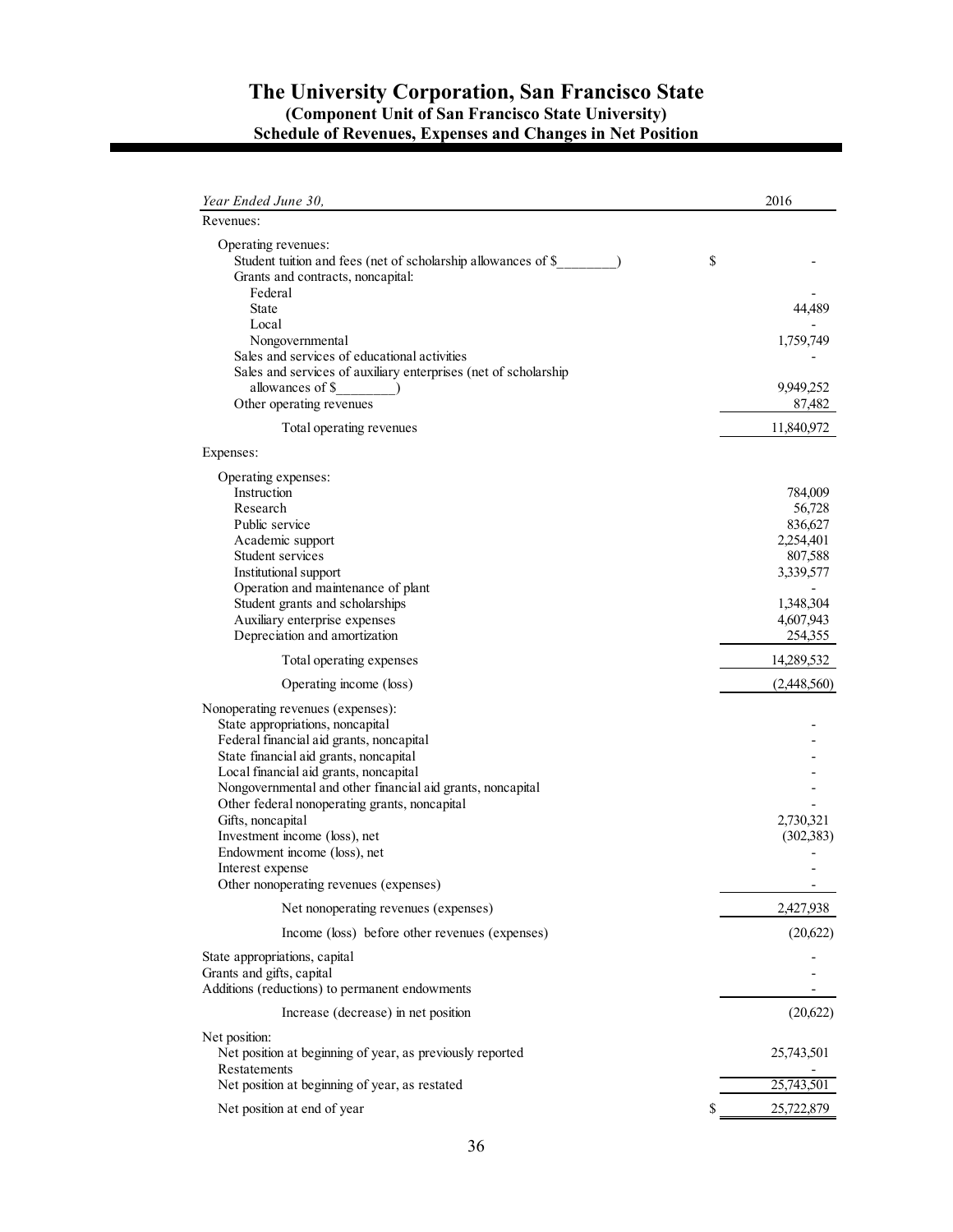# **The University Corporation, San Francisco State**

# **(Component Unit of San Francisco State University)**

**Other Information** 

#### **1 Restricted cash and cash equivalents at June 30, 20CY:**

Portion of restricted cash and cash equivalents related to endowments  $\begin{array}{c} \text{S} \\ \text{Al} \text{ other restricted cash and cash equivalents} \end{array} \longrightarrow$ 

Total restricted cash and cash equivalents  $\$\$$ 

#### **2.1 Composition of investments at June 30, 20CY:**

|                                                          | <b>Current Unrestricted</b> | Current<br><b>Restricted</b> | <b>Total Current</b> | <b>Noncurrent</b><br>Unrestricted | Noncurrent<br>Restricted | <b>Total Noncurrent</b> | <b>Total</b> |
|----------------------------------------------------------|-----------------------------|------------------------------|----------------------|-----------------------------------|--------------------------|-------------------------|--------------|
|                                                          |                             |                              |                      |                                   |                          |                         |              |
| State of California Surplus Money Investment Fund (SMIF) | -8                          |                              |                      |                                   |                          |                         |              |
| State of California Local Agency Investment Fund (LAIF)  | 4,826,565                   |                              | 4,826,565            | ÷                                 |                          | ×                       | 4,826,565    |
| Corporate bonds                                          | 69,260                      |                              | 69,260               | 929,515                           |                          | 929,515                 | 998,775      |
| Certificates of deposit                                  |                             |                              |                      |                                   |                          |                         |              |
| Mutual funds                                             | 6,919,755                   |                              | 6,919,755            |                                   |                          |                         | 6,919,755    |
| Money Market funds                                       | 2,989,129                   |                              | 2,989,129            |                                   |                          |                         | 2,989,129    |
| Repurchase agreements                                    |                             |                              |                      |                                   |                          |                         |              |
| Commercial paper                                         | $\sim$                      |                              | $\blacksquare$       |                                   |                          |                         |              |
| Asset backed securities                                  | 1,790                       |                              | 1,790                | 1,025,282                         |                          | 1,025,282               | 1,027,072    |
| Mortgage backed securities                               |                             |                              |                      |                                   |                          |                         |              |
| Municipal bonds                                          | 460                         |                              | 460                  | 34,609                            |                          | 34,609                  | 35,069       |
| U.S. agency securities                                   |                             |                              |                      |                                   |                          |                         |              |
| U.S. treasury securities                                 | 5,164                       |                              | 5,164                | 1,395,380                         |                          | 1,395,380               | 1,400,544    |
| Equity securities                                        |                             |                              |                      | 6,649,531                         | 583,336                  | 7,232,867               | 7,232,867    |
| Exchange traded funds (ETFs)                             |                             |                              |                      |                                   |                          |                         |              |
| Alternative investments:                                 |                             |                              |                      |                                   |                          |                         |              |
| Private equity (including limited partnerships)          |                             |                              |                      |                                   |                          |                         |              |
| Hedge funds                                              |                             |                              |                      |                                   |                          |                         |              |
| Managed futures                                          |                             |                              |                      |                                   |                          |                         |              |
| Real estate investments (including REITs)                |                             |                              |                      |                                   |                          |                         |              |
| Commodities                                              |                             |                              |                      |                                   |                          |                         |              |
| Derivatives                                              |                             |                              |                      |                                   |                          |                         |              |
| Other alternative investment types                       |                             |                              |                      |                                   |                          |                         |              |
| Other external investment pools (excluding SWIFT)        |                             |                              |                      |                                   |                          |                         |              |
| Add description                                          |                             |                              |                      |                                   |                          |                         |              |
| Add description                                          |                             |                              |                      |                                   |                          |                         |              |
| Add description                                          |                             |                              |                      |                                   |                          |                         |              |
| Add description                                          |                             |                              |                      |                                   |                          |                         |              |
| Add description                                          |                             |                              |                      |                                   |                          |                         |              |
| Add description                                          |                             |                              |                      |                                   |                          |                         |              |
| Other major investments:                                 |                             |                              |                      |                                   |                          |                         |              |
| Add description                                          |                             |                              |                      |                                   |                          |                         |              |
| Add description                                          |                             |                              |                      |                                   |                          |                         |              |
| Add description                                          |                             |                              |                      |                                   |                          |                         |              |
| Add description                                          |                             |                              |                      |                                   |                          |                         |              |
| Add description                                          |                             |                              |                      |                                   |                          |                         |              |
| Add description                                          |                             |                              |                      |                                   |                          |                         |              |
| Total investments                                        | 14,812,123                  | $\sim$                       | 14,812,123           | 10,034,317                        | 583,336                  | 10,617,653              | 25,429,776   |
| Less endowment investments (enter as negative number)    |                             |                              |                      |                                   | (583, 336)               | (583,336)               | (583, 336)   |
| Total investments                                        | 14,812,123                  | $\sim$                       | 14,812,123           | 10,034,317                        | $\sim$                   | 10,034,317              | 24,846,440   |
|                                                          |                             |                              |                      |                                   |                          |                         |              |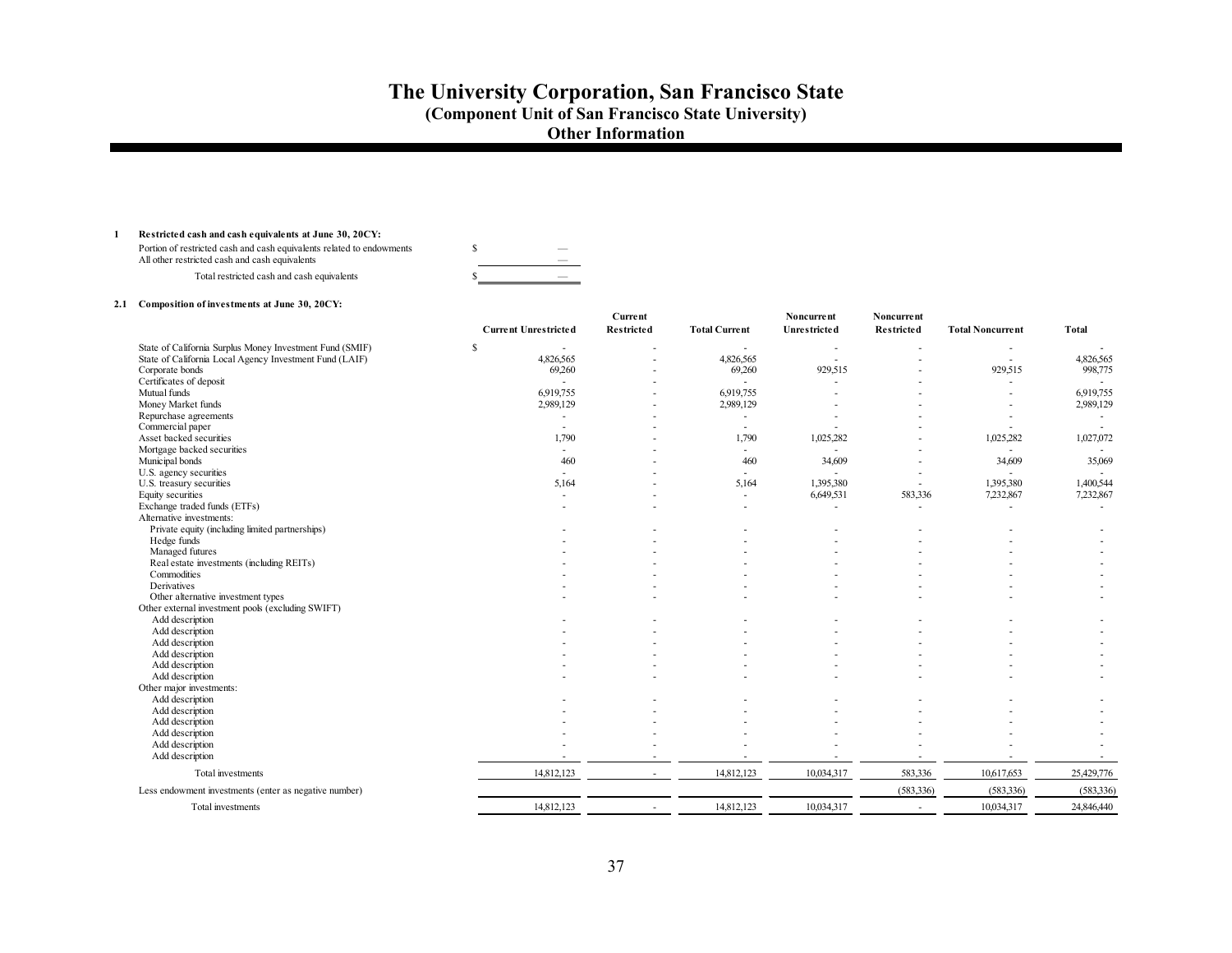# **The University Corporation, San Francisco State**

**(Component Unit of San Francisco State University)** 

#### **Other Information**

2.2 Investments held by the University under contractual agreements at June 30, 20CY:<br>Portion of investments in note 2.1 held by the University under contractual<br>agreements at June 30, 20CY : **2.3 Restricted current investments at June** 30, 20CY related to:<br>
Restricted for Expendable scholarships, fellowships, grants 5 Add description

|     | Add description                                                |   |         |
|-----|----------------------------------------------------------------|---|---------|
|     | Add description                                                |   |         |
|     | Add description                                                |   |         |
|     | Add description                                                |   |         |
|     | Add description                                                |   |         |
|     | Total restricted current investments at June 30, 20CY          | ς |         |
| 2.4 | Restricted noncurrent investments at June 30, 20CY related to: |   | Amount  |
|     | Endowment investment                                           | s | 583.336 |
|     | Restricted for Expendable scholarships, fellowships, grants    |   |         |
|     | Add description                                                |   |         |
|     | Add description                                                |   |         |
|     | Add description                                                |   |         |
|     | Add description                                                |   |         |
|     | Add description                                                |   |         |

**Total restricted noncurrent investments at June 30, 20CY** \$ 583,336

**2.5 Fair value hierarchy in investments at June 30, 20CY:**

Add description

| ran value merarchy in investments at June 50, 20CT.      | <b>Fair Value Measurements Using</b> |              |                                                                                          |                                                            |                                                           |                                 |
|----------------------------------------------------------|--------------------------------------|--------------|------------------------------------------------------------------------------------------|------------------------------------------------------------|-----------------------------------------------------------|---------------------------------|
|                                                          |                                      | <b>Total</b> | <b>Ouoted Prices in</b><br><b>Active Markets</b><br>for Identical<br>Assets<br>(Level 1) | <b>Significant Other</b><br>Observable<br>Inputs (Level 2) | Significant<br>Unobservable<br><b>Inputs</b><br>(Level 3) | <b>Net Asset Value</b><br>(NAV) |
| State of California Surplus Money Investment Fund (SMIF) | s                                    |              | ٠                                                                                        |                                                            |                                                           |                                 |
| State of California Local Agency Investment Fund (LAIF)  |                                      | 4,826,565    |                                                                                          |                                                            |                                                           | 4,826,565                       |
| Corporate bonds                                          |                                      | 998,775      |                                                                                          | 998,775                                                    |                                                           |                                 |
| Certificates of deposit                                  |                                      | ٠            |                                                                                          |                                                            |                                                           |                                 |
| Mutual funds                                             |                                      | 6.919.755    | 6.919.755                                                                                |                                                            |                                                           |                                 |
| Money Market funds                                       |                                      | 2,989,129    | 2,989,129                                                                                |                                                            |                                                           |                                 |
| Repurchase agreements                                    |                                      |              |                                                                                          |                                                            |                                                           |                                 |
| Commercial paper                                         |                                      | ٠            | ٠                                                                                        |                                                            |                                                           |                                 |
| Asset backed securities                                  |                                      | 1,027,072    |                                                                                          | 1,027,072                                                  |                                                           |                                 |
| Mortgage backed securities                               |                                      |              |                                                                                          | ٠                                                          |                                                           |                                 |
| Municipal bonds                                          |                                      | 35,069       |                                                                                          | 35,069                                                     |                                                           |                                 |
| U.S. agency securities                                   |                                      |              |                                                                                          |                                                            |                                                           |                                 |
| U.S. treasury securities                                 |                                      | 1.400.544    | 1.400.544                                                                                |                                                            |                                                           |                                 |
| Equity securities                                        |                                      | 7,232,867    | 4,897,558                                                                                | 2,335,309                                                  |                                                           |                                 |
| Exchange traded funds (ETFs)<br>Alternative investments: |                                      |              | ٠                                                                                        |                                                            |                                                           |                                 |
| Private equity (including limited partnerships)          |                                      |              |                                                                                          |                                                            |                                                           |                                 |
| Hedge funds                                              |                                      |              |                                                                                          |                                                            |                                                           |                                 |
| Managed futures                                          |                                      |              |                                                                                          |                                                            |                                                           |                                 |
| Real estate investments (including REITs)                |                                      |              |                                                                                          |                                                            |                                                           |                                 |
| Commodities                                              |                                      |              |                                                                                          |                                                            |                                                           |                                 |
| Derivatives                                              |                                      |              |                                                                                          |                                                            |                                                           |                                 |
| Other alternative investment types                       |                                      |              |                                                                                          |                                                            |                                                           |                                 |
| Other external investment pools (excluding SWIFT)        |                                      |              |                                                                                          |                                                            |                                                           |                                 |
| Add description                                          |                                      |              |                                                                                          |                                                            |                                                           |                                 |
| Add description                                          |                                      |              |                                                                                          |                                                            |                                                           |                                 |
| Add description                                          |                                      |              |                                                                                          |                                                            |                                                           |                                 |
| Add description                                          |                                      |              |                                                                                          |                                                            |                                                           |                                 |
| Add description                                          |                                      |              |                                                                                          |                                                            |                                                           |                                 |
| Add description                                          |                                      |              |                                                                                          |                                                            |                                                           |                                 |
| Other major investments:                                 |                                      |              |                                                                                          |                                                            |                                                           |                                 |
| Add description                                          |                                      |              |                                                                                          |                                                            |                                                           |                                 |
| Add description                                          |                                      |              |                                                                                          |                                                            |                                                           |                                 |
| Add description                                          |                                      |              |                                                                                          |                                                            |                                                           |                                 |
| Add description                                          |                                      |              |                                                                                          |                                                            |                                                           |                                 |
| Add description                                          |                                      |              |                                                                                          |                                                            |                                                           |                                 |
| Add description                                          |                                      |              | ٠                                                                                        |                                                            |                                                           |                                 |
| Total investments                                        |                                      | 25,429,776   | 16.206.986                                                                               | 4,396,225                                                  |                                                           | 4.826.565                       |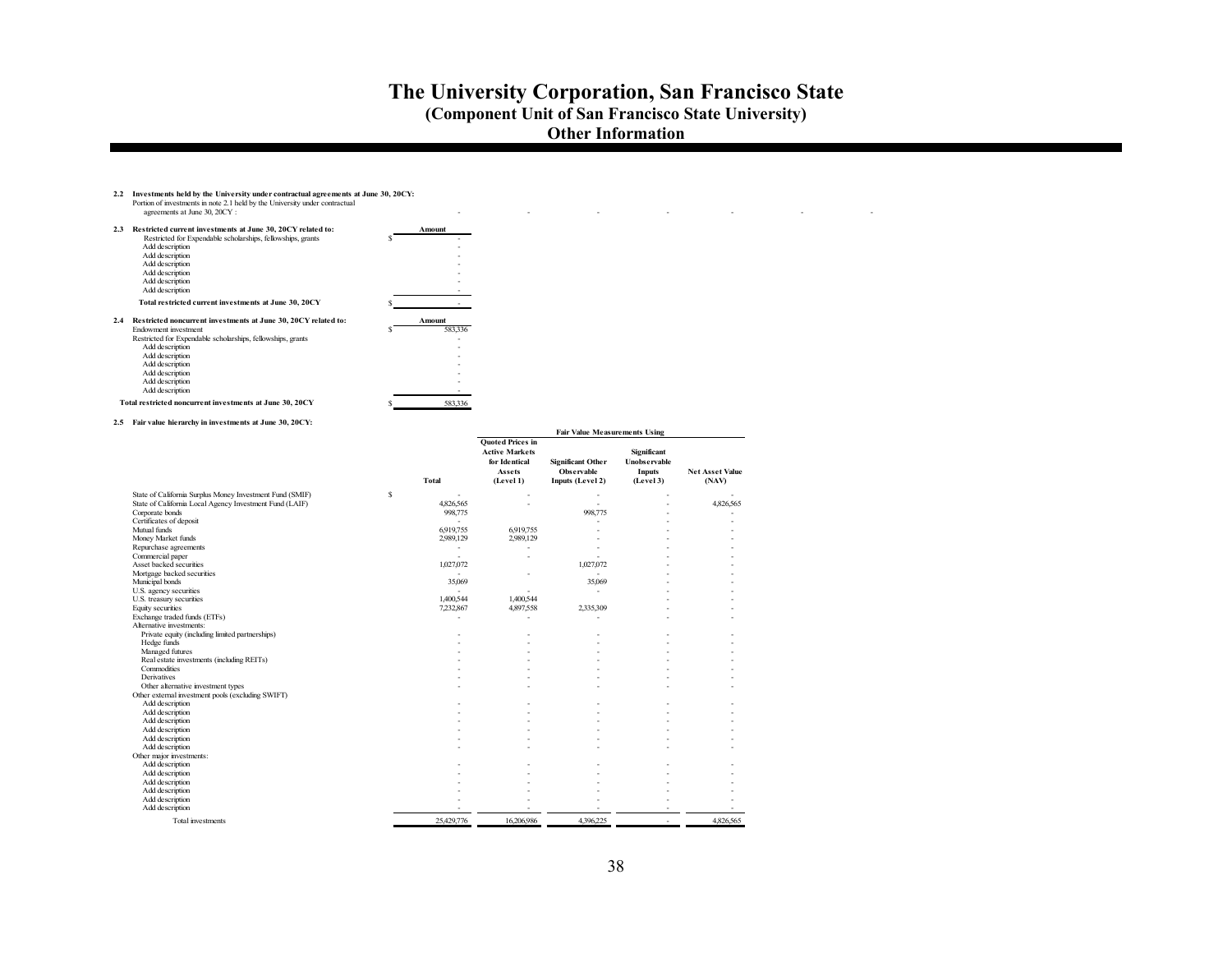#### **3.1 Composition of capital assets at June 30, 20CY:**

|                                                                               |   | <b>Balance</b><br>June 30, 2015 | Prior period<br>Adjustments | <b>Reclassifications</b> | <b>Balance</b><br>June 30, 2015<br>(restated) | <b>Additions</b> | <b>Reductions</b> | Transfers of<br><b>Completed</b><br><b>CWIP</b> | <b>Balance</b><br>June 30, 2016 |
|-------------------------------------------------------------------------------|---|---------------------------------|-----------------------------|--------------------------|-----------------------------------------------|------------------|-------------------|-------------------------------------------------|---------------------------------|
| Nondepreciable/nonamortizable capital assets:                                 |   |                                 |                             |                          |                                               |                  |                   |                                                 |                                 |
| Land and land improvements                                                    | s |                                 |                             |                          |                                               |                  |                   |                                                 |                                 |
| Works of art and historical treasures<br>Construction work in progress (CWIP) |   |                                 |                             |                          |                                               |                  |                   |                                                 |                                 |
| Intangible assets:                                                            |   |                                 |                             |                          |                                               |                  |                   |                                                 |                                 |
| Rights and easements                                                          |   |                                 |                             |                          |                                               |                  |                   |                                                 |                                 |
| Patents, copyrights and trademarks                                            |   |                                 |                             |                          |                                               |                  |                   |                                                 |                                 |
| Internally generated intangible assets in progress<br>Licenses and permits    |   |                                 |                             |                          |                                               |                  |                   |                                                 |                                 |
| Other intangible assets:                                                      |   |                                 |                             |                          |                                               |                  |                   |                                                 |                                 |
|                                                                               |   |                                 |                             |                          |                                               |                  |                   |                                                 |                                 |
|                                                                               |   |                                 |                             |                          |                                               |                  |                   |                                                 |                                 |
|                                                                               |   |                                 |                             |                          |                                               |                  |                   |                                                 |                                 |
|                                                                               |   |                                 |                             |                          |                                               |                  |                   |                                                 |                                 |
| Total intangible assets                                                       |   |                                 |                             |                          |                                               |                  |                   |                                                 |                                 |
| Total nondepreciable/nonamortizable capital assets                            |   |                                 |                             |                          |                                               |                  |                   |                                                 |                                 |
| Depreciable/amortizable capital assets:                                       |   |                                 |                             |                          |                                               |                  |                   |                                                 |                                 |
| Buildings and building improvements                                           |   |                                 |                             |                          |                                               |                  |                   |                                                 |                                 |
| Improvements, other than buildings                                            |   |                                 |                             |                          |                                               |                  |                   |                                                 |                                 |
| Infrastructure                                                                |   |                                 |                             |                          |                                               |                  |                   |                                                 |                                 |
| Leasehold improvements<br>Personal property:                                  |   | 1,812,249                       |                             |                          | 1,812,249                                     | 73,613           |                   |                                                 | 1,885,862                       |
| Equipment                                                                     |   | 2,079,232                       |                             |                          | 2,079,232                                     | 87,693           | (10,698)          |                                                 | 2,156,227                       |
| Library books and materials                                                   |   |                                 |                             |                          | ٠                                             | ٠                |                   |                                                 |                                 |
| Intangible assets:                                                            |   |                                 |                             |                          |                                               |                  |                   |                                                 |                                 |
| Software and websites<br>Rights and easements                                 |   |                                 |                             |                          |                                               |                  |                   |                                                 |                                 |
| Patents, copyright and trademarks                                             |   |                                 |                             |                          |                                               |                  |                   |                                                 |                                 |
| Licenses and permits                                                          |   |                                 |                             |                          |                                               |                  |                   |                                                 |                                 |
| Other intangible assets:                                                      |   |                                 |                             |                          |                                               |                  |                   |                                                 |                                 |
|                                                                               |   |                                 |                             |                          |                                               |                  |                   |                                                 |                                 |
|                                                                               |   |                                 |                             |                          |                                               |                  |                   |                                                 |                                 |
|                                                                               |   |                                 |                             |                          |                                               |                  |                   |                                                 |                                 |
|                                                                               |   |                                 |                             |                          |                                               |                  |                   |                                                 |                                 |
| Total intangible assets                                                       |   |                                 |                             |                          |                                               |                  |                   |                                                 | $\sim$                          |
| Total depreciable/amortizable capital assets                                  |   | 3,891,481                       |                             |                          | 3,891,481                                     | 161,306          | (10,698)          |                                                 | 4,042,089                       |
| Total capital assets                                                          |   | 3,891,481                       |                             |                          | 3,891,481                                     | 161,306          | (10,698)          |                                                 | 4,042,089                       |
| Less accumulated depreciation/amortization:                                   |   |                                 |                             |                          |                                               |                  |                   |                                                 |                                 |
| Buildings and building improvements<br>Improvements, other than buildings     |   |                                 |                             |                          | ÷,                                            | ٠                |                   |                                                 |                                 |
| Infrastructure                                                                |   |                                 |                             |                          |                                               |                  |                   |                                                 |                                 |
| Leasehold improvements                                                        |   | (864, 583)                      |                             |                          | (864, 583)                                    | (139,293)        |                   |                                                 | (1,003,876)                     |
| Personal property:                                                            |   |                                 |                             |                          |                                               |                  |                   |                                                 |                                 |
| Equipment<br>Library books and materials                                      |   | (1,759,268)                     |                             |                          | (1,759,268)                                   | (115,062)<br>٠   | 10,698            |                                                 | (1,863,632)                     |
| Intangible assets:                                                            |   |                                 |                             |                          |                                               |                  |                   |                                                 |                                 |
| Software and websites                                                         |   |                                 |                             |                          |                                               |                  |                   |                                                 |                                 |
| Rights and easements                                                          |   |                                 |                             |                          |                                               |                  |                   |                                                 |                                 |
| Patents, copyright and trademarks<br>Licenses and permits                     |   |                                 |                             |                          |                                               |                  |                   |                                                 |                                 |
| Other intangible assets:                                                      |   |                                 |                             |                          |                                               |                  |                   |                                                 |                                 |
| Add description                                                               |   |                                 |                             |                          |                                               |                  |                   |                                                 |                                 |
| Add description                                                               |   |                                 |                             |                          |                                               |                  |                   |                                                 |                                 |
| Add description<br>Add description                                            |   |                                 |                             |                          |                                               |                  |                   |                                                 |                                 |
| Add description                                                               |   |                                 |                             |                          |                                               |                  |                   |                                                 |                                 |
| Total intangible assets                                                       |   |                                 |                             |                          |                                               |                  |                   |                                                 |                                 |
| Total accumulated depreciation/amortization                                   |   | (2,623,851)                     |                             |                          | (2,623,851)                                   | (254.355)        | 10,698            |                                                 | (2,867,508)                     |
| Total capital assets, net                                                     |   | 1,267,630                       |                             |                          | 1,267,630                                     | (93,049)         |                   |                                                 | 1,174,581                       |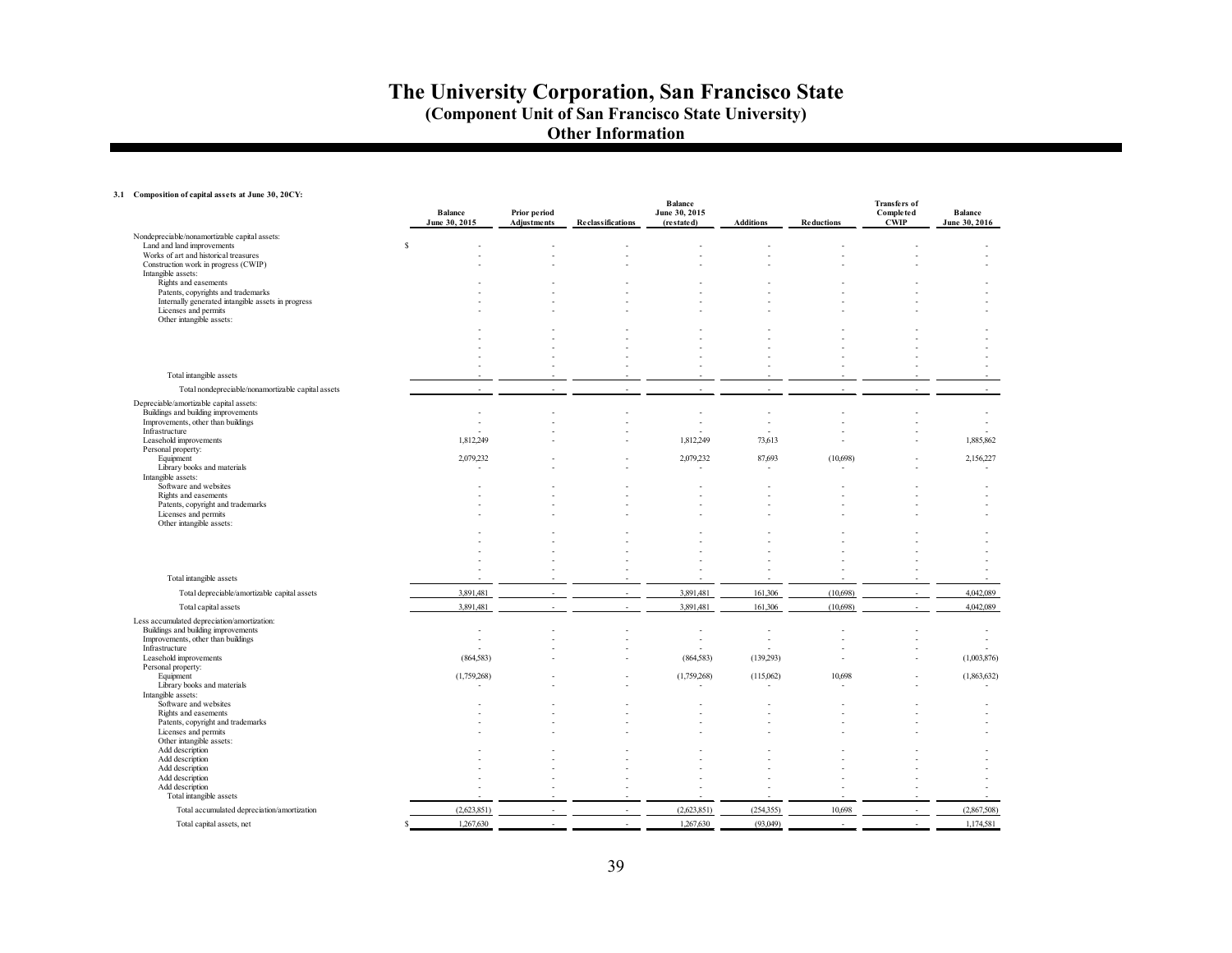# **The University Corporation, San Francisco State**

# **(Component Unit of San Francisco State University)**

#### **Other Information**

#### **3.2 Detail of depreciation and amortization expense for the year ended June 30, 2016:**

| Depreciation and amortization expense related to capital assets<br>Amortization expense related to other assets | 254.355 |
|-----------------------------------------------------------------------------------------------------------------|---------|
| Total depreciation and amortization                                                                             | 254.355 |

#### **4 Long-term liabilities activity schedule:**

|                                                                                                                                                                                                                                                        | <b>Balance</b><br>June 30, 2015 | Prior period<br>adjustments | <b>Reclassifications</b> | <b>Balance</b><br>June 30, 2015<br>(restated) | <b>Additions</b>                                                                 | <b>Reductions</b>        | <b>Balance</b><br>June 30, 2016 | Current<br>portion | Long-term<br>portion |
|--------------------------------------------------------------------------------------------------------------------------------------------------------------------------------------------------------------------------------------------------------|---------------------------------|-----------------------------|--------------------------|-----------------------------------------------|----------------------------------------------------------------------------------|--------------------------|---------------------------------|--------------------|----------------------|
| Accrued compensated absences                                                                                                                                                                                                                           | 73,003                          |                             |                          | 73,003                                        | 57,241                                                                           | (48,360)                 | 81,884                          | 81,884             | $\sim$               |
| Claims liability for losses and loss adjustment expenses                                                                                                                                                                                               | $\overline{\phantom{a}}$        |                             |                          | ٠                                             | $\overline{\phantom{a}}$                                                         |                          | ٠                               |                    | $\sim$               |
| Capitalized lease obligations:<br>Gross balance<br>Unamortized premium / (discount) on capitalized lease obligations                                                                                                                                   | $\overline{\phantom{a}}$        |                             |                          | $\overline{\phantom{a}}$                      | 42,600<br>$\overline{\phantom{a}}$                                               | $\overline{\phantom{a}}$ | 42,600                          | 9,610              | 32,990<br>$\sim$     |
| Total capitalized lease obligations                                                                                                                                                                                                                    |                                 |                             |                          |                                               | 42,600                                                                           |                          | 42,600                          | 9,610              | 32,990               |
| Long-term debt obligations:<br>Auxiliary revenue bonds<br>Commercial paper<br>Notes payable related to SRB<br>Others: (list by type)<br>Add description<br>Add description<br>Add description<br>Add description<br>Add description<br>Add description | ٠                               |                             |                          | $\sim$                                        | $\overline{\phantom{a}}$<br>$\overline{\phantom{a}}$<br>$\overline{\phantom{a}}$ |                          |                                 |                    | $\sim$               |
| Total long-term debt obligations                                                                                                                                                                                                                       |                                 |                             |                          |                                               |                                                                                  |                          |                                 |                    |                      |
| Unamortized bond premium / (discount)<br>Total long-term debt obligations, net                                                                                                                                                                         |                                 |                             |                          |                                               |                                                                                  |                          |                                 |                    |                      |
| Total long-term liabilities                                                                                                                                                                                                                            | 73,003                          |                             |                          | 73,003                                        | 99,841                                                                           | (48,360)                 | 124,484                         | 91,494             | 32,990               |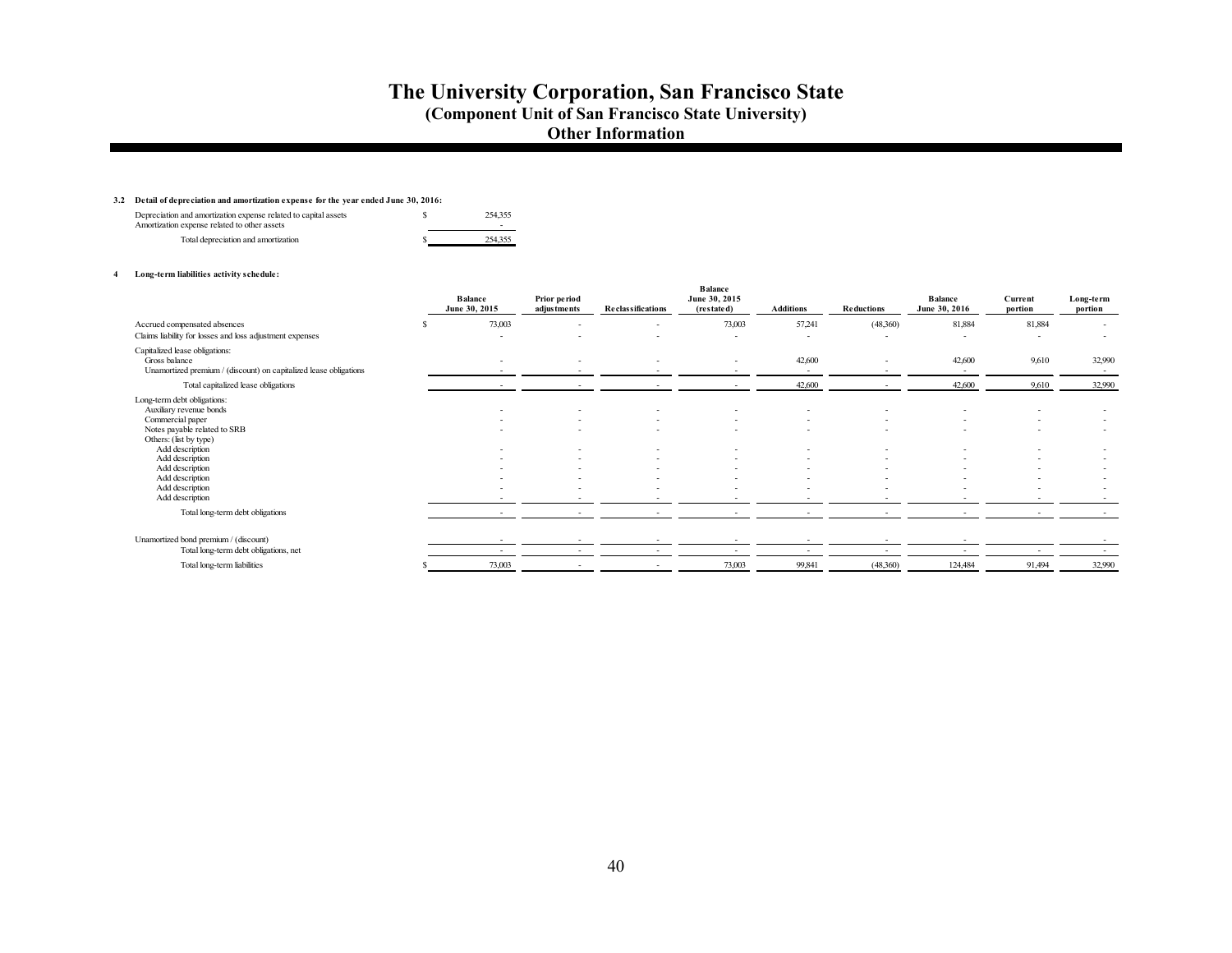#### **Other Information**

#### **5 Future minimum lease payments - capitalized lease obligations:**

|                                                      | Capitalized lease obligations related to SRB |                          |                                                      | All other capitalized lease obligations |                      |                          | Total capitalized lease obligations |                               |                                    |
|------------------------------------------------------|----------------------------------------------|--------------------------|------------------------------------------------------|-----------------------------------------|----------------------|--------------------------|-------------------------------------|-------------------------------|------------------------------------|
|                                                      |                                              |                          | Principal and                                        |                                         |                      | Principal and            |                                     |                               | Principal and                      |
|                                                      | <b>Principal Only</b>                        | <b>Interest Only</b>     | Interest                                             | <b>Principal Only</b>                   | <b>Interest Only</b> | Interest                 | <b>Principal Only</b>               | <b>Interest Only</b>          | Interest                           |
| Year ending June 30:                                 |                                              |                          |                                                      |                                         |                      |                          |                                     |                               |                                    |
| 2017                                                 |                                              |                          |                                                      | 9,610                                   | $\sim$               | 9,610                    | 9,610                               | $\overline{\phantom{a}}$      | 9,610                              |
| 2018                                                 |                                              |                          | $\overline{\phantom{a}}$                             | 10,605                                  | ٠                    | 10,605                   | 10,605                              | $\overline{\phantom{a}}$      | 10,605                             |
| 2019                                                 |                                              |                          | $\overline{\phantom{a}}$                             | 11,706                                  |                      | 11,706                   | 11,706                              | $\overline{\phantom{a}}$      | 11,706                             |
| 2020<br>2021                                         |                                              | $\overline{\phantom{a}}$ | $\overline{\phantom{a}}$<br>$\overline{\phantom{a}}$ | 10,679<br>$\overline{\phantom{a}}$      | $\sim$               | 10,679                   | 10,679                              | $\overline{\phantom{a}}$<br>٠ | 10,679<br>$\overline{\phantom{a}}$ |
| $2022 - 2026$                                        |                                              |                          | $\overline{\phantom{a}}$                             |                                         |                      |                          |                                     |                               | $\overline{\phantom{a}}$           |
| 2027 - 2031                                          |                                              |                          | ٠                                                    |                                         |                      |                          |                                     |                               | $\overline{\phantom{a}}$           |
| $2032 - 2036$                                        |                                              |                          | $\overline{\phantom{a}}$                             |                                         |                      |                          |                                     |                               | $\overline{\phantom{a}}$           |
| $2037 - 2041$                                        |                                              |                          |                                                      |                                         |                      |                          |                                     |                               |                                    |
| $2042 - 2046$                                        |                                              |                          |                                                      |                                         |                      |                          |                                     |                               |                                    |
| $2047 - 2051$                                        |                                              |                          | ٠                                                    |                                         |                      |                          |                                     |                               | $\overline{\phantom{a}}$           |
| $2052 - 2056$                                        |                                              | $\overline{\phantom{a}}$ | ٠                                                    | $\overline{\phantom{a}}$                | $\sim$               | $\overline{\phantom{a}}$ | $\sim$                              | $\overline{\phantom{a}}$      | $\overline{\phantom{a}}$           |
| $2057 - 2061$<br>$2062 - 2066$                       |                                              |                          |                                                      |                                         |                      |                          |                                     |                               |                                    |
|                                                      |                                              |                          |                                                      |                                         |                      |                          |                                     |                               |                                    |
| Total minimum lease payments                         |                                              |                          |                                                      | 42,600                                  |                      | 42,600                   | 42,600                              |                               | 42,600                             |
| Less amounts representing interest                   |                                              |                          |                                                      |                                         |                      |                          |                                     |                               |                                    |
| Present value of future minimum lease payments       |                                              |                          |                                                      |                                         |                      |                          |                                     |                               | 42,600                             |
| Unamortized net premium (discount)                   |                                              |                          |                                                      |                                         |                      |                          |                                     |                               |                                    |
| Total capitalized lease obligations                  |                                              |                          |                                                      |                                         |                      |                          |                                     |                               | 42,600                             |
| Less: current portion                                |                                              |                          |                                                      |                                         |                      |                          |                                     |                               | (9,610)                            |
| Capitalized lease obligation, net of current portion |                                              |                          |                                                      |                                         |                      |                          |                                     |                               | 32,990                             |
|                                                      |                                              |                          |                                                      |                                         |                      |                          |                                     |                               |                                    |

#### **6 Long-term debt obligation schedule**

|                                                                                                                                                                                 |   | Auxiliary revenue bonds                                                                                                                                                                            |                                                                                                                                      |                                                                                                                                                                | debt obligations                                                                                                                                                                                                                                           |                                                                                                                              |                                                                                                                         | Total long-term debt obligations                                             |                                                                                                                                                        |                                                                                                                                              |
|---------------------------------------------------------------------------------------------------------------------------------------------------------------------------------|---|----------------------------------------------------------------------------------------------------------------------------------------------------------------------------------------------------|--------------------------------------------------------------------------------------------------------------------------------------|----------------------------------------------------------------------------------------------------------------------------------------------------------------|------------------------------------------------------------------------------------------------------------------------------------------------------------------------------------------------------------------------------------------------------------|------------------------------------------------------------------------------------------------------------------------------|-------------------------------------------------------------------------------------------------------------------------|------------------------------------------------------------------------------|--------------------------------------------------------------------------------------------------------------------------------------------------------|----------------------------------------------------------------------------------------------------------------------------------------------|
|                                                                                                                                                                                 |   |                                                                                                                                                                                                    |                                                                                                                                      | Principal and                                                                                                                                                  |                                                                                                                                                                                                                                                            |                                                                                                                              | Principal and                                                                                                           |                                                                              |                                                                                                                                                        | Principal and                                                                                                                                |
|                                                                                                                                                                                 |   | Principal Only                                                                                                                                                                                     | <b>Interest Only</b>                                                                                                                 | Interest                                                                                                                                                       | <b>Principal Only</b>                                                                                                                                                                                                                                      | <b>Interest Only</b>                                                                                                         | Interest                                                                                                                | <b>Principal Only</b>                                                        | <b>Interest Only</b>                                                                                                                                   | Interest                                                                                                                                     |
| Year ending June 30:<br>2017<br>2018<br>2019<br>2020<br>2021<br>$2022 - 2026$<br>2027 - 2031<br>$2032 - 2036$<br>2037 - 2041<br>$2042 - 2046$<br>$2047 - 2051$<br>$2052 - 2056$ | S | $\overline{\phantom{a}}$<br>$\overline{\phantom{a}}$<br>$\sim$<br>$\sim$<br>$\overline{\phantom{a}}$<br>$\overline{\phantom{a}}$<br>$\overline{\phantom{a}}$<br>$\overline{\phantom{a}}$<br>$\sim$ | $\sim$<br>$\sim$<br>$\sim$<br>$\sim$<br>$\sim$<br>$\overline{\phantom{a}}$<br>$\sim$<br>$\overline{\phantom{a}}$<br>$\sim$<br>$\sim$ | $\overline{\phantom{a}}$<br>$\overline{\phantom{a}}$<br>$\sim$<br>$\sim$<br>$\sim$<br>$\sim$<br>$\overline{\phantom{a}}$<br>$\sim$<br>$\overline{\phantom{a}}$ | $\overline{\phantom{a}}$<br>$\overline{\phantom{a}}$<br>$\overline{\phantom{a}}$<br>$\overline{\phantom{a}}$<br>$\overline{\phantom{a}}$<br>$\sim$<br>$\overline{\phantom{a}}$<br>$\sim$<br>$\overline{\phantom{a}}$<br>$\sim$<br>$\overline{\phantom{a}}$ | $\overline{\phantom{a}}$<br>$\sim$<br>$\sim$<br>$\sim$<br>$\sim$<br>$\sim$<br>$\sim$<br>$\sim$<br>$\sim$<br>$\sim$<br>$\sim$ | $\overline{\phantom{a}}$<br>٠<br>$\sim$<br>$\sim$<br>$\sim$<br>٠<br>$\sim$<br>٠<br>$\sim$<br>$\sim$<br>$\sim$<br>$\sim$ | $\sim$<br>$\sim$<br>$\sim$<br>$\sim$<br>$\sim$<br>$\sim$<br>$\sim$<br>$\sim$ | $\overline{\phantom{a}}$<br>$\overline{\phantom{a}}$<br>$\sim$<br>$\sim$<br>$\sim$<br>$\overline{\phantom{a}}$<br>$\sim$<br>$\sim$<br>$\sim$<br>$\sim$ | $\sim$<br>$\sim$<br>$\sim$<br>$\sim$<br>$\sim$<br>$\overline{\phantom{a}}$<br>$\overline{\phantom{a}}$<br>$\overline{\phantom{a}}$<br>$\sim$ |
| $2057 - 2061$<br>$2062 - 2066$<br>Total minimum payments                                                                                                                        |   | $\overline{\phantom{a}}$                                                                                                                                                                           | $\overline{\phantom{a}}$                                                                                                             | $\overline{\phantom{a}}$                                                                                                                                       | $\overline{\phantom{a}}$                                                                                                                                                                                                                                   | $\sim$                                                                                                                       | ٠                                                                                                                       | $\sim$                                                                       | $\overline{\phantom{a}}$                                                                                                                               | $\sim$<br>$\overline{\phantom{0}}$                                                                                                           |
| Less amounts representing interest                                                                                                                                              |   |                                                                                                                                                                                                    |                                                                                                                                      |                                                                                                                                                                |                                                                                                                                                                                                                                                            |                                                                                                                              |                                                                                                                         |                                                                              |                                                                                                                                                        |                                                                                                                                              |
| Present value of future minimum payments                                                                                                                                        |   |                                                                                                                                                                                                    |                                                                                                                                      |                                                                                                                                                                |                                                                                                                                                                                                                                                            |                                                                                                                              |                                                                                                                         |                                                                              |                                                                                                                                                        | $\sim$                                                                                                                                       |
| Unamortized net premium (discount)                                                                                                                                              |   |                                                                                                                                                                                                    |                                                                                                                                      |                                                                                                                                                                |                                                                                                                                                                                                                                                            |                                                                                                                              |                                                                                                                         |                                                                              |                                                                                                                                                        | $\sim$                                                                                                                                       |

**All other long-term**

Less: current portion -

Total long-term debt obligations<br>
Less: current portion<br>
Long-term debt obligations, net of current portion Long-term debt obligations, net of current portion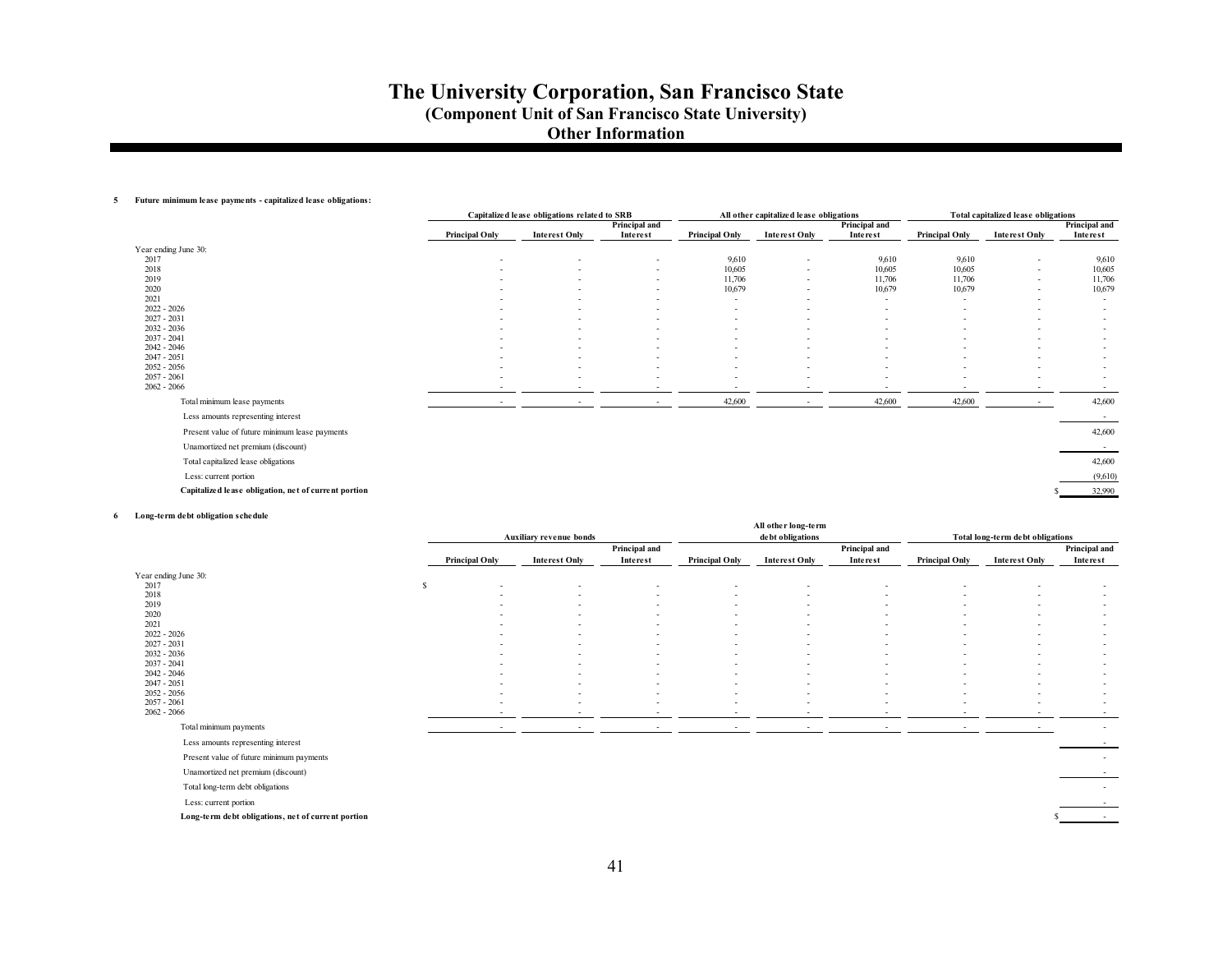#### **Other Information**

#### **7 Calculation of net position**

#### **7.1 Calculation of net position - net investment in capital assets**

| Capital assets, net of accumulated depreciation         | 1,174,581 |
|---------------------------------------------------------|-----------|
| Capitalized lease obligations, current portion          | (9,610)   |
| Capitalized lease obligations, net of current portion   | (32,990)  |
| Long-term debt obligations, current portion             |           |
| Long-term debt obligations, net of current portion      |           |
| Portion of outstanding debt that is unspent at year-end |           |
| Other adjustments: (please list)                        |           |
| Add description                                         |           |
| Add description                                         |           |
| Add description                                         |           |
| Add description                                         |           |
| Add description                                         |           |
| Net position - net investment in capital asset          | 1,131,981 |

#### **7.2 Calculation of net position - restricted for nonexpendable - endowments**

| Portion of restricted cash and cash equivalents related to endowments | S |         |
|-----------------------------------------------------------------------|---|---------|
| Endowment investments                                                 |   | 583,336 |
| Other adjustments: (please list)                                      |   |         |
| Add description                                                       |   |         |
| Add description                                                       |   |         |
| Add description                                                       |   |         |
| Add description                                                       |   |         |
| Add description                                                       |   |         |
| Add description                                                       |   |         |
| Add description                                                       |   |         |
| Add description                                                       |   |         |
| Add description                                                       |   |         |
| Add description                                                       |   |         |
| Net position - Restricted for nonexpendable - endowments per SNP      |   | 583,336 |

#### **8 Transactions with related entities**

|                                                                                                              | Amount      |
|--------------------------------------------------------------------------------------------------------------|-------------|
| Payments to University for salaries of University personnel working on contracts, grants, and other programs | 563.556     |
| Payments to University for other than salaries of University personnel                                       | 6,530,765   |
| Payments received from University for services, space, and programs                                          | 1,738,772   |
| Gifts-in-kind to the University from discretely presented component units                                    |             |
| Gifts (cash or assets) to the University from discretely presented component units                           |             |
| Accounts (payable to) University (enter as negative number)                                                  | (1,573,245) |
| Other amounts (payable to) University (enter as negative number)                                             |             |
| Accounts receivable from University                                                                          | 267,616     |
| Other amounts receivable from University                                                                     |             |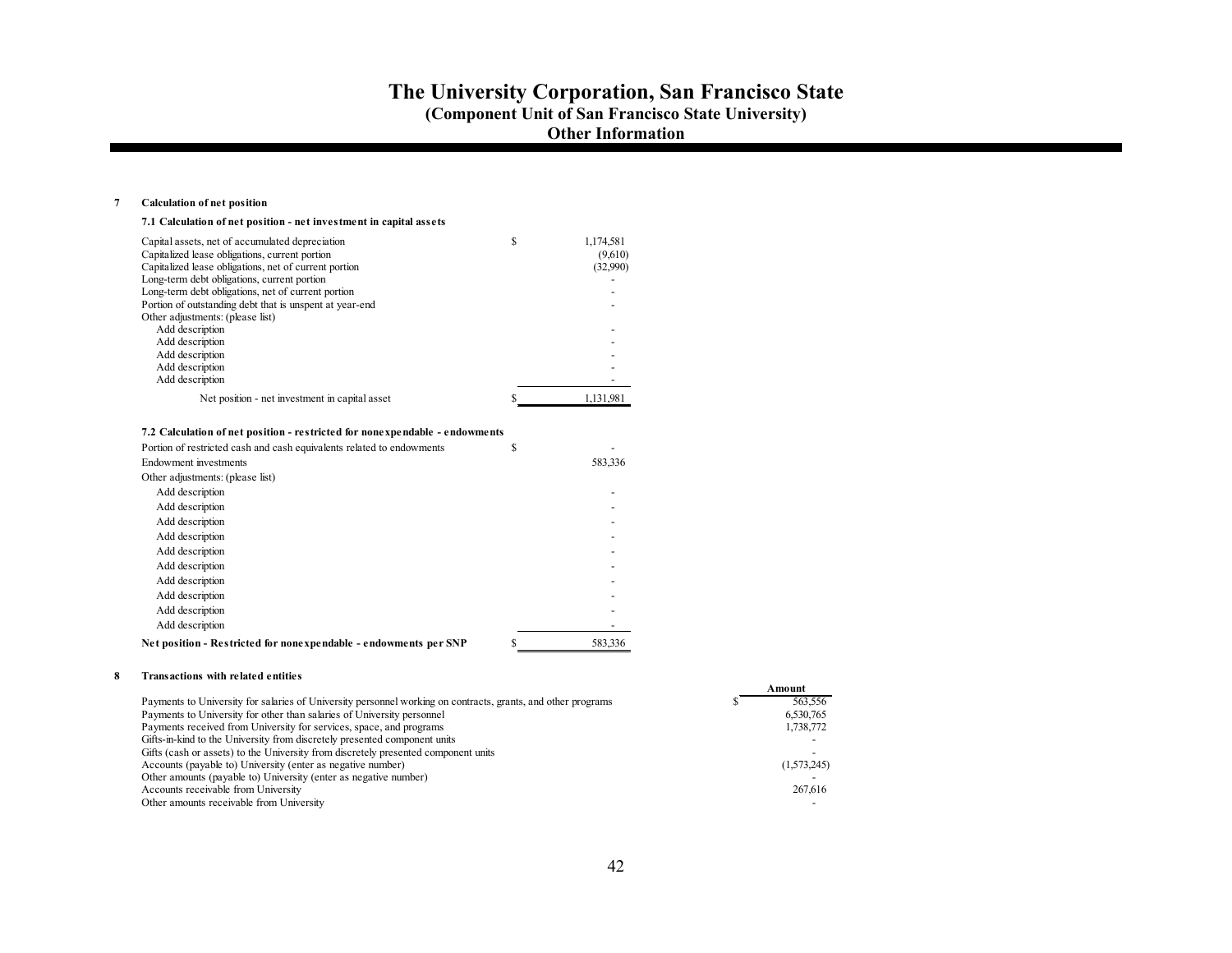# **The University Corporation, San Francisco State**

# **(Component Unit of San Francisco State University)**

#### **Other Information**

#### **9 Other postemployment benefits obligation (OPEB)**

| Annual required contribution (ARC)<br>Contributions during the year |  |
|---------------------------------------------------------------------|--|
| Increase (decrease) in net OPEB obligation (NOO)                    |  |
| Other adjustments                                                   |  |
| NOO - beginning of year                                             |  |
| NOO - end of year                                                   |  |

#### **10 Pollution remediation liabilities under GASB Statement No. 49:**

| Description                                              | Amount |  |  |  |
|----------------------------------------------------------|--------|--|--|--|
| Add description                                          |        |  |  |  |
| Add description                                          |        |  |  |  |
| Add description                                          |        |  |  |  |
| Add description                                          |        |  |  |  |
| Add description                                          |        |  |  |  |
| Add description                                          |        |  |  |  |
| Add description                                          |        |  |  |  |
| Add description                                          |        |  |  |  |
| Add description                                          |        |  |  |  |
| Add description                                          |        |  |  |  |
| Total pollution remediation liabilities                  | S      |  |  |  |
| Less: current portion                                    |        |  |  |  |
| Pollution remedition liabilities, net of current portion |        |  |  |  |

#### **11 The nature and amount of the prior period adjustment(s) recorded to beginning net position**

|                                                          | <b>Net Position</b> |            |
|----------------------------------------------------------|---------------------|------------|
|                                                          | <b>Class</b>        | Amount     |
|                                                          |                     | Dr. (Cr.)  |
| Net position as of June 30, 20PY, as previously reported | S                   | 25,743,501 |
| Prior period adjustments:                                |                     |            |
| (list description of each adjustment)                    |                     |            |
| 2 (list description of each adjustment)                  |                     |            |
| (list description of each adjustment)<br>3.              |                     |            |
| 4 (list description of each adjustment)                  |                     |            |
| (list description of each adjustment)<br>5.              |                     |            |
| (list description of each adjustment)<br>6               |                     |            |
| (list description of each adjustment)                    |                     |            |
| (list description of each adjustment)<br>8               |                     |            |
| (list description of each adjustment)<br>9               |                     |            |
| (list description of each adjustment)<br>10              |                     |            |
| Net position as of June 30, 2013, as restated            |                     | 25.743.501 |